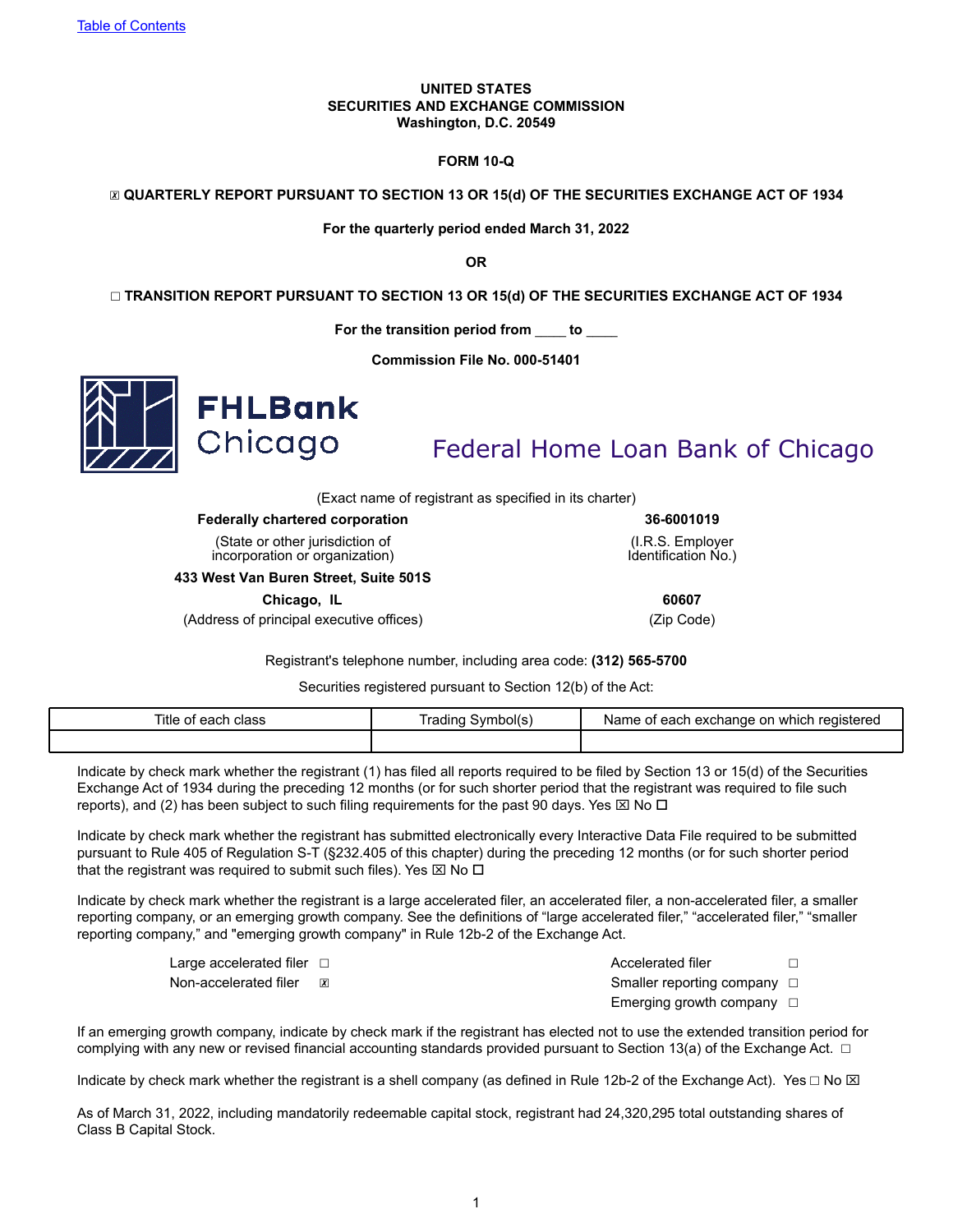**Table of Contents** 



# Federal Home Loan Bank of Chicago

# **TABLE OF CONTENTS**

|         | <b>PART I - FINANCIAL INFORMATION</b>                                                        |                 |
|---------|----------------------------------------------------------------------------------------------|-----------------|
| Item 1. | Condensed Financial Statements (unaudited)                                                   |                 |
|         | <b>Condensed Statements of Condition</b>                                                     | $\underline{3}$ |
|         | <b>Condensed Statements of Income</b>                                                        | $\underline{4}$ |
|         | <b>Condensed Statements of Comprehensive Income</b>                                          | $\overline{5}$  |
|         | <b>Condensed Statements of Capital</b>                                                       | $\underline{6}$ |
|         | <b>Condensed Statements of Cash Flows</b>                                                    | $\overline{L}$  |
|         | Note 1 - Background and Basis of Presentation                                                | $\underline{8}$ |
|         | <b>Note 2 - Summary of Significant Accounting Policies</b>                                   | $\underline{8}$ |
|         | Note 3 - Recently Issued but Not Yet Adopted Accounting Standards                            | 9               |
|         | Note 4 - Interest Income and Interest Expense                                                | 10              |
|         | <b>Note 5 - Investment Debt Securities</b>                                                   | 11              |
|         | Note 6 - Advances                                                                            | 15              |
|         | Note 7 - MPF Loans Held in Portfolio                                                         | 16              |
|         | Note 8 - Allowance for Credit Losses                                                         | 17              |
|         | Note 9 - Derivatives and Hedging Activities                                                  | 19              |
|         | Note 10 - Consolidated Obligations                                                           | 24              |
|         | Note 11 - Capital and Mandatorily Redeemable Capital Stock (MRCS)                            | 25              |
|         | Note 12 - Accumulated Other Comprehensive Income (Loss)                                      | 27              |
|         | Note 13 - Fair Value                                                                         | 28              |
|         | <b>Note 14 - Commitments and Contingencies</b>                                               | 31              |
|         | Note 15 - Transactions with Related Parties and Other FHLBs                                  | 31              |
| Item 2. | <b>Management's Discussion and Analysis of Financial Condition and Results of Operations</b> | 32              |
| Item 3. | <b>Quantitative and Qualitative Disclosures about Market Risk</b>                            | 57              |
| Item 4. | <b>Controls and Procedures</b>                                                               | 58              |

## **PART II - OTHER INFORMATION**

| Item 1.  | <b>Legal Proceedings</b>                                    | 59 |
|----------|-------------------------------------------------------------|----|
| Item 1A. | <b>Risk Factors</b>                                         | 59 |
| Item 2.  | Unregistered Sales of Equity Securities and Use of Proceeds | 59 |
| Item 3.  | <b>Defaults Upon Senior Securities</b>                      | 59 |
| Item 4.  | <b>Mine Safety Disclosures</b>                              | 59 |
| Item 5.  | <b>Other Information</b>                                    | 59 |
| Item 6.  | <b>Exhibits</b>                                             | 60 |
|          | <b>Glossary of Terms</b>                                    | 61 |
|          | <b>Signatures</b>                                           | 64 |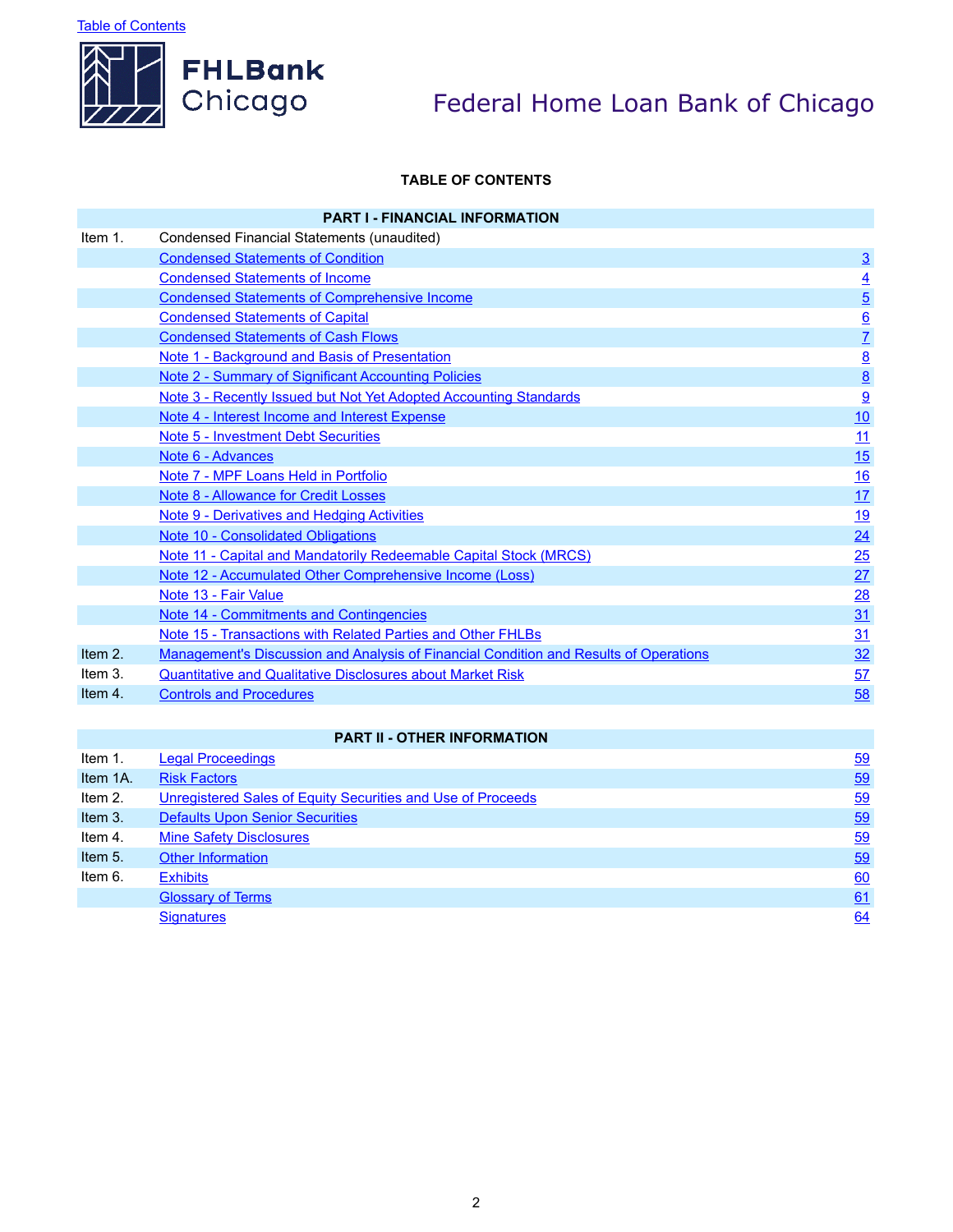

### **PART I - FINANCIAL INFORMATION Item 1. Condensed Financial Statements**

**Condensed Statements of Condition (unaudited)**

(U.S. Dollars in millions, except capital stock par value)

|                                                                                 | March 31,<br>2022 |        |                         | December 31,<br>2021 |
|---------------------------------------------------------------------------------|-------------------|--------|-------------------------|----------------------|
| <b>Assets</b>                                                                   |                   |        |                         |                      |
| Cash and due from banks                                                         | \$                | 31     | \$                      | 45                   |
| Interest bearing deposits                                                       |                   | 855    |                         | 855                  |
| Federal funds sold                                                              |                   | 4,431  |                         | 3,527                |
| Securities purchased under agreements to resell                                 |                   | 11,745 |                         | 8,740                |
| Investment debt securities -                                                    |                   |        |                         |                      |
| Trading, 623 and 645 pledged                                                    |                   | 952    |                         | 954                  |
| Available-for-sale, 21,316 and 22,340 amortized cost                            |                   | 21,464 |                         | 22,706               |
| Held-to-maturity, 665 and 1,832 fair value                                      |                   | 655    |                         | 1,801                |
| Investment debt securities                                                      |                   | 23,071 |                         | 25,461               |
| Advances, 1,107 and 1,173 carried at fair value                                 |                   | 46,907 |                         | 48,049               |
| MPF Loans held in portfolio, net of (5) and (5) allowance for credit losses     |                   | 9,800  |                         | 9,843                |
| Derivative assets                                                               |                   | 61     |                         | 14                   |
| Other assets, 103 and 104 carried at fair value                                 |                   | 483    |                         | 420                  |
| net of (7) and (7) allowance for credit losses                                  |                   |        |                         |                      |
| <b>Assets</b>                                                                   | \$                | 97,384 | $\sqrt[6]{\frac{1}{2}}$ | 96,954               |
|                                                                                 |                   |        |                         |                      |
| <b>Liabilities</b>                                                              |                   |        |                         |                      |
| <b>Deposits -</b>                                                               |                   |        |                         |                      |
| Demand and overnight - noninterest bearing                                      | \$                | 143    | \$                      | 205                  |
| Demand and overnight - interest bearing, 12 and 11 from other FHLBs             |                   | 564    |                         | 829                  |
| <b>Deposits</b>                                                                 |                   | 707    |                         | 1,034                |
| Consolidated obligations, net -                                                 |                   |        |                         |                      |
| Discount notes, - and - carried at fair value                                   |                   | 26,463 |                         | 24,563               |
| Bonds, 652 and 665 carried at fair value                                        |                   | 62,222 |                         | 63,373               |
| <b>Consolidated obligations, net</b>                                            |                   | 88,685 |                         | 87,936               |
| Derivative liabilities                                                          |                   | 71     |                         | 32                   |
| Affordable Housing Program assessment payable                                   |                   | 87     |                         | 85                   |
| Mandatorily redeemable capital stock                                            |                   | 300    |                         | 247                  |
| <b>Other liabilities</b>                                                        |                   | 891    |                         | 868                  |
| <b>Liabilities</b>                                                              |                   | 90,741 |                         | 90,202               |
| Commitments and contingencies - see notes to the condensed financial statements |                   |        |                         |                      |
| <b>Capital</b>                                                                  |                   |        |                         |                      |
| Class B1 activity stock, 13 and 14 million shares issued and outstanding        |                   | 1,334  |                         | 1,409                |
| Class B2 membership stock, 8 and 7 million shares issued and outstanding        |                   | 798    |                         | 740                  |
| Capital stock - putable, \$100 and \$100 par value per share                    |                   | 2,132  |                         | 2,149                |
| Retained earnings - unrestricted                                                |                   | 3,612  |                         | 3,558                |
| Retained earnings - restricted                                                  |                   | 722    |                         | 703                  |
| <b>Retained earnings</b>                                                        |                   | 4,334  |                         | 4,261                |
| Accumulated other comprehensive income (loss) (AOCI)                            |                   | 177    |                         | 342                  |
| <b>Capital</b>                                                                  |                   | 6,643  |                         | 6,752                |
| <b>Liabilities and capital</b>                                                  | \$                | 97,384 | $\sqrt[6]{\frac{1}{2}}$ | 96,954               |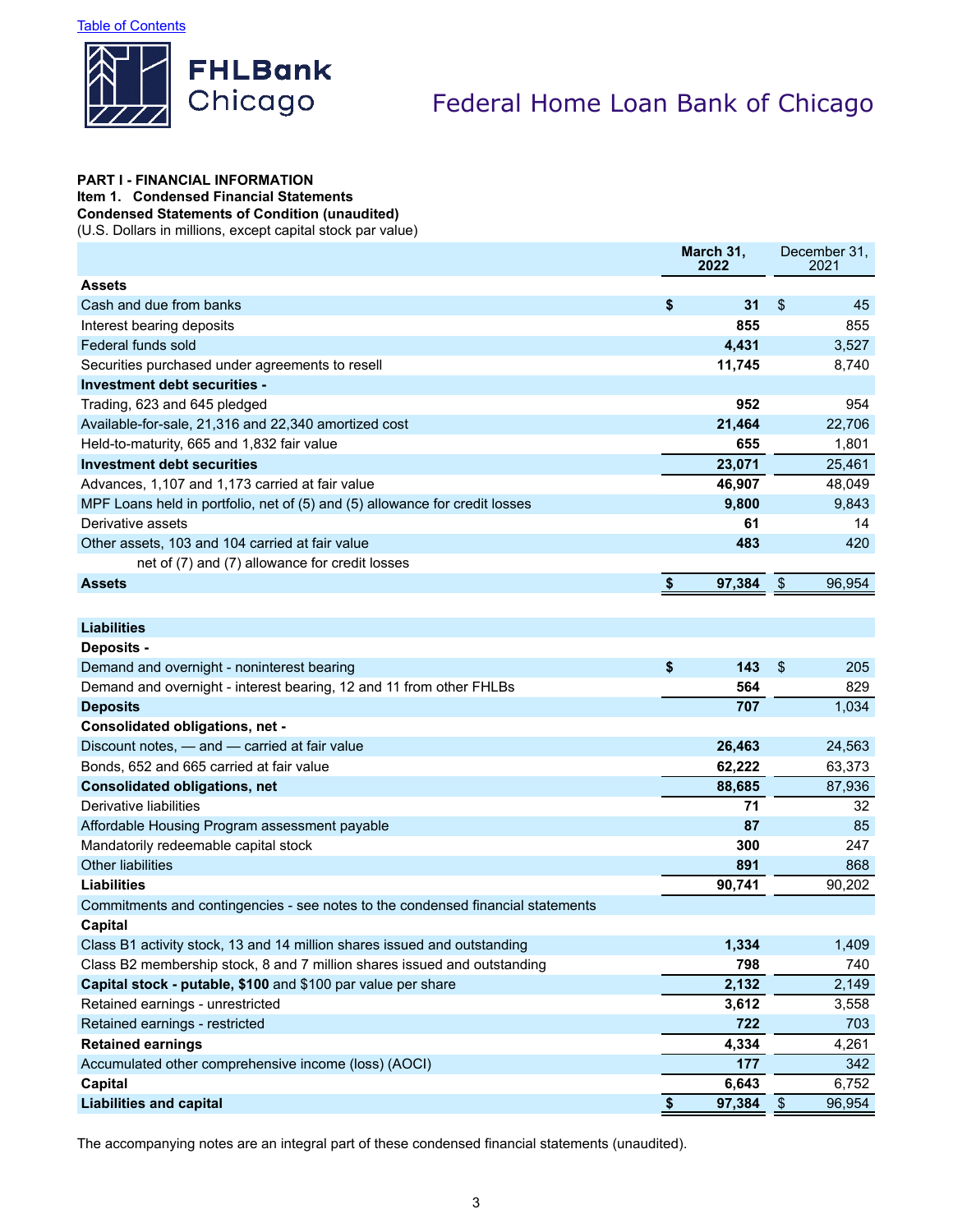

## **Condensed Statements of Income (unaudited)**

(U.S. Dollars in millions)

|                                                                     |                         | Three months ended<br>March 31, |                          |                |
|---------------------------------------------------------------------|-------------------------|---------------------------------|--------------------------|----------------|
|                                                                     | 2022                    |                                 |                          | 2021           |
| Interest income                                                     | $\overline{\mathbf{s}}$ | 227                             | $\overline{\mathcal{S}}$ | 192            |
| Interest expense                                                    |                         | 72                              |                          | 82             |
| <b>Net interest income</b>                                          |                         | 155                             |                          | 110            |
| Provision for (reversal of) credit losses                           |                         | 1                               |                          |                |
| Net interest income after provision for (reversal of) credit losses |                         | 154                             |                          | 110            |
|                                                                     |                         |                                 |                          |                |
| Noninterest income -                                                |                         |                                 |                          |                |
| Trading securities                                                  |                         | (3)                             |                          | (18)           |
| <b>Derivatives</b>                                                  |                         | 29                              |                          | 20             |
| Instruments held under the fair value option                        |                         | (28)                            |                          | (29)           |
| MPF fees, 6 and 7 from other FHLBs                                  |                         | 10                              |                          | 12             |
| Other, net                                                          |                         | 2                               |                          | $\overline{2}$ |
| <b>Noninterest income (loss)</b>                                    |                         | 10                              |                          | (13)           |
|                                                                     |                         |                                 |                          |                |
| Noninterest expense -                                               |                         |                                 |                          |                |
| Compensation and benefits                                           |                         | 29                              |                          | 28             |
| Nonpayroll operating expenses                                       |                         | 21                              |                          | 20             |
| Federal Housing Finance Agency and Office of Finance                |                         | 6                               |                          | 5              |
| Other, net                                                          |                         | $\mathbf{2}$                    |                          | 8              |
| <b>Noninterest expense</b>                                          |                         | 58                              |                          | 61             |
|                                                                     |                         |                                 |                          |                |
| Income before assessments                                           |                         | 106                             |                          | 36             |
|                                                                     |                         |                                 |                          |                |
| Affordable Housing Program assessment                               |                         | 11                              |                          | $\overline{4}$ |
|                                                                     |                         |                                 |                          |                |
| Net income                                                          | \$                      | 95                              | \$                       | 32             |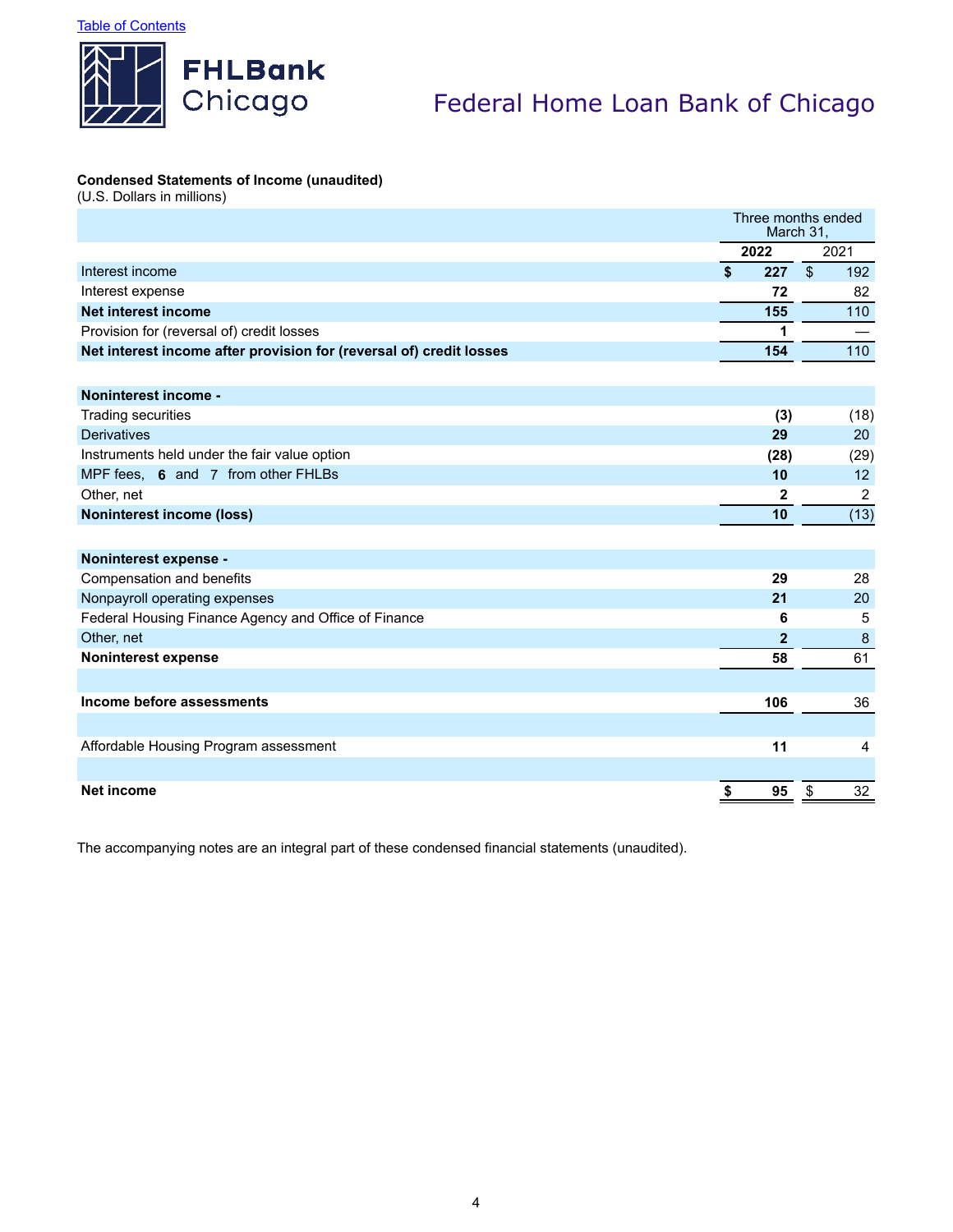

# **Condensed Statements of Comprehensive Income (unaudited)**

(U.S. Dollars in millions)

|                                                               | Three months ended<br>March 31. |          |
|---------------------------------------------------------------|---------------------------------|----------|
|                                                               | 2022                            | 2021     |
| <b>Net income</b>                                             | 95<br>S                         | 32<br>S. |
|                                                               |                                 |          |
| Other comprehensive income (loss) -                           |                                 |          |
| Net unrealized gain (loss) available-for-sale debt securities | (218)                           | 198      |
| Net unrealized gain (loss) cash flow hedges                   | 56                              | 41       |
| Postretirement plans                                          | (3)                             | (5)      |
| Other comprehensive income (loss)                             | (165)                           | 234      |
|                                                               |                                 |          |
| <b>Comprehensive income</b>                                   | (70)                            | 266      |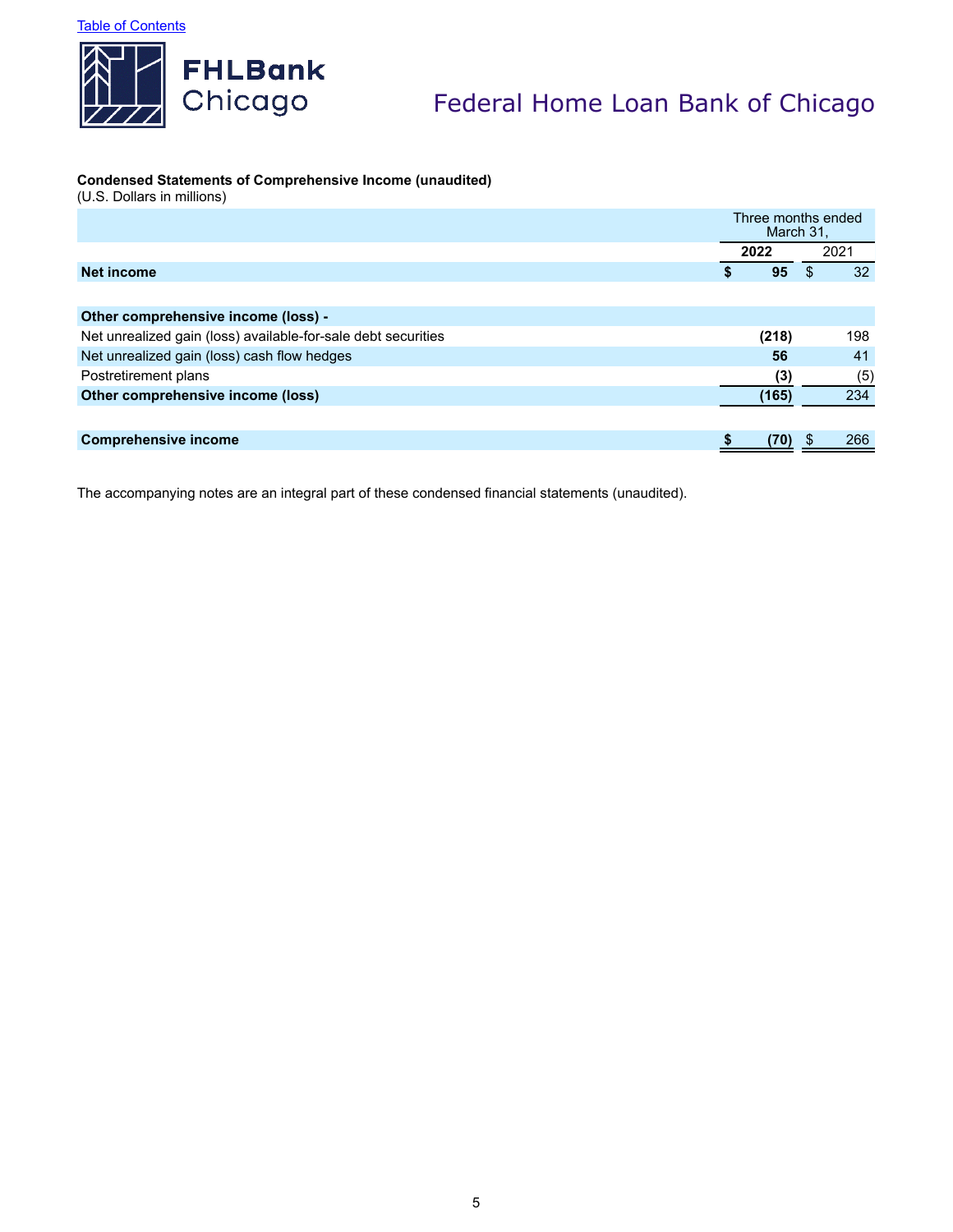

# **Condensed Statements of Capital (unaudited)**

(U.S. Dollars and shares in millions)

|                                                                              | <b>Capital Stock -</b><br>Putable - B1<br><b>Activity</b> |         | <b>Capital Stock -</b><br>Putable - B2<br><b>Membership</b> |             | <b>Retained Earnings</b> |            |            |             |              |
|------------------------------------------------------------------------------|-----------------------------------------------------------|---------|-------------------------------------------------------------|-------------|--------------------------|------------|------------|-------------|--------------|
|                                                                              | Shares                                                    | Value   | <b>Shares</b>                                               | Value       | Unrestricted             | Restricted |            | <b>AOCI</b> | <b>Total</b> |
| <b>December 31, 2021</b>                                                     | 14                                                        | \$1,409 | $\overline{7}$                                              | \$<br>740   | \$<br>3,558              | \$<br>703  | \$         | 342         | \$<br>6,752  |
| Comprehensive income                                                         |                                                           |         |                                                             |             | 76                       | 19         |            | (165)       | (70)         |
| Issuance of capital stock                                                    | 3                                                         | 287     |                                                             |             |                          |            |            |             | 287          |
| Repurchases of capital stock                                                 |                                                           |         | (2)                                                         | (248)       |                          |            |            |             | (248)        |
| Capital stock reclassed to mandatorily<br>redeemable capital stock liability | (1)                                                       | (54)    |                                                             | (2)         |                          |            |            |             | (56)         |
| Transfers between classes of capital<br>stock                                | (3)                                                       | (308)   | 3                                                           | 308         |                          |            |            |             |              |
| Cash dividends - class B1 annualized<br>rate and amount                      |                                                           | 5.00 %  |                                                             |             | (20)                     |            |            |             | (20)         |
| Cash dividends - class B2 annualized<br>rate and amount                      |                                                           |         |                                                             | 2.00%       | (2)                      |            |            |             | (2)          |
| Total change in period excl. cumulative<br>effect                            | (1)                                                       | (75)    | 1                                                           | 58          | 54                       | 19         |            | (165)       | (109)        |
| March 31, 2022                                                               | 13                                                        | \$1,334 | 8                                                           | \$<br>798   | \$<br>3,612              | \$<br>722  | \$         | 177         | \$<br>6,643  |
|                                                                              |                                                           |         |                                                             |             |                          |            |            |             |              |
| December 31, 2020                                                            | 13                                                        | \$1,257 | 8                                                           | \$<br>753   | \$<br>3,424              | \$<br>648  | \$         | 207         | \$<br>6,289  |
| Comprehensive income                                                         |                                                           |         |                                                             |             | 26                       | 6          |            | 234         | 266          |
| Issuance of capital stock                                                    | 1                                                         | 168     |                                                             |             |                          |            |            |             | 168          |
| Repurchases of capital stock                                                 |                                                           |         | (2)                                                         | (158)       |                          |            |            |             | (158)        |
| Capital stock reclassed to mandatorily<br>redeemable capital stock liability |                                                           | (1)     |                                                             |             |                          |            |            |             | (1)          |
| Transfers between classes of capital<br>stock                                | (1)                                                       | (112)   | $\mathbf{1}$                                                | 112         |                          |            |            |             |              |
| Cash dividends - class B1 annualized<br>rate and amount                      |                                                           | 5.00 %  |                                                             |             | (19)                     |            |            |             | (19)         |
| Cash dividends - class B2 annualized<br>rate and amount                      |                                                           |         |                                                             | 2.00 %      | (3)                      |            |            |             | (3)          |
| Total change in period excl. cumulative<br>effect                            |                                                           | 55      | (1)                                                         | (46)        | 4                        | 6          |            | 234         | 253          |
| March 31, 2021                                                               | 13                                                        | \$1,312 | $\overline{7}$                                              | $\,$<br>707 | \$<br>3,428              | \$<br>654  | $\sqrt{3}$ | 441         | \$<br>6,542  |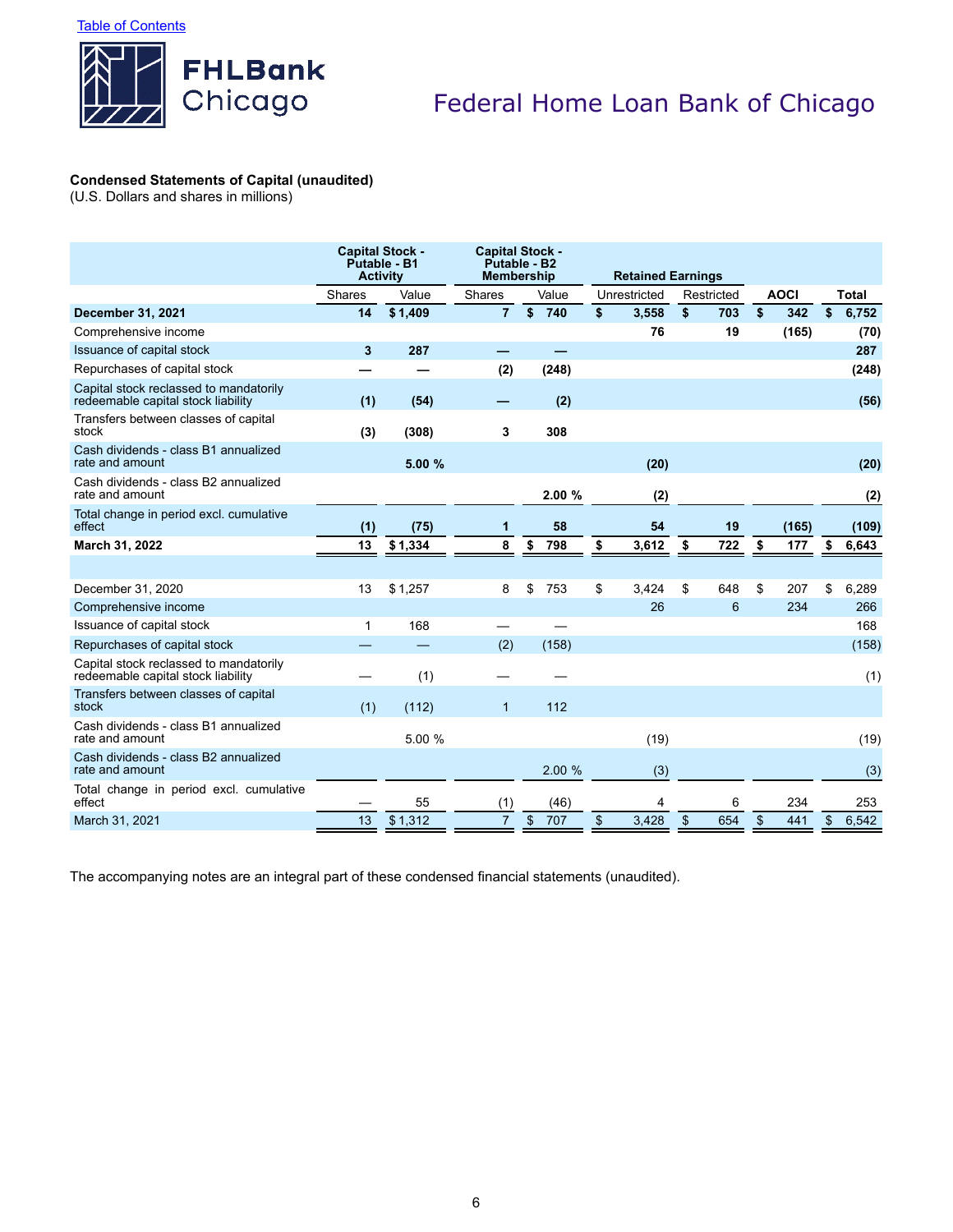

# **Condensed Statements of Cash Flows (unaudited)**

(U.S. Dollars in millions)

|                  | Three months ended March 31,                               | 2022       |            | 2021       |
|------------------|------------------------------------------------------------|------------|------------|------------|
| <b>Operating</b> | Net cash provided by (used in) operating activities        | \$<br>467  | $\sqrt{3}$ | 956        |
| <b>Investing</b> | Net change federal funds sold                              | (904)      |            | (2, 390)   |
|                  | Net change securities purchased under agreements to resell | (3,005)    |            | 6,125      |
|                  | Trading debt securities -                                  |            |            |            |
|                  | Proceeds from maturities and paydowns                      |            |            | 1,450      |
|                  | Available-for-sale debt securities -                       |            |            |            |
|                  | Proceeds from maturities and paydowns                      | 1,091      |            | 143        |
|                  | <b>Purchases</b>                                           | (1,076)    |            | (328)      |
|                  | Held-to-maturity debt securities -                         |            |            |            |
|                  | Proceeds from maturities and paydowns                      | 2,113      |            | 1,159      |
|                  | Purchases                                                  | (967)      |            | (613)      |
|                  | <b>Advances -</b>                                          |            |            |            |
|                  | Principal collected                                        | 88,038     |            | 99,013     |
|                  | <b>Issued</b>                                              | (87, 614)  |            | (99, 692)  |
|                  | MPF Loans held in portfolio -                              |            |            |            |
|                  | Principal collected                                        | 416        |            | 991        |
|                  | Purchases                                                  | (387)      |            | (879)      |
|                  | Other investing activities                                 | (4)        |            | (3)        |
|                  | Net cash provided by (used in) investing activities        | (2, 299)   |            | 4,976      |
| <b>Financing</b> | Net change deposits, - and 2 from other FHLBs              | (327)      |            | (108)      |
|                  | Discount notes -                                           |            |            |            |
|                  | Net proceeds from issuance                                 | 232,034    |            | 202,673    |
|                  | Payments for maturing and retiring                         | (230, 139) |            | (206, 057) |
|                  | <b>Consolidated obligation bonds -</b>                     |            |            |            |
|                  | Net proceeds from issuance                                 | 5,709      |            | 12,044     |
|                  | Payments for maturing and retiring                         | (5, 475)   |            | (14, 200)  |
|                  | <b>Capital stock -</b>                                     |            |            |            |
|                  | Proceeds from issuance                                     | 287        |            | 168        |
|                  | Repurchases                                                | (248)      |            | (158)      |
|                  | Cash dividends paid                                        | (22)       |            | (22)       |
|                  | Other financing activities                                 | (1)        |            | (18)       |
|                  | Net cash provided by (used in) financing activities        | 1,818      |            | (5,678)    |
|                  | Net increase (decrease) in cash and due from banks         | (14)       |            | 254        |
|                  | Cash and due from banks at beginning of period             | 45         |            | 3,541      |
|                  | Cash and due from banks at end of period                   | \$<br>31   | \$         | 3,795      |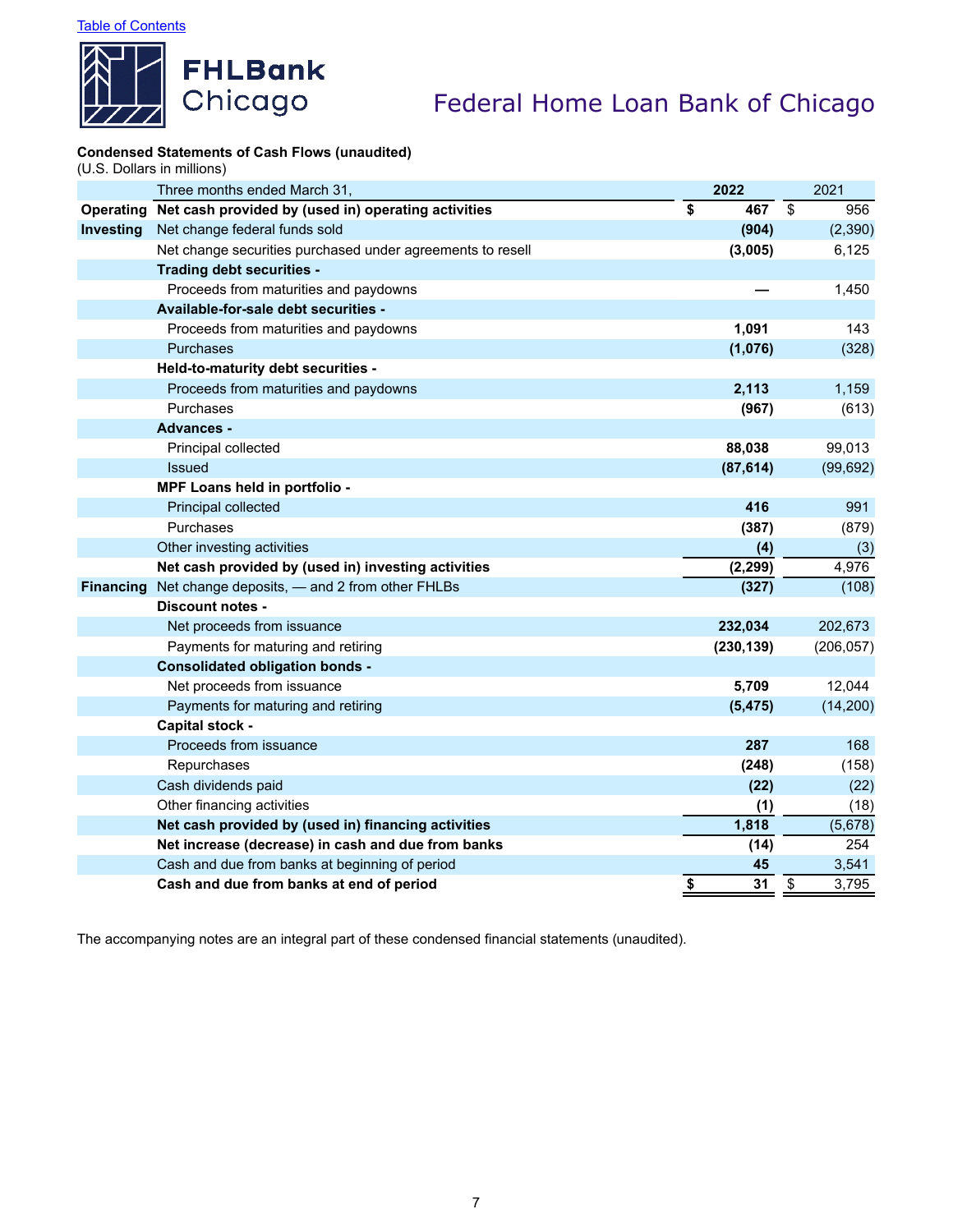

### **Notes to Condensed Financial Statements - (Unaudited) (U.S. Dollars in tables in millions except per share amounts unless otherwise indicated)**

#### **Note 1 – Background and Basis of Presentation**

The Federal Home Loan Bank of Chicago is a federally chartered corporation and one of 11 Federal Home Loan Banks (the FHLBs) that, with the Office of Finance, comprise the Federal Home Loan Bank System (the System). The FHLBs are government sponsored enterprises (GSE) of the United States of America and were organized under the Federal Home Loan Bank Act of 1932, as amended (FHLB Act), in order to improve the availability of funds to support home ownership. We are supervised and regulated by the Federal Housing Finance Agency (FHFA), an independent federal agency in the executive branch of the United States (U.S.) government.

Each FHLB is a member-owned cooperative with members from a specifically defined geographic district. Our defined geographic district is Illinois and Wisconsin. All federally-insured depository institutions, insurance companies engaged in residential housing finance, credit unions and community development financial institutions located in our district are eligible to apply for membership with us. All our members are required to purchase our capital stock as a condition of membership. Our capital stock is not publicly traded, and is issued, repurchased or redeemed at par value, \$100 per share, subject to certain statutory and regulatory limits. As a cooperative, we do business with our members, and former members (under limited circumstances). Specifically, we provide credit principally in the form of secured loans called advances. We also provide liquidity for home mortgage loans to members approved as Participating Financial Institutions (PFIs) through the Mortgage Partnership Finance® (MPF® ) Program.

Our accounting and financial reporting policies conform to generally accepted accounting principles in the United States of America (GAAP). Amounts in prior periods may be reclassified to conform to the current presentation and, if material, are disclosed in the following notes.

In the opinion of management, all normal recurring adjustments have been included for a fair statement of this interim financial information. These unaudited condensed financial statements and the accompanying notes should be read in conjunction with the audited financial statements and footnotes for the year ended December 31, 2021, included in our 2021 Annual Report on Form 10-K (2021 Form 10-K) starting on page F-1, as filed with the Securities and Exchange Commission (SEC).

Unless otherwise specified, references to we, us, our, and the Bank are to the Federal Home Loan Bank of Chicago.

"Mortgage Partnership Finance", "MPF", "MPF Xtra", "Downpayment Plus", "DPP", Downpayment Plus Advantage", "DPP Advantage", and "Community First" are federally registered trademarks of the Federal Home Loan Bank of Chicago.

Refer to the **Glossary of Terms** starting on page 61 for the definitions of certain terms used herein.

#### **Use of Estimates and Assumptions**

We are required to make estimates and assumptions when preparing our condensed financial statements in accordance with GAAP. The most significant of these estimates and assumptions applies to fair value measurements, which includes derivative instruments. Our actual results may differ from the results reported in our condensed financial statements due to such estimates and assumptions. This includes the reported amounts of assets and liabilities, the reported amounts of income and expense, and the disclosure of contingent assets and liabilities.

#### **Basis of Presentation**

The basis of presentation pertaining to the consolidation of our variable interest entities has not changed since we filed our 2021 Form 10-K. The basis of presentation pertaining to our gross versus net presentation of derivative financial instruments also has not changed since we filed our 2021 Form 10-K. Refer to **Note 1- Background and Basis of Presentation** to the financial statements in our 2021 Form 10-K with respect to our basis of presentation for consolidation of variable interest entities and our gross versus net presentation of financial instruments for further details.

#### **Note 2 – Summary of Significant Accounting Policies**

Our significant accounting policies adopted through December 31, 2021, can be found in **Note 2 – Summary of Significant Accounting Policies** to the financial statements in our 2021 Form 10-K including details on any cumulative effect adjustments. We have not yet adopted any significant new policies in 2022.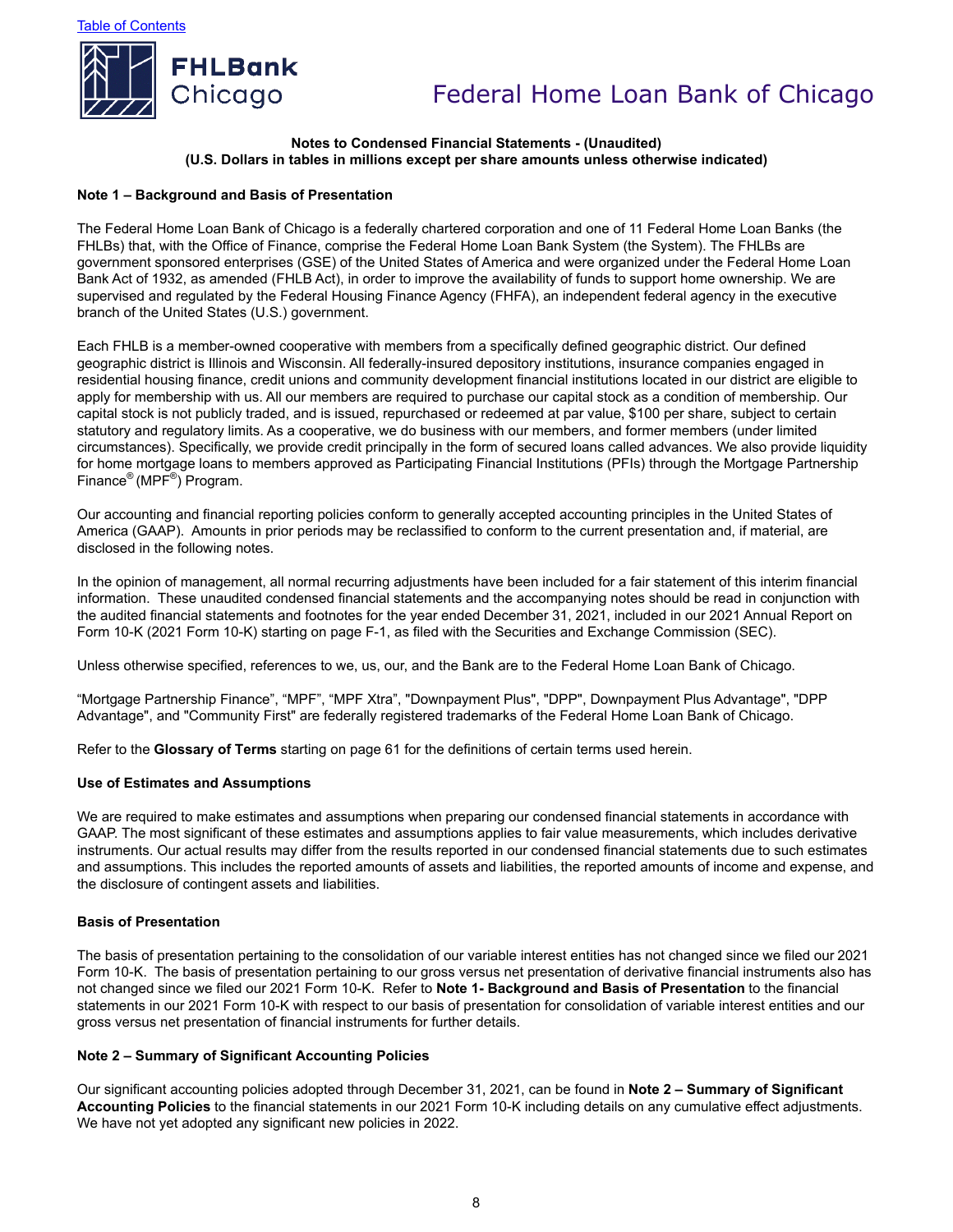

### **Notes to Condensed Financial Statements - (Unaudited) (U.S. Dollars in tables in millions except per share amounts unless otherwise indicated)**

### **Note 3 – Recently Issued but Not Yet Adopted Accounting Standards**

During March 2022, the Financial Accounting Standards Board (FASB) issued ASU 2022-01 Derivatives and Hedging (Topic 815): Fair Value Hedging—Portfolio Layer Method. This ASU broadens the availability of fair value hedging to non-prepayable and prepayable portfolios. The guidance on hedging multiple layers in a closed portfolio is applied prospectively. The guidance on the accounting for fair value basis adjustments is applied on a modified retrospective basis. Further, an entity may reclassify debt securities from held-to-maturity to available for sale if it includes them in a closed portfolio that is hedged under the portfolio layer method. This ASU is effective for the Bank starting January 1, 2023, with early adoption permitted. The Bank is in the process of evaluating the impact of adoption of this ASU.

Also during March 2022, the FASB issued ASU 2022-02 Financial Instruments - Credit Losses (Topic 326): Troubled Debt Restructurings and Vintage Disclosures to eliminate the recognition and measurement guidance for troubled debt restructurings for creditors that have adopted CECL. The ASU also requires enhanced disclosures about loan modifications for borrowers experiencing financial difficulty and requires the presentation of gross write-offs by year of origination. This ASU is effective starting January 1, 2023, with early adoption permitted. The Bank is evaluating the impact of adoption of this ASU.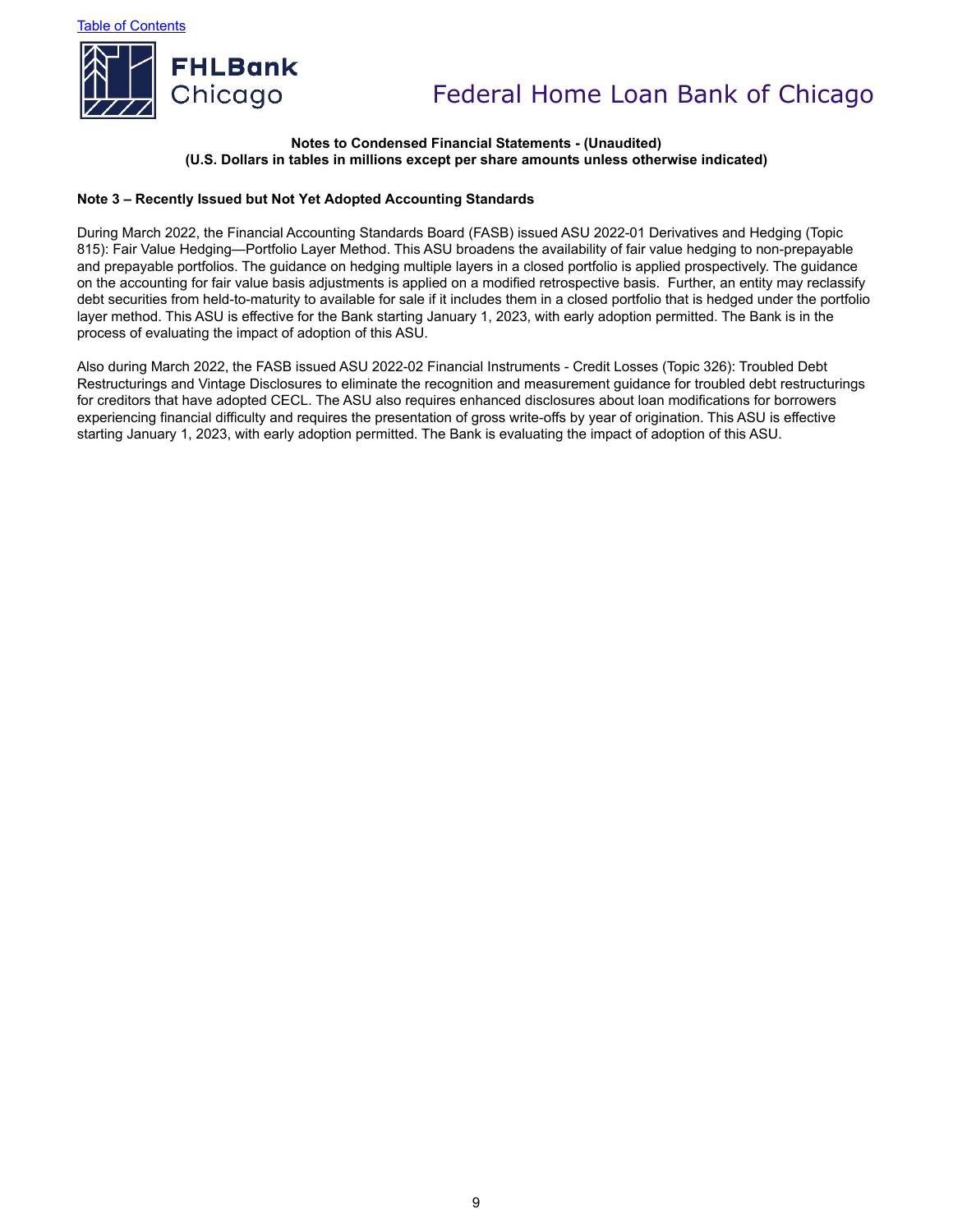

### **Notes to Condensed Financial Statements - (Unaudited) (U.S. Dollars in tables in millions except per share amounts unless otherwise indicated)**

### **Note 4 – Interest Income and Interest Expense**

The following table presents interest income and interest expense for the periods indicated.

|                                                                              | Three months ended<br>March 31, |                          |                              |
|------------------------------------------------------------------------------|---------------------------------|--------------------------|------------------------------|
|                                                                              | 2022                            |                          | 2021                         |
| Interest income -                                                            |                                 |                          |                              |
|                                                                              |                                 |                          |                              |
| Trading                                                                      | \$<br>÷,                        | $\sqrt[6]{\frac{1}{2}}$  | 21                           |
|                                                                              |                                 |                          |                              |
| Available-for-sale interest income                                           | 28                              |                          | 21                           |
| Available-for-sale prepayment fees                                           | 36                              |                          |                              |
| Available-for-sale                                                           | 64                              |                          | 21                           |
|                                                                              |                                 |                          |                              |
| Held-to-maturity                                                             | $\overline{7}$                  |                          | $\bf 8$                      |
|                                                                              |                                 |                          |                              |
| <b>Investment debt securities</b>                                            | 71                              |                          | 50                           |
|                                                                              |                                 |                          |                              |
| Advances interest income                                                     | 77                              |                          | 71                           |
| Advances prepayment fees                                                     | 10                              |                          | $\mathbf 5$                  |
| <b>Advances</b>                                                              | 87                              |                          | 76                           |
|                                                                              |                                 |                          |                              |
|                                                                              |                                 |                          |                              |
| MPF Loans held in portfolio                                                  | 65                              |                          | 63                           |
| Federal funds sold                                                           | $\mathbf{2}$<br>$\overline{1}$  |                          | $\mathbf{1}$<br>$\mathbf{1}$ |
| Securities purchased under agreements to resell<br>Interest earning deposits | 1                               |                          |                              |
| Other                                                                        |                                 |                          | $\overline{1}$               |
|                                                                              |                                 |                          |                              |
| <b>Interest income</b>                                                       | 227                             |                          | 192                          |
|                                                                              |                                 |                          |                              |
|                                                                              |                                 |                          |                              |
| Interest expense -                                                           |                                 |                          |                              |
|                                                                              |                                 |                          |                              |
| <b>Consolidated obligations -</b>                                            |                                 |                          |                              |
| Discount notes                                                               | 12                              |                          | 15                           |
| <b>Bonds</b>                                                                 | 56                              |                          | 64                           |
|                                                                              |                                 |                          |                              |
| Other                                                                        | $\overline{\mathbf{4}}$         |                          | $\mathbf{3}$                 |
|                                                                              |                                 |                          |                              |
| <b>Interest expense</b>                                                      | 72                              |                          | 82                           |
|                                                                              |                                 |                          |                              |
| <b>Net interest income</b>                                                   | \$<br>155                       | $\overline{\mathcal{S}}$ | 110                          |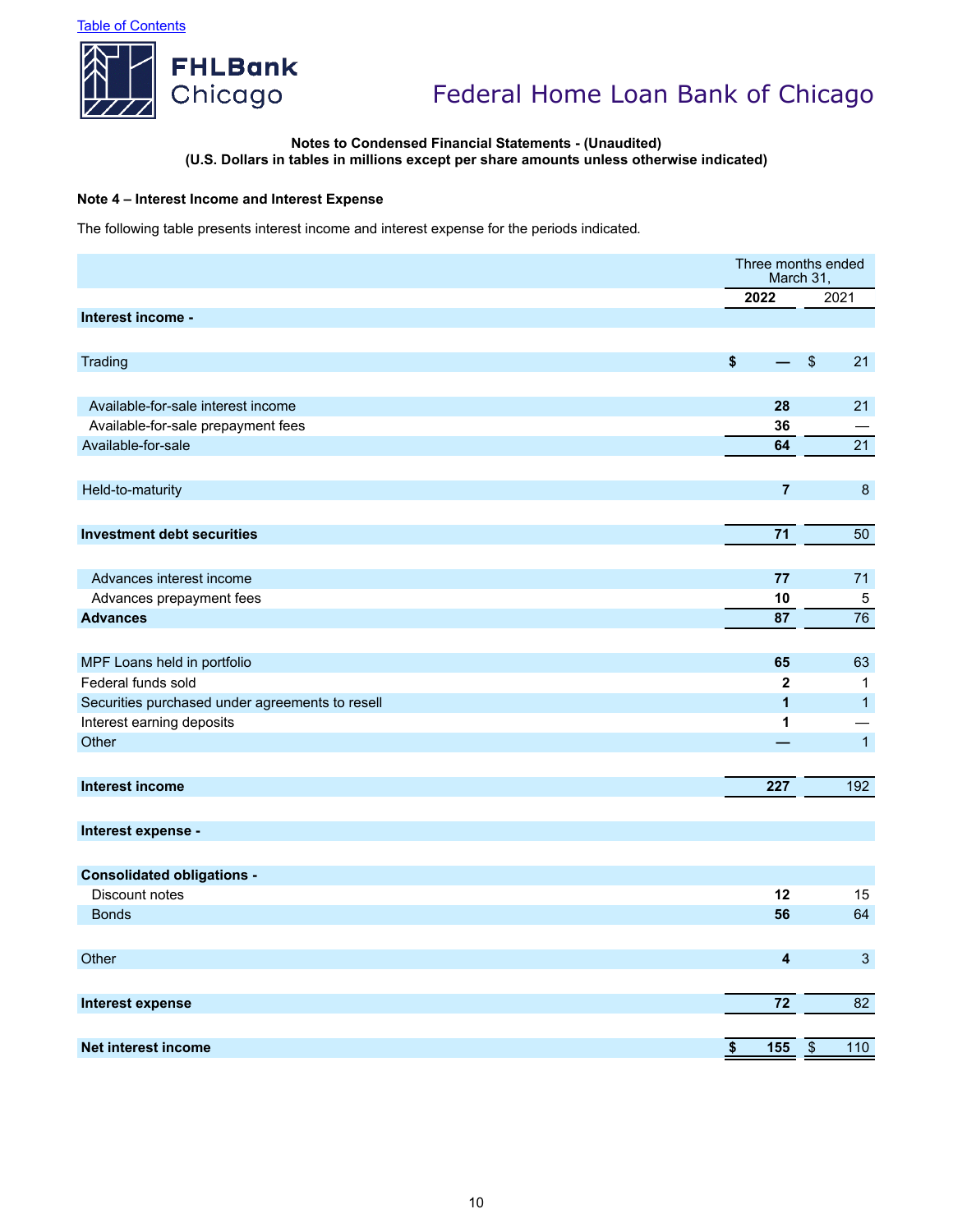

#### **Notes to Condensed Financial Statements - (Unaudited) (U.S. Dollars in tables in millions except per share amounts unless otherwise indicated)**

#### **Note 5 – Investment Debt Securities**

We classify debt securities as either trading, held-to-maturity (HTM), or available-for-sale (AFS). Our security disclosures within these classifications are disaggregated by major security types as shown below. Our major security types are based on the nature and risks of the security:

- U.S. Government & other government related may consist of the sovereign debt of the United States; debt issued by GSE; debt issued by the Tennessee Valley Authority; and securities guaranteed by the Small Business Administration.
- Federal Family Education Loan Program asset-backed-securities (FFELP ABS).
- GSE mortgage-backed securities (MBS) issued by Fannie Mae and Freddie Mac.
- Government guaranteed MBS.
- State or local housing agency obligations.

We have no allowance for credit losses on our investment debt securities and we have elected to exclude accrued interest receivable from the amortized cost in the following AFS and HTM tables. Prior to 2022, we included accrued interest in the carrying value of our AFS securities. See **Note 8 - Allowance for Credit Losses** for further details on these amounts.

#### **Pledged Collateral**

We disclose the amount of investment debt securities pledged as collateral pertaining to our derivatives activity on our **Condensed Statements of Condition**. See **Note 9 - Derivatives and Hedging Activities** for further details.

#### **Trading Debt Securities**

The following table presents the fair value of our trading debt securities.

|     |                   | December 31.<br>2021 |
|-----|-------------------|----------------------|
| 946 |                   | 948                  |
|     |                   |                      |
|     |                   | 6                    |
| 952 |                   | 954                  |
|     | March 31,<br>2022 |                      |

The following table presents our gains and losses on trading debt securities recorded in Noninterest Income - Other, net.

|                                                                          | March 31. | Three months ended |
|--------------------------------------------------------------------------|-----------|--------------------|
|                                                                          | 2022      | 2021               |
| Net unrealized gains (losses) on securities held at period end           | (3)       | (2)                |
| Net realized gains (losses) on securities sold/matured during the period |           | 16)                |
| Net gains (losses) on trading debt securities                            | (3)       | (18)               |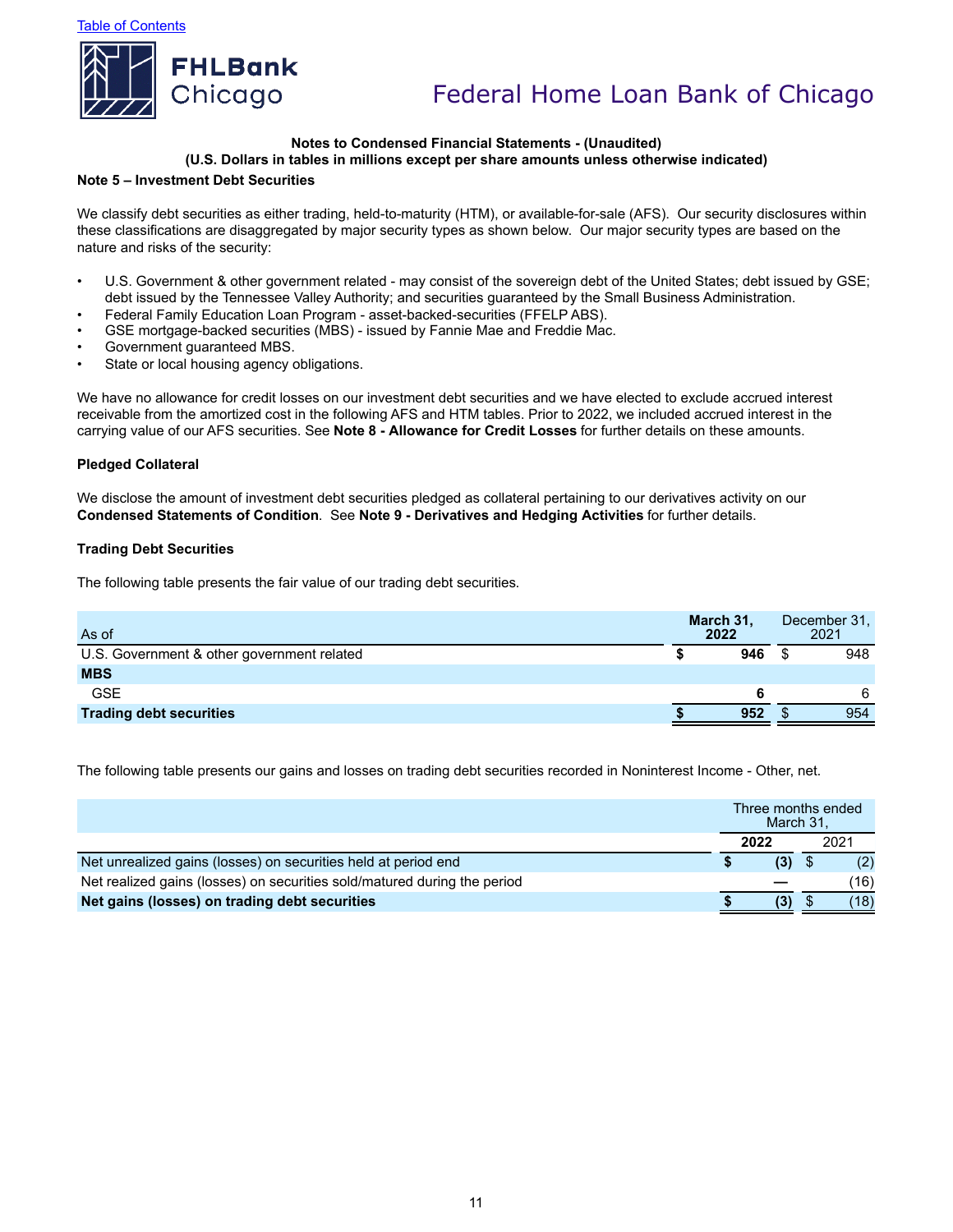

### **Notes to Condensed Financial Statements - (Unaudited)**

**(U.S. Dollars in tables in millions except per share amounts unless otherwise indicated)**

# **Available-for-Sale Debt Securities (AFS)**

The following table presents the amortized cost and fair value of our AFS debt securities.

|                                            | <b>Amortized</b><br><b>Cost Basis</b> | a  | <b>Gross</b><br><b>Unrealized</b><br>Gains in<br><b>AOCI</b> |    | <b>Gross</b><br><b>Unrealized</b><br>(Losses) in<br><b>AOCI</b> |    |        |  |  |  | <b>Net Carrying</b><br><b>Amount and</b><br><b>Fair Value</b> |
|--------------------------------------------|---------------------------------------|----|--------------------------------------------------------------|----|-----------------------------------------------------------------|----|--------|--|--|--|---------------------------------------------------------------|
| As of March 31, 2022                       |                                       |    |                                                              |    |                                                                 |    |        |  |  |  |                                                               |
| U.S. Government & other government related | \$<br>3,942                           | \$ | $\overline{7}$                                               | \$ | $(55)$ \$                                                       |    | 3,894  |  |  |  |                                                               |
| State or local housing agency              | 8                                     |    |                                                              |    |                                                                 |    | 8      |  |  |  |                                                               |
| <b>FFELPABS</b>                            | 2,549                                 |    | 136                                                          |    |                                                                 |    | 2,685  |  |  |  |                                                               |
| <b>MBS</b>                                 |                                       |    |                                                              |    |                                                                 |    |        |  |  |  |                                                               |
| <b>GSE</b>                                 | 14,653                                |    | 120                                                          |    | (63)                                                            |    | 14,710 |  |  |  |                                                               |
| Government guaranteed                      | 164                                   |    | 3                                                            |    |                                                                 |    | 167    |  |  |  |                                                               |
| <b>Available-for-sale debt securities</b>  | 21,316                                | s. | 266                                                          |    | (118)                                                           | \$ | 21,464 |  |  |  |                                                               |
|                                            |                                       |    |                                                              |    |                                                                 |    |        |  |  |  |                                                               |
| As of December 31, 2021                    |                                       |    |                                                              |    |                                                                 |    |        |  |  |  |                                                               |
| U.S. Government & other government related | \$<br>4,659                           | \$ | 34                                                           | \$ | (12)                                                            | \$ | 4,681  |  |  |  |                                                               |
| State or local housing agency              | 8                                     |    | 1                                                            |    |                                                                 |    | 9      |  |  |  |                                                               |
| <b>FFELP ABS</b>                           | 2,642                                 |    | 130                                                          |    |                                                                 |    | 2,772  |  |  |  |                                                               |
| <b>MBS</b>                                 |                                       |    |                                                              |    |                                                                 |    |        |  |  |  |                                                               |
| <b>GSE</b>                                 | 14,849                                |    | 234                                                          |    | (26)                                                            |    | 15,057 |  |  |  |                                                               |
| Government guaranteed                      | 182                                   |    | 5                                                            |    |                                                                 |    | 187    |  |  |  |                                                               |
| Available-for-sale debt securities         | \$<br>22,340                          | \$ | 404                                                          | \$ | (38)                                                            | \$ | 22,706 |  |  |  |                                                               |

<sup>a</sup> Includes adjustments made to the cost basis of an investment for accretion, amortization, and fair value hedge accounting adjustments. This also includes accrued interest receivable of \$54 million at December 31, 2021.

We had no sales of AFS debt securities for the periods presented. Any gains or losses are determined on a specific identification basis.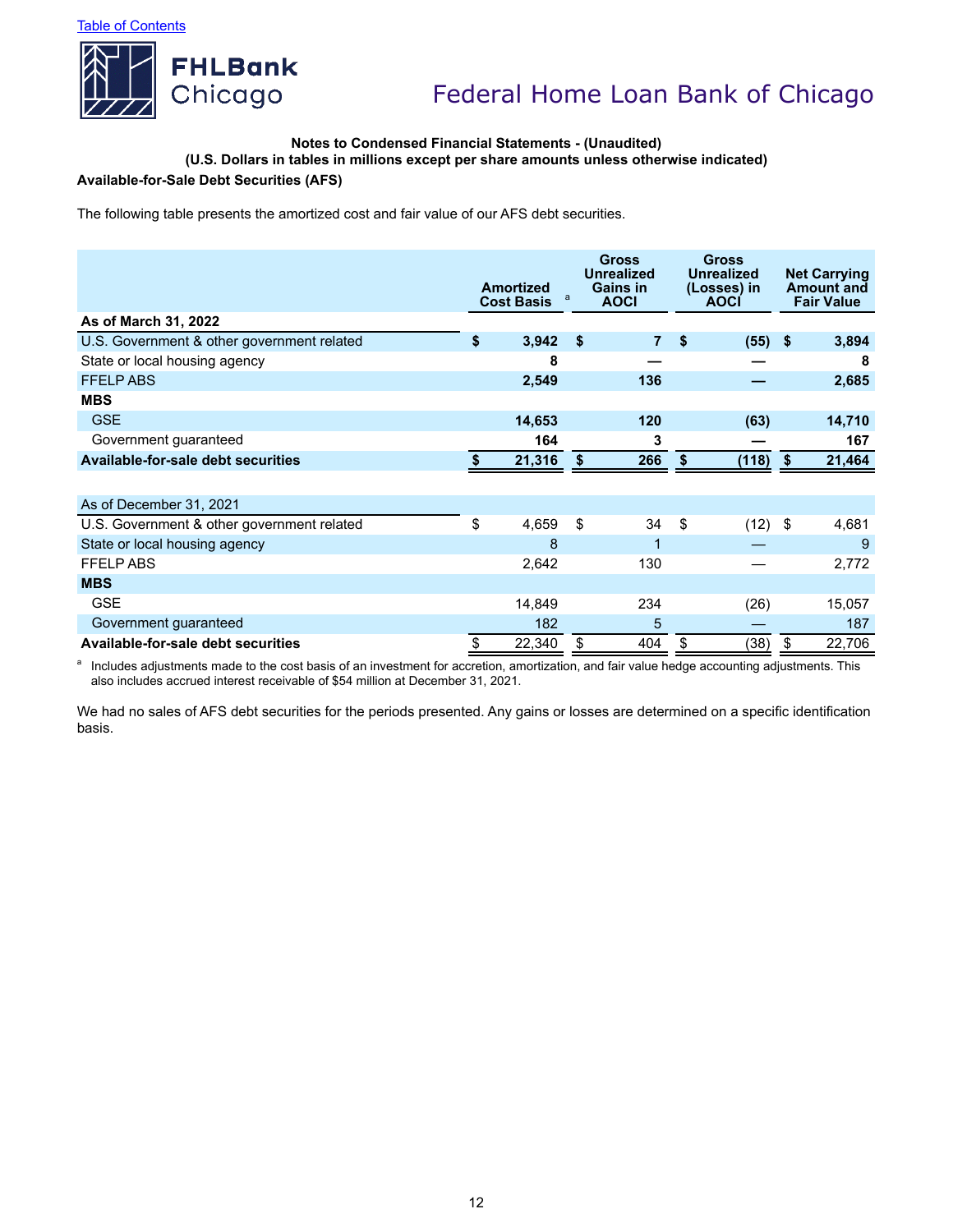

### **Notes to Condensed Financial Statements - (Unaudited)**

**(U.S. Dollars in tables in millions except per share amounts unless otherwise indicated)**

# **Held-to-Maturity Debt Securities (HTM)**

The following table presents the amortized cost, carrying amount, and fair value of our HTM debt securities.

|                                            | <b>Amortized</b><br><b>Cost and Net</b> a<br>Carrying<br><b>Amount</b> | <b>Gross</b><br>Unrecognized<br><b>Holding Gains</b> |    | <b>Gross</b><br>Unrecognized<br><b>Holding</b><br>(Losses) |     | Fair<br>Value |         |
|--------------------------------------------|------------------------------------------------------------------------|------------------------------------------------------|----|------------------------------------------------------------|-----|---------------|---------|
| As of March 31, 2022                       |                                                                        |                                                      |    |                                                            |     |               |         |
| U.S. Government & other government related | \$<br>381                                                              | \$                                                   |    | S                                                          | (3) | S             | 378     |
| <b>MBS</b>                                 |                                                                        |                                                      |    |                                                            |     |               |         |
| <b>GSE</b>                                 | 199                                                                    |                                                      | 12 |                                                            |     |               | 211     |
| Government guaranteed                      | 66                                                                     |                                                      |    |                                                            |     |               | 67      |
| Other                                      | 9                                                                      |                                                      |    |                                                            |     |               | 9       |
| <b>Held-to-maturity debt securities</b>    | 655                                                                    | S                                                    | 13 | \$                                                         | (3) | \$            | 665     |
|                                            |                                                                        |                                                      |    |                                                            |     |               |         |
| As of December 31, 2021                    |                                                                        |                                                      |    |                                                            |     |               |         |
| U.S. Government & other government related | \$<br>1,506                                                            | \$                                                   | 11 | $\sqrt[6]{\frac{1}{2}}$                                    |     |               | \$1,517 |
| <b>MBS</b>                                 |                                                                        |                                                      |    |                                                            |     |               |         |
| <b>GSE</b>                                 | 214                                                                    |                                                      | 19 |                                                            |     |               | 233     |
| Government guaranteed                      | 71                                                                     |                                                      |    |                                                            |     |               | 72      |
| Other                                      | 10                                                                     |                                                      |    |                                                            |     |               | 10      |
| <b>Held-to-maturity debt securities</b>    | \$<br>1,801                                                            | S                                                    | 31 | \$                                                         |     |               | \$1,832 |

<sup>a</sup> Includes adjustments made to the cost basis of an investment for accretion, and/or amortization.

We had no sales of HTM debt securities for the period presented. Any gains or losses are determined on a specific identification basis.

### **Contractual Maturity**

The maturity of our AFS and HTM debt securities is detailed in the following table. FFELP ABS/MBS are not presented by contractual maturity because their expected maturities will likely differ from contractual maturities as borrowers may have the right to call or prepay obligations with or without call or prepayment fees.

|                                        | <b>Available-for-Sale</b> |                                |        |                                                        | <b>Held-to-Maturity</b> |                                                               |      |                   |  |
|----------------------------------------|---------------------------|--------------------------------|--------|--------------------------------------------------------|-------------------------|---------------------------------------------------------------|------|-------------------|--|
| As of March 31, 2022                   |                           | Amortized<br><b>Cost Basis</b> |        | <b>Net Carrying</b><br>Amount and<br><b>Fair Value</b> |                         | <b>Amortized</b><br><b>Cost and Net</b><br>Carrying<br>Amount |      | <b>Fair Value</b> |  |
| Non FFELP ABS/MBS Year of Maturity -   |                           |                                |        |                                                        |                         |                                                               |      |                   |  |
| Due in one year or less                | \$                        | 2,615                          | S      | 2,614                                                  | - \$                    | 116                                                           | - \$ | 116               |  |
| Due after one year through five years  |                           |                                |        |                                                        |                         | 21                                                            |      | 20                |  |
| Due after five years through ten years |                           | 421                            |        | 408                                                    |                         | 244                                                           |      | 242               |  |
| Due after ten years                    |                           | 907                            |        | 873                                                    |                         |                                                               |      |                   |  |
| FFELP ABS and MBS                      |                           | 17,366                         |        | 17,562                                                 |                         | 274                                                           |      | 287               |  |
| <b>Total debt securities</b>           | 21,316                    |                                | 21.464 |                                                        |                         | 655                                                           | S    | 665               |  |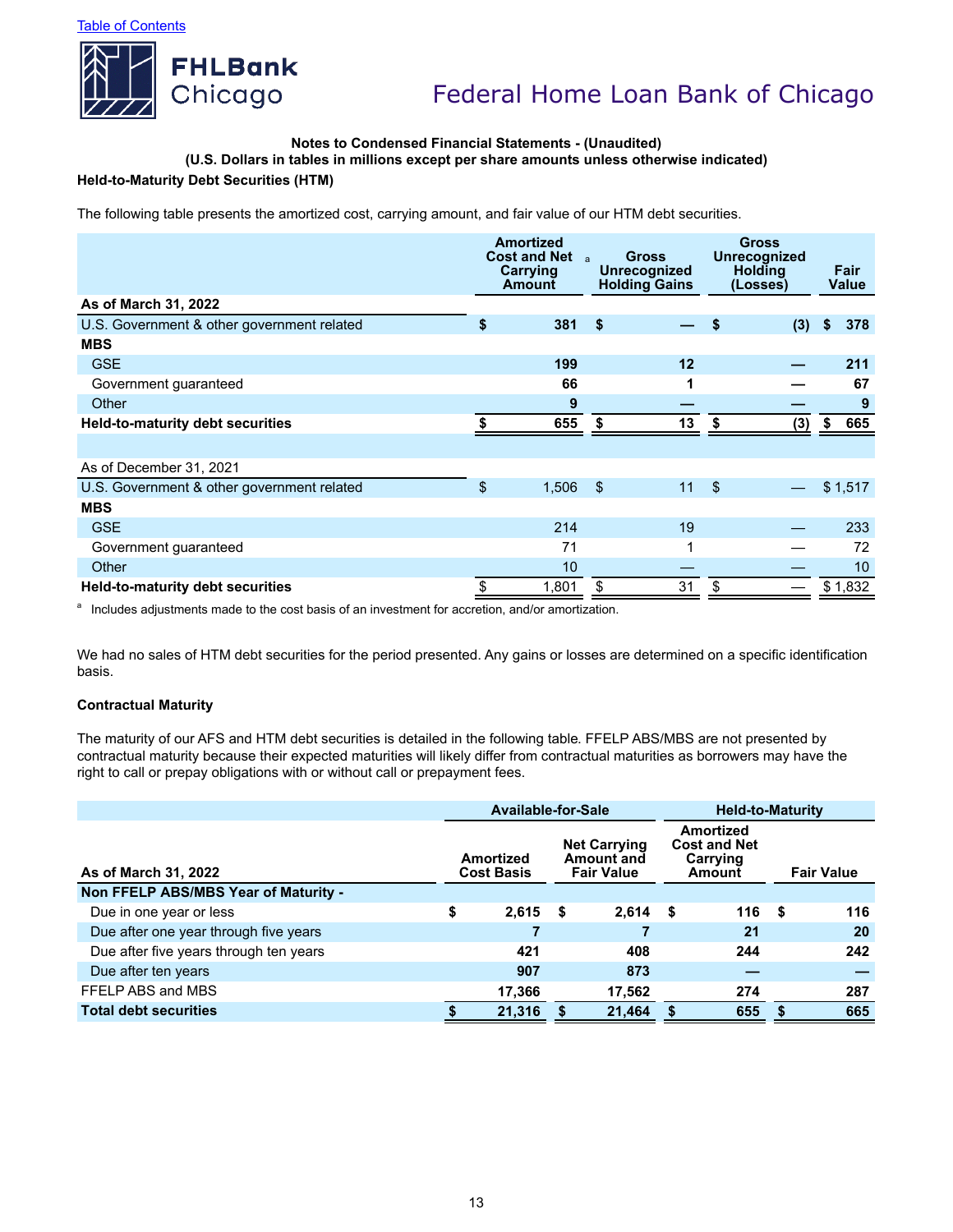

# **Notes to Condensed Financial Statements - (Unaudited) (U.S. Dollars in tables in millions except per share amounts unless otherwise indicated)**

# **AFS Securities in a Continuous Unrealized Loss Position**

The following table presents unrealized losses on our AFS portfolio for periods less than 12 months and for 12 months or more. These losses are considered temporary as we expect to recover the entire amortized cost basis and neither intend to sell these securities nor consider it more likely than not that we will be required to sell these securities before the anticipated recovery of each security's remaining amortized cost basis. In the tables below, in cases where the gross unrealized losses for an investment category are less than \$1 million, the losses are not reported.

|                                            | <b>Less than 12 Months</b> |       |                |                                        |               |     |                                        | <b>12 Months or More</b> | <b>Total</b>  |    |                                               |  |
|--------------------------------------------|----------------------------|-------|----------------|----------------------------------------|---------------|-----|----------------------------------------|--------------------------|---------------|----|-----------------------------------------------|--|
|                                            | Fair<br>Value              |       |                | Gross<br><b>Unrealized</b><br>(Losses) | Fair<br>Value |     | <b>Gross</b><br>Unrealized<br>(Losses) |                          | Fair<br>Value |    | <b>Gross</b><br><b>Unrealized</b><br>(Losses) |  |
| Available-for-sale debt securities         |                            |       |                |                                        |               |     |                                        |                          |               |    |                                               |  |
| As of March 31, 2022                       |                            |       |                |                                        |               |     |                                        |                          |               |    |                                               |  |
| U.S. Government & other government related | \$                         | 3,305 | Ŝ.             | (28)                                   | \$            | 259 | -\$                                    | (27)                     | \$3,564       | \$ | (55)                                          |  |
| State or local housing agency              |                            | 5     |                |                                        |               |     |                                        |                          | 5             |    |                                               |  |
| <b>MBS</b>                                 |                            |       |                |                                        |               |     |                                        |                          |               |    |                                               |  |
| <b>GSE</b>                                 |                            | 4,193 |                | (58)                                   |               | 76  |                                        | (5)                      | 4,269         |    | (63)                                          |  |
| Government guaranteed                      |                            | 1     |                |                                        |               |     |                                        |                          |               |    |                                               |  |
| <b>Available-for-sale debt securities</b>  | S                          | 7,504 | S              | (86)                                   | S             | 335 | \$                                     | (32)                     | \$7,839       | \$ | (118)                                         |  |
|                                            |                            |       |                |                                        |               |     |                                        |                          |               |    |                                               |  |
| As of December 31, 2021                    |                            |       |                |                                        |               |     |                                        |                          |               |    |                                               |  |
| U.S. Government & other government related | \$                         | 3,764 | $\mathfrak{L}$ | $(12)$ \$                              |               |     | -S                                     |                          | \$3,764       | \$ | (12)                                          |  |
| <b>MBS</b>                                 |                            |       |                |                                        |               |     |                                        |                          |               |    |                                               |  |
| <b>GSE</b>                                 |                            | 1,549 |                | (23)                                   |               | 54  |                                        | (3)                      | 1,603         |    | (26)                                          |  |
| Available-for-sale debt securities         | \$                         | 5,313 | \$             | (35)                                   | S             | 54  | \$                                     | (3)                      | \$5,367       | \$ | (38)                                          |  |

### **Credit Loss Analysis**

We recognized no credit losses on HTM or AFS debt securities for the periods presented.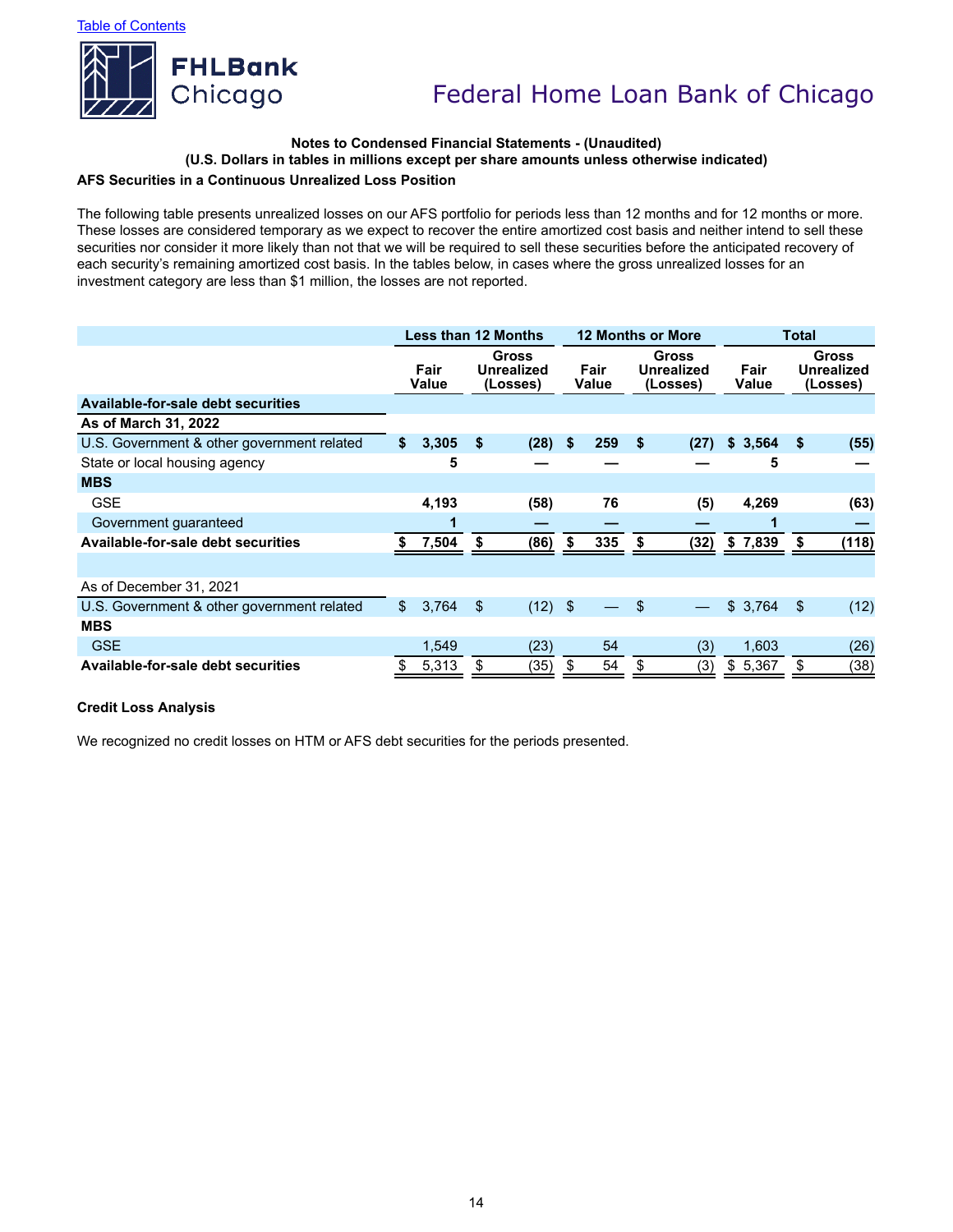

#### **Notes to Condensed Financial Statements - (Unaudited) (U.S. Dollars in tables in millions except per share amounts unless otherwise indicated)**

#### **Note 6 – Advances**

We offer a wide range of fixed and variable-rate advance products with different maturities, interest rates, payment characteristics and options.

We have no allowance for credit losses on our advances and we have elected to exclude accrued interest receivable from the amortized cost in the following tables. See **Note 8 - Allowance for Credit Losses** for further details on these amounts.

The following table presents our advances by terms of contractual maturity and the related weighted average contractual interest rate. For amortizing advances, contractual maturity is determined based on the advance's amortization schedule. Actual maturities may differ from contractual maturities because some borrowers have the right to call or prepay advances with or without penalties.

| As of March 31, 2022    | <b>Par Value Amount</b> | Weighted<br>Average<br><b>Contractual</b><br><b>Interest Rate</b> |
|-------------------------|-------------------------|-------------------------------------------------------------------|
| Due in one year or less | \$<br>14,396            | 0.56%                                                             |
| One to two years        | $9,172$ <sup>a</sup>    | 0.59%                                                             |
| Two to three years      | $7,458$ <sup>a</sup>    | 0.79%                                                             |
| Three to four years     | 3,304                   | 1.11%                                                             |
| Four to five years      | 3,487                   | 1.30%                                                             |
| Five to fifteen years   | 8,958                   | 1.53%                                                             |
| More than fifteen years | 508                     | 5.13 %                                                            |
| <b>Total</b>            | 47,283                  | 0.93%                                                             |

Of the advances due in one to two years and two to three years, \$7.0 billion and \$4.0 billion, respectively, were issued to One Mortgage Partners Corp. (now JPMorgan Chase Bank NA), our former captive insurance company member, whose membership was terminated in 2021 in connection with an FHFA rule.

The following table reconciles the par value of our advances to the carrying amount on our **Condensed Statements of Condition** as of the dates indicated.

| As of                          | <b>March 31, 2022</b> | December 31, 2021 |
|--------------------------------|-----------------------|-------------------|
| Par value                      | 47.283                | 47.708            |
| Fair value hedging adjustments | (446)                 | 227               |
| Other adjustments              | 70                    | 114               |
| <b>Advances</b>                | 46.907                | 48.049            |

The following advance borrowers exceeded 10% of our advances outstanding.

| <b>As of March 31, 2022</b> | <b>Par Value</b> | % of Total Outstanding |
|-----------------------------|------------------|------------------------|
| JPMorgan Chase Bank NA      | 11.000           | 23.3%                  |
| <b>BMO Harris Bank NA</b>   | 5.000            | 10.6%                  |

Effective February 19, 2021, we terminated One Mortgage Partners Corp.'s ("OMP") membership in connection with the FHFA rule that made captive insurance companies ineligible for FHLB membership. In December 2021, OMP merged with and into its parent company, JPMorgan Chase Bank NA ("JPM"). For details on the contractual maturity terms of JPM's advances, see the table above presenting advances by terms of contractual maturity.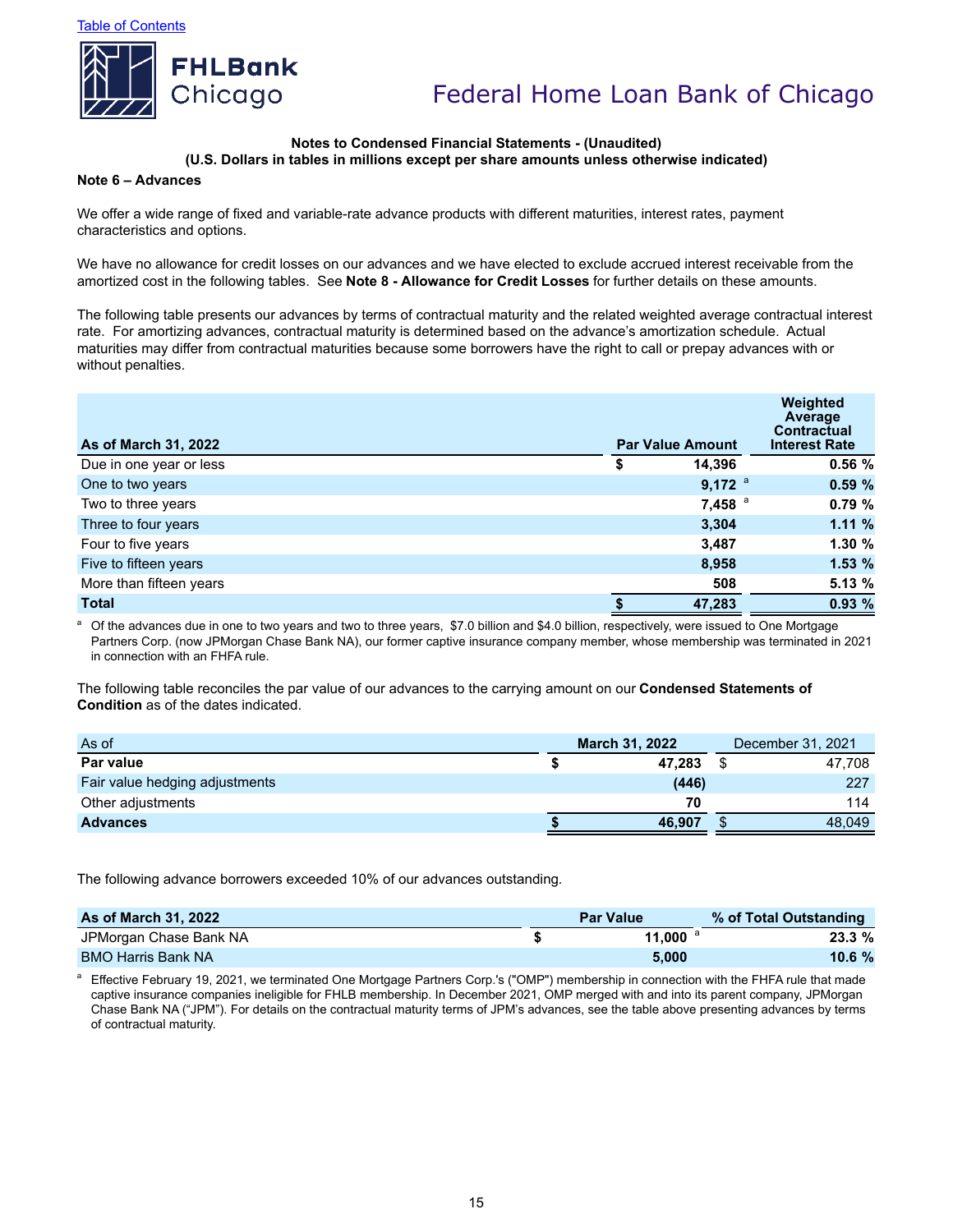

### **Notes to Condensed Financial Statements - (Unaudited) (U.S. Dollars in tables in millions except per share amounts unless otherwise indicated)**

#### **Note 7 – MPF Loans Held in Portfolio**

We acquire MPF Loans from PFIs to hold in our portfolio and historically purchased participations in pools of eligible mortgage loans from other FHLBs (MPF Banks). MPF Loans that are held in portfolio are fixed-rate conventional and Government Loans secured by one-to-four family residential properties with maturities ranging from 5 years to 30 years or participations in pools of similar eligible mortgage loans from other MPF Banks.

The following table presents information on MPF Loans held in portfolio by contractual maturity at the time of purchase. We have an allowance for credit losses on our MPF Loans and we have elected to exclude accrued interest receivable from the amortized cost in the following tables. See **Note 8 - Allowance for Credit Losses** for further details on these amounts.

| As of                                                           |   | <b>March 31, 2022</b> | December 31, 2021 |       |  |  |  |
|-----------------------------------------------------------------|---|-----------------------|-------------------|-------|--|--|--|
| Medium term (15 years or less)                                  | S | 1,623                 | \$                | 1,653 |  |  |  |
| Long term (greater than 15 years)                               |   | 8,026                 |                   | 8,031 |  |  |  |
| Unpaid principal balance                                        |   | 9,649                 |                   | 9,684 |  |  |  |
| Net premiums, credit enhancement, and/or deferred loan fees     |   | 169                   | 174               |       |  |  |  |
| Fair value hedging and delivery commitment basis adjustments    |   | (13)                  |                   | (10)  |  |  |  |
| MPF Loans held in portfolio, before allowance for credit losses |   | 9,805                 |                   | 9,848 |  |  |  |
| Allowance for credit losses on MPF Loans                        |   | (5)                   |                   | (5)   |  |  |  |
| MPF Loans held in portfolio, net                                |   | 9,800                 |                   | 9,843 |  |  |  |
| Conventional mortgage loans                                     |   | 8.826                 | £.                | 8,845 |  |  |  |
| <b>Government Loans</b>                                         |   | 823                   |                   | 839   |  |  |  |
| <b>Unpaid principal balance</b>                                 |   | 9,649                 |                   | 9,684 |  |  |  |

The above table excludes MPF Loans acquired under the MPF Xtra® and MPF Government MBS products. See **Note 2 - Summary of Significant Accounting Policies** in our 2021 Form 10-K for information related to the accounting treatment of these off-balance sheet MPF Loan products.

#### **Coronavirus Disease 2019 (COVID-19) Forbearance**

Section 4013 of the Coronavirus Aid, Relief and Economic Security Act (the "CARES Act") provided temporary relief from the accounting and reporting requirements for troubled debt restructurings (TDRs) for certain loan modifications related to COVID-19. Specifically, the CARES Act provided that a qualifying financial institution may elect to suspend (1) the requirements under U.S. GAAP for certain loan modifications that would otherwise be categorized as a TDR, and (2) any determination that such loan modifications would be considered a TDR, including the related impairment for accounting purposes. Section 4013 of the CARES Act applied to any modification related to an economic hardship as a result of the COVID-19 pandemic, including a forbearance arrangement, an interest rate modification, a repayment plan, or any similar arrangement that defers or delays payment of principal or interest, that occurred during the period beginning on March 1, 2020 and ending on the earlier of December 31, 2020 or the date that is 60 days after the declaration of the national emergency related to the COVID-19 pandemic ends for a loan that was not more than 30 days past due as of December 31, 2019. On December 27, 2020, the Consolidated Appropriations Act, 2021, was signed into law, which extended the applicable end period to the earlier of January 1, 2022, or 60 days following the termination of the national emergency related to the COVID-19 pandemic. We elected to suspend TDR accounting for eligible modifications under Section 4013 of the CARES Act. We resumed TDR accounting when this section of the CARES Act expired on January 1, 2022.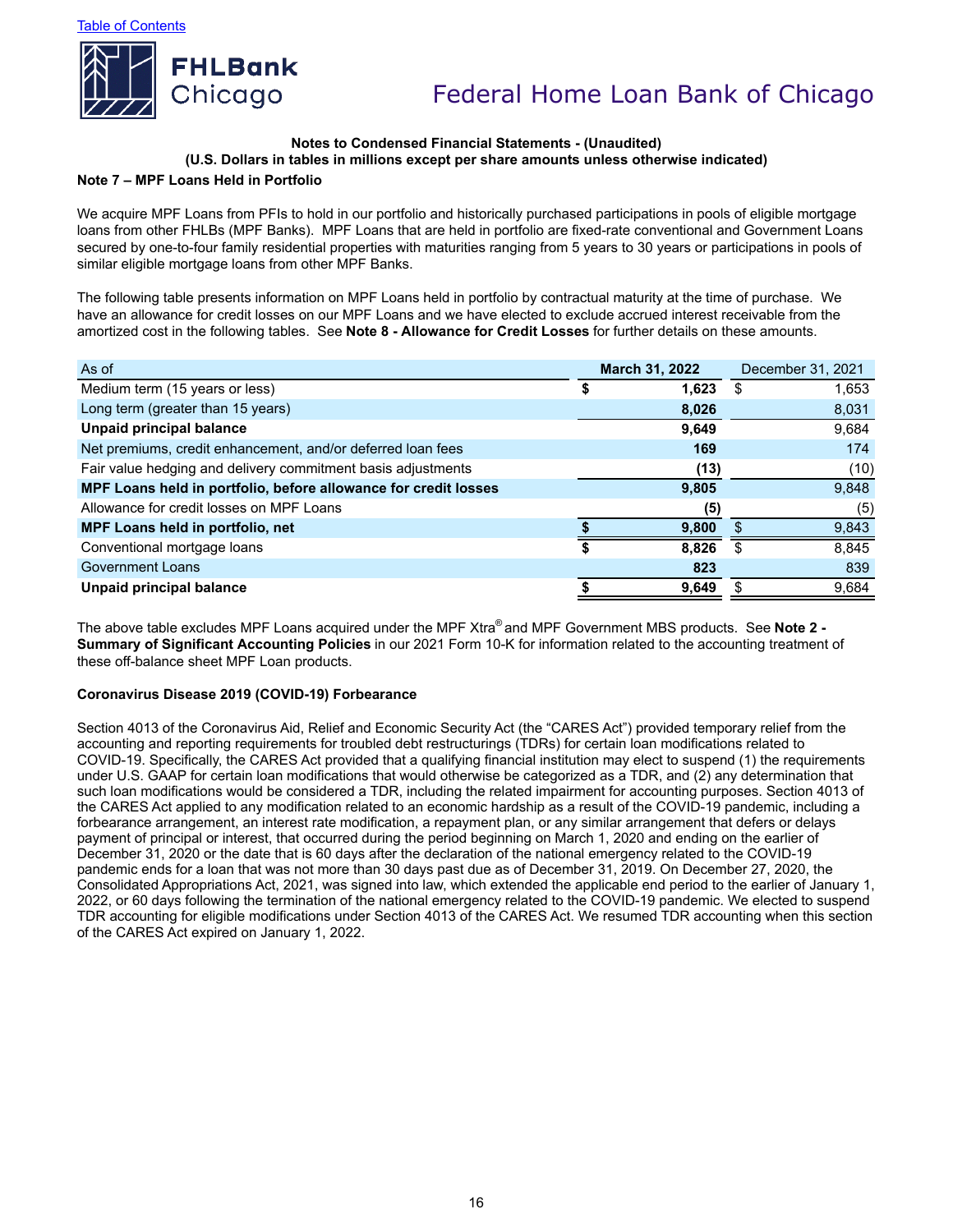

## **Notes to Condensed Financial Statements - (Unaudited)**

### **(U.S. Dollars in tables in millions except per share amounts unless otherwise indicated)**

#### **Note 8 – Allowance for Credit Losses**

See **Note 2 - Summary of Significant Accounting Policies** to the financial statements in our 2021 Form 10-K for further details regarding our accounting policies pertaining to allowances for credit losses.

Our allowances for credit losses are immaterial due to the nature of our credit enhancements, collateral support, and/or credit worthiness of our counterparties. See **Note 8 - Allowance for Credit Losses** to the financial statements in our 2021 Form 10-K for more information.

#### **Allowance for Credit Losses on MPF Loans**

The following table presents the activity in our allowance for credit losses for MPF Loans.

|                                                   |      | Three months ended<br>March 31, |  |                  |
|---------------------------------------------------|------|---------------------------------|--|------------------|
| For the periods ending                            | 2022 |                                 |  | 202 <sup>2</sup> |
|                                                   |      |                                 |  |                  |
| Allowance for MPF credit losses beginning balance |      | 5.                              |  |                  |
| MPF credit losses charged-off                     |      | (1)                             |  |                  |
| Provision for (reversal of) MPF for credit losses |      |                                 |  |                  |
| Allowance for MPF credit losses ending balance    |      | 5                               |  | ◠                |

### **Allowance for Credit Losses on Community First® Fund (the Fund)**

As of March 31, 2022 we had \$47 million in Fund loans outstanding compared to \$45 million at December 31, 2021, recorded in Other assets in our **Condensed Statements of Condition**.

As of March 31, 2022, all Fund loans were current.

The following table details our allowance for credit losses on Fund loans.

|                                                         |      | Three months ended<br>March 31. |  |  |  |
|---------------------------------------------------------|------|---------------------------------|--|--|--|
| For the periods ending                                  | 2022 | 2021                            |  |  |  |
| Allowance for Fund Ioan credit losses beginning balance |      |                                 |  |  |  |
| Allowance for Fund Ioan credit losses ending balance    |      |                                 |  |  |  |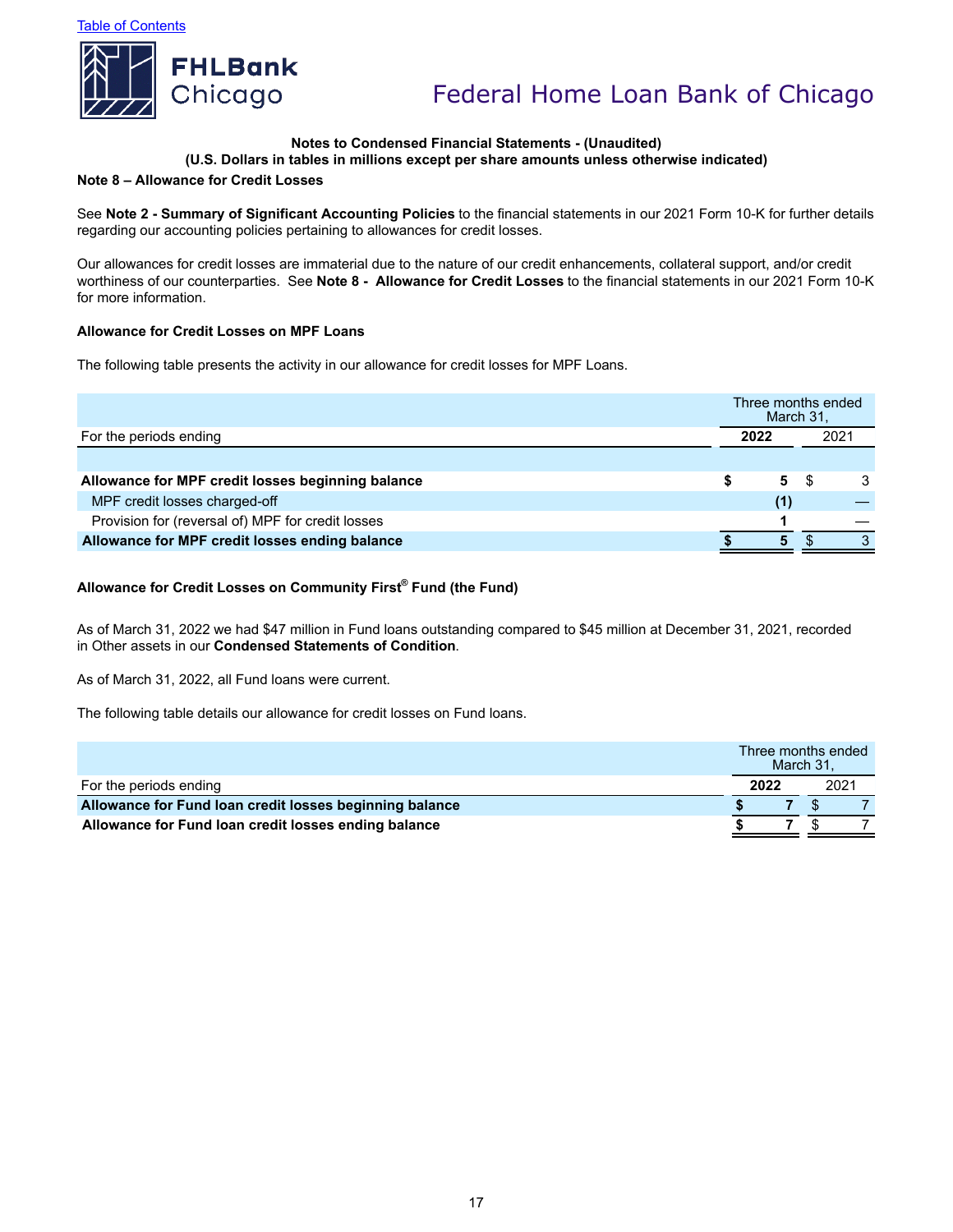

#### **Notes to Condensed Financial Statements - (Unaudited) (U.S. Dollars in tables in millions except per share amounts unless otherwise indicated)**

The following tables summarize our conventional MPF Loans by our key credit quality indicators.

| As of                    | <b>March 31, 2022</b>                     |   |                         |  |              |                                                               | December 31, 2021 |  |       |    |       |  |  |  |
|--------------------------|-------------------------------------------|---|-------------------------|--|--------------|---------------------------------------------------------------|-------------------|--|-------|----|-------|--|--|--|
|                          | <b>Conventional MPF Amortized Cost by</b> |   | <b>Origination Year</b> |  |              | Conventional MPF Amortized Cost by<br><b>Origination Year</b> |                   |  |       |    |       |  |  |  |
|                          | 2018 to 2022                              |   | Prior to 2018<br>Total  |  | 2017 to 2021 |                                                               | Prior to 2017     |  | Total |    |       |  |  |  |
| Past due 30-59 days      | 63                                        | 5 | 21                      |  | 84           | S                                                             | 23                |  | 18    | S  | 41    |  |  |  |
| Past due 60-89 days      | 6                                         |   | 6                       |  | 12           |                                                               | 8                 |  | 6     |    | 14    |  |  |  |
| Past due 90 days or more | 26                                        |   | 29                      |  | 55           |                                                               | 43                |  | 30    |    | 73    |  |  |  |
| Past due                 | 95                                        |   | 56                      |  | 151          |                                                               | 74                |  | 54    |    | 128   |  |  |  |
| Current                  | 7,665                                     |   | 1.155                   |  | 8.820        |                                                               | 7.883             |  | 987   |    | 8,870 |  |  |  |
| <b>Total outstanding</b> | 7,760                                     |   | 1,211                   |  | 8.971        |                                                               | 7,957             |  | 1.041 | \$ | 8,998 |  |  |  |
|                          |                                           |   |                         |  |              |                                                               |                   |  |       |    |       |  |  |  |

| As of                                                             |                                            |   | <b>March 31, 2022</b> |              |       | December 31, 2021     |            |              |       |    |       |
|-------------------------------------------------------------------|--------------------------------------------|---|-----------------------|--------------|-------|-----------------------|------------|--------------|-------|----|-------|
|                                                                   |                                            |   | <b>Amortized Cost</b> |              |       | <b>Amortized Cost</b> |            |              |       |    |       |
|                                                                   | <b>Total</b><br>Conventional<br>Government |   |                       | Conventional |       |                       | Government |              | Total |    |       |
| In process of foreclosure                                         | 10                                         | S | 3                     |              | 13    | \$                    | 6          | $\mathbf{E}$ | 3     |    | 9     |
| Serious delinquency rate                                          | 0.62%                                      |   | 2.11%                 |              | 0.75% |                       | 0.82%      |              | 2.33% |    | 0.95% |
| Past due 90 days or more and<br>still accruing interest           |                                            | S | 16                    | S            | 23    | S                     | 30         | \$.          | 19    | \$ | 49    |
| Loans on nonaccrual status                                        | 52                                         |   |                       |              | 52    |                       | 47         |              |       |    | 47    |
| Loans on nonaccrual status with<br>no allowance for credit losses | 13                                         |   |                       |              | 13    |                       |            |              |       |    | 11    |

### **Accrued interest receivable**

We present accrued interest receivable separately for loans and AFS/HTM debt securities. We do not measure an allowance for credit losses on loan related accrued interest receivables as we reverse accrued interest on a monthly basis when the loan is placed on nonaccrual status.

The following table summarizes our accrued interest receivable by portfolio segment.

| <b>Financial instrument type</b>   | <b>March 31, 2022</b> | December 31, 2021 |  |  |  |
|------------------------------------|-----------------------|-------------------|--|--|--|
| MPF Loans held in portfolio        | 45                    | 45                |  |  |  |
| <b>HTM</b> securities              |                       | $\mathbf{A}$      |  |  |  |
| AFS securities                     | 52                    |                   |  |  |  |
| Advances                           | 39                    | 34                |  |  |  |
| <b>Accrued interest receivable</b> | 139                   | 83                |  |  |  |

The above table excludes accrued interest of \$54 million on AFS securities at December 31, 2021. Prior to 2022, we included accrued interest in the carrying value of our AFS securities. See **Note 5 - Investment Debt Securities** for 2021 AFS carrying values.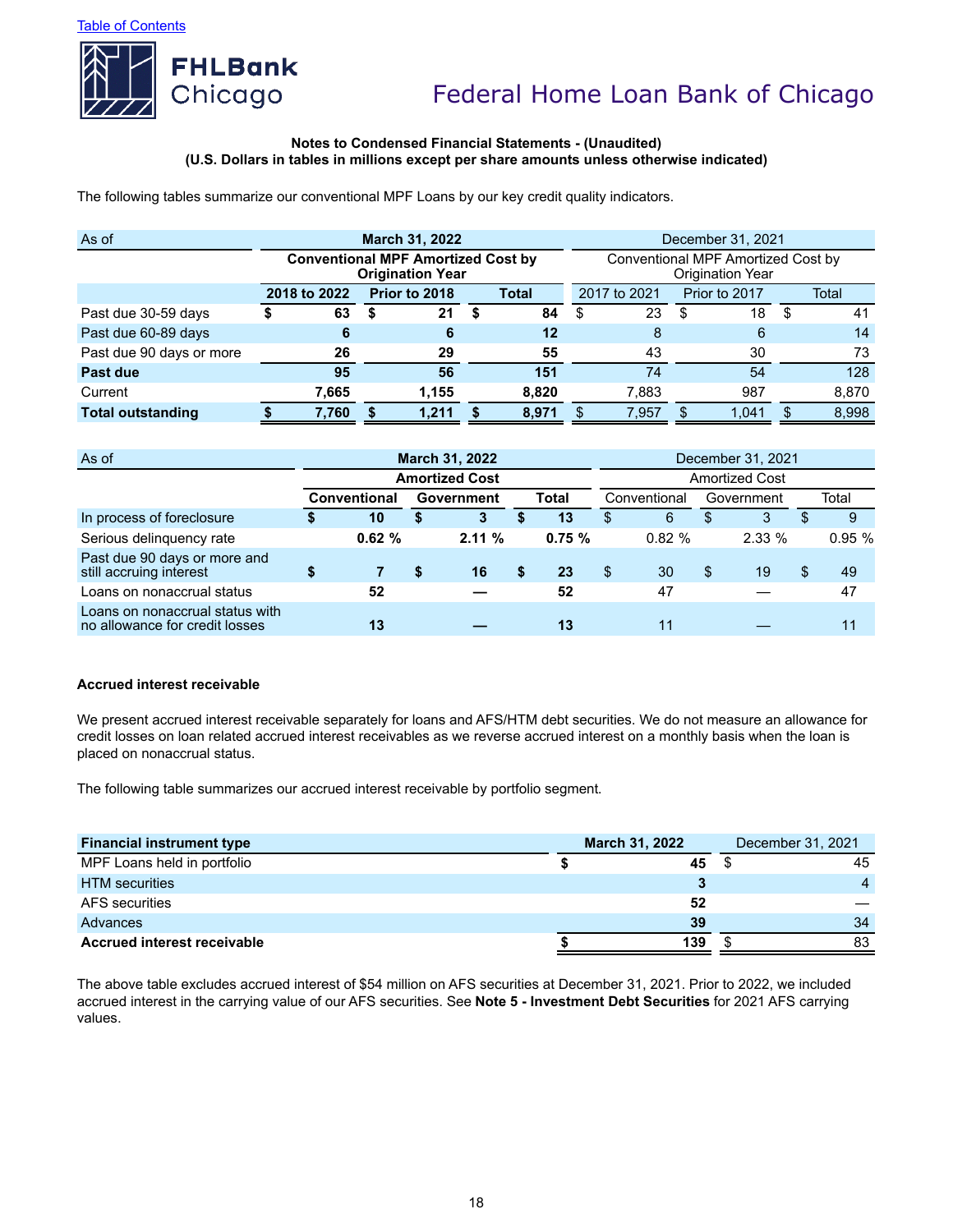

#### **Notes to Condensed Financial Statements - (Unaudited) (U.S. Dollars in tables in millions except per share amounts unless otherwise indicated)**

### **Note 9 – Derivatives and Hedging Activities**

Refer to **Note 2 - Summary of Significant Accounting Policies** in our 2021 Form 10-K for our accounting policies for derivatives.

We transact most of our derivatives with large banks and major broker-dealers. Some of these banks and broker-dealers or their affiliates buy, sell, and distribute consolidated obligations. We are not a derivatives dealer and do not trade derivatives for speculative purposes. We enter into derivative transactions through either of the following:

- A bilateral agreement with an individual counterparty for over-the-counter derivative transactions.
- Clearinghouses classified as Derivatives Clearing Organizations (DCOs) through Futures Commission Merchants (FCMs), which are clearing members of the DCOs, for cleared derivative transactions.

### *Managing Interest Rate Risk*

We use fair value hedges to manage our exposure to changes in the fair value of (1) a recognized asset or liability or (2) an unrecognized firm commitment, attributable to changes in a benchmark interest rate, such as SOFR. Our cash flow hedge strategy is to hedge the variability in the total proceeds received from rolling forecasted zero-coupon discount note issuance, attributable to changes in the benchmark interest rate, by entering into pay-fixed interest rate swaps. We are not using the cash flow hedge strategy for new transactions at this time, as we used LIBOR as the benchmark interest rate for cash flow hedges and we are not entering into new LIBOR-linked transactions.

We may elect the fair value option for financial instruments, such as advances, MPF Loans held for sale, and consolidated obligation discount notes and bonds, in cases where hedge accounting treatment may not be achieved due to the inability to meet the hedge effectiveness testing criteria, or in certain cases where we wish to mitigate the risk associated with selecting the fair value option for other instruments. We may also use economic hedges when hedge accounting is not permitted or hedge effectiveness is not achievable.

#### *Managing Credit Risk on Derivative Agreements*

*Over-the-counter (bilateral) Derivative Transactions*: We are subject to credit risk due to the risk of nonperformance by counterparties to our derivative agreements. For bilateral derivative agreements, the degree of counterparty risk depends on the extent to which master netting arrangements, collateral requirements and other credit enhancements are included in such contracts to mitigate the risk. We manage counterparty credit risk through credit analysis, collateral requirements and adherence to the requirements set forth in our policies and FHFA regulations. We require collateral agreements on all over-the-counter derivatives. Additionally, collateral related to over-the-counter derivatives with member institutions includes collateral assigned to us, as evidenced by a written security agreement, and which may be held by the member institution for our benefit. As of March 31, 2022, based on credit analyses and collateral requirements, we have not recorded a credit loss on our over-thecounter derivative agreements. See **Note 15 - Fair Value** in our 2021 Form 10-K for discussion regarding our fair value methodology for over-the-counter derivative assets and liabilities, including an evaluation of the potential for the fair value of these instruments to be affected by counterparty credit risk.

For nearly all of our bilateral derivative transactions executed prior to March 1, 2017, and for all transactions entered into on or after March 1, 2017, our bilateral derivative agreements are fully collateralized with a zero unsecured threshold in accordance with variation margin requirements issued by the U.S. federal bank regulatory agencies and the Commodity Futures Trading Commission (CFTC). We pledged no investment securities on our bilateral derivative transactions (that can be sold or repledged by our counterparty) as of March 31, 2022.

For certain transactions executed prior to March 1, 2017, we may be required to post net additional collateral with our counterparties if there is deterioration in our credit rating. If our credit rating had been lowered from its current rating to the next lower rating by a major credit rating agency, such as Standard and Poor's or Moody's, the amount of collateral we would have been required to deliver would have been immaterial at March 31, 2022.

*Cleared Derivative Transactions*: Cleared derivative transactions are subject to variation and initial margin requirements established by the DCO and its clearing members. Variation margin payments are characterized as settlement of a derivative's mark-to-market exposure and not as collateral against the derivative's mark-to-market exposure. See **Note 1 - Background and Basis of Presentation** and **Note 2 - Summary of Significant Accounting Policies** to the financial statements in our 2021 Form 10-K for further discussion. We post our initial margin collateral payments and make variation margin settlement payments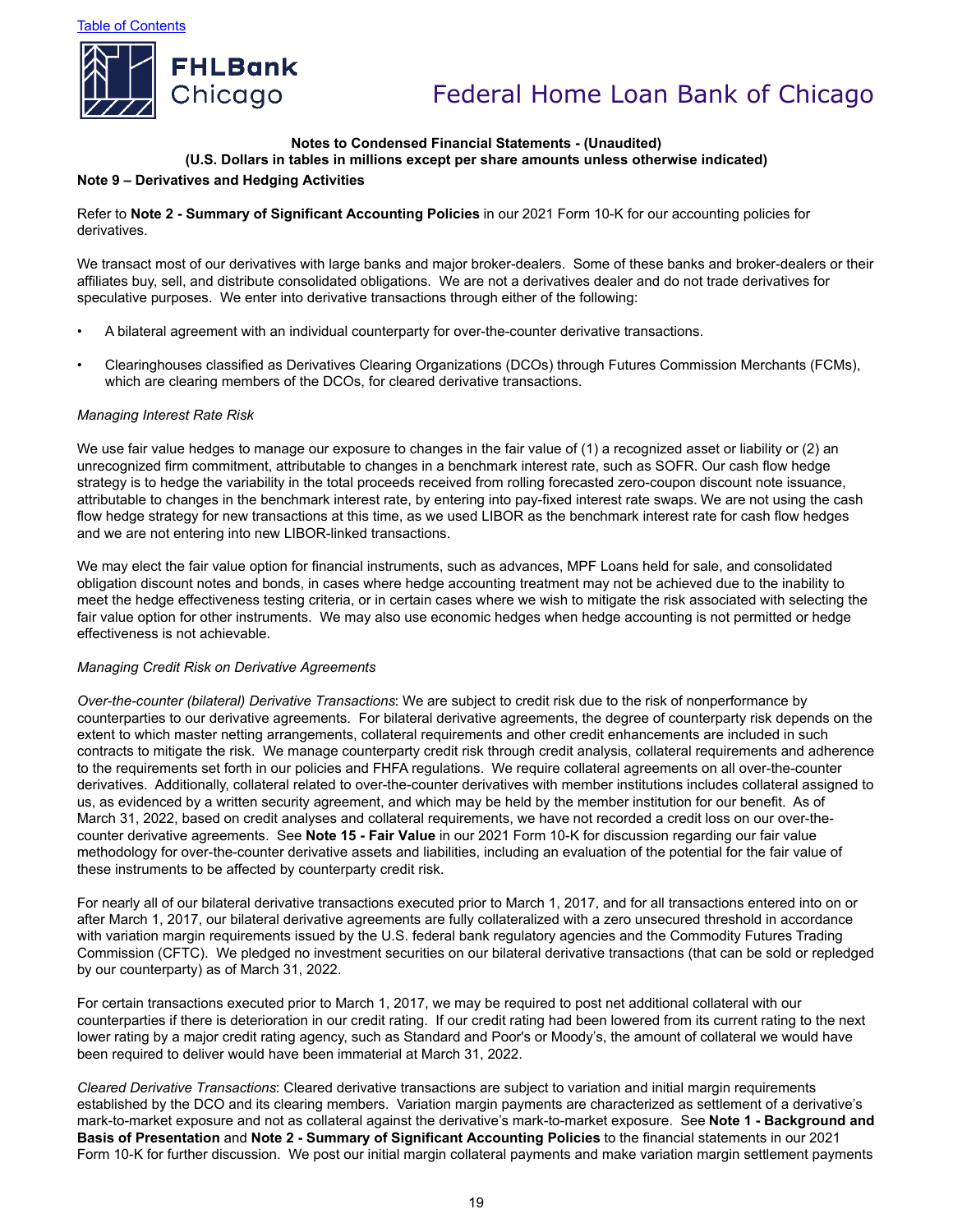

#### **Notes to Condensed Financial Statements - (Unaudited) (U.S. Dollars in tables in millions except per share amounts unless otherwise indicated)**

through our FCMs, on behalf of the DCO, which could expose us to institutional credit risk in the event that the FCMs or the DCO fail to meet their obligations. Clearing derivatives through a DCO mitigates counterparty credit risk exposure because the DCO is substituted for individual counterparties and variation margin settlement payments are made daily through the FCMs for changes in the value of cleared derivatives. The DCO determines initial margin requirements for cleared derivatives. We pledged \$623 million of investment securities (that can be sold or repledged) as part of our initial margin related to cleared derivative transactions at March 31, 2022. Additionally, an FCM may require additional initial margin to be posted based on credit considerations, including but not limited to, if our credit rating downgrades. We had no requirement to post additional initial margin by our FCMs at March 31, 2022.

The following table presents details on the notional amounts, and cleared and bilateral derivative assets and liabilities on our **Condensed Statements of Condition**. The netting adjustment amount includes cash collateral (either received or paid by us) and related accrued interest in cases where we have a legal right, by contract (e.g., master netting agreement) or otherwise, to offset cash flow obligations between us and our counterparty into a single net payable or receivable.

| As of                                                                     | March 31, 2022                                                  |                           |    |                                         |    |                    | December 31, 2021    |                           |    |                           |    |       |
|---------------------------------------------------------------------------|-----------------------------------------------------------------|---------------------------|----|-----------------------------------------|----|--------------------|----------------------|---------------------------|----|---------------------------|----|-------|
|                                                                           | <b>Notional</b><br><b>Derivative</b><br><b>Assets</b><br>Amount |                           |    | <b>Derivative</b><br><b>Liabilities</b> |    | Notional<br>Amount | Derivative<br>Assets |                           |    | Derivative<br>Liabilities |    |       |
| Derivatives in hedge accounting relationships-                            |                                                                 |                           |    |                                         |    |                    |                      |                           |    |                           |    |       |
| Interest rate contracts                                                   | \$                                                              | 75,053                    | \$ | 520                                     | \$ | 1,593              | \$                   | 70,321                    | \$ | 58                        | \$ | 466   |
| Derivatives not in hedge accounting relationships-                        |                                                                 |                           |    |                                         |    |                    |                      |                           |    |                           |    |       |
| Interest rate contracts                                                   |                                                                 | 3,457                     |    | 7                                       |    | 34                 |                      | 2,772                     |    | 10                        |    | 59    |
| Mortgage delivery commitments                                             |                                                                 | 535                       |    | $\overline{2}$                          |    | 4                  |                      | 625                       |    | $\mathfrak{p}$            |    | 2     |
| Other                                                                     |                                                                 | 149                       |    | 4                                       |    |                    |                      | 148                       |    |                           |    |       |
| Derivatives not in hedge accounting relationships                         |                                                                 | 4,141                     |    | 13                                      |    | 38                 |                      | 3,545                     |    | 12                        |    | 61    |
| Gross derivative amount before netting<br>adjustments and cash collateral |                                                                 | 79,194                    |    | 533                                     |    | 1,631              | æ.                   | 73,866                    |    | 70                        |    | 527   |
| Netting adjustments and cash collateral                                   |                                                                 |                           |    | (472)                                   |    | (1,560)            |                      |                           |    | (56)                      |    | (495) |
| Derivatives on Condensed Statements of<br>Condition                       |                                                                 |                           |    | 61                                      |    | 71                 |                      |                           |    | 14                        |    | 32    |
|                                                                           |                                                                 | Cash<br><b>Collateral</b> |    |                                         |    |                    |                      | Cash<br><b>Collateral</b> |    |                           |    |       |
| Cash collateral posted and related accrued interest                       |                                                                 | 1,233                     |    |                                         |    |                    |                      | 447                       |    |                           |    |       |
| Cash collateral received and related accrued interest                     |                                                                 | 144                       |    |                                         |    |                    |                      | 8                         |    |                           |    |       |

The following table presents the noninterest income - derivatives and economic hedging activities as presented in the **Condensed Statements of Income**.

|                                                         | Three months ended<br>March 31, |     |  |      |
|---------------------------------------------------------|---------------------------------|-----|--|------|
| For the periods ending                                  | 2022                            |     |  | 2021 |
| <b>Economic hedges -</b>                                |                                 |     |  |      |
| Interest rate contracts                                 |                                 | 27  |  | 27   |
| Mortgage delivery commitments                           |                                 | (5) |  | (13) |
| Other                                                   |                                 |     |  | 6    |
| <b>Economic hedges</b>                                  |                                 | 29  |  | 20   |
| Noninterest income - Derivatives and hedging activities |                                 | 29  |  | 20   |
|                                                         |                                 |     |  |      |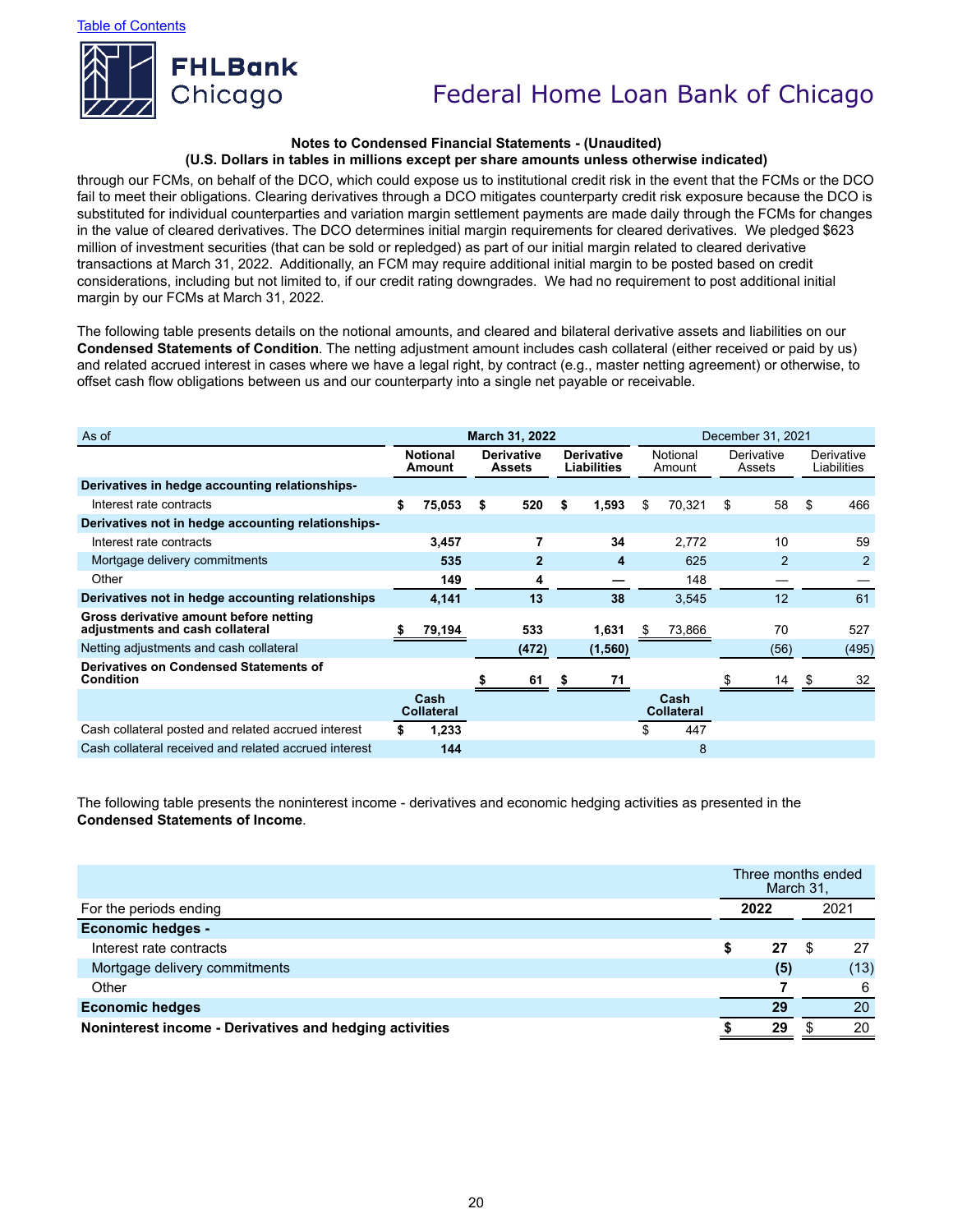

### **Notes to Condensed Financial Statements - (Unaudited) (U.S. Dollars in tables in millions except per share amounts unless otherwise indicated)**

The following tables present details regarding the offsetting of our cleared and bilateral derivatives on our **Condensed Statements of Condition**. The netting adjustment amount includes cash collateral (either received or paid by us) and related accrued interest in cases where we have a legal right, by contract (e.g., master netting agreement) or otherwise, to offset cash flow obligations between us and our counterparty into a single net payable or receivable.

|                                                  | <b>Derivative Assets</b> |       |                                |       |                  |       |                         |      |       |  |   |      |
|--------------------------------------------------|--------------------------|-------|--------------------------------|-------|------------------|-------|-------------------------|------|-------|--|---|------|
|                                                  | As of March 31, 2022     |       |                                |       |                  |       | As of December 31, 2021 |      |       |  |   |      |
|                                                  | <b>Bilateral</b>         |       | <b>Total</b><br><b>Cleared</b> |       | <b>Bilateral</b> |       | <b>Cleared</b>          |      | Total |  |   |      |
| Derivatives with legal right of offset -         |                          |       |                                |       |                  |       |                         |      |       |  |   |      |
| Gross recognized amount                          |                          | 361   | -5                             | 170   | S                | 531   | -S                      | 61   | -S    |  | S | 68   |
| Netting adjustments and cash collateral          |                          | (302) |                                | (170) |                  | (472) |                         | (49) |       |  |   | (56) |
| Derivatives with legal right of offset - net     |                          | 59    |                                |       |                  | 59    |                         | 12   |       |  |   | 12   |
| Derivatives without legal right of offset        |                          |       |                                |       |                  | າ     |                         | っ    |       |  |   |      |
| Derivatives on Condensed Statements of Condition |                          | 61    |                                |       |                  | 61    |                         | 14   |       |  |   | 14   |
| Net amount                                       |                          | 61    |                                |       |                  | 61    |                         | 14   |       |  |   | 14   |

|                                                                           | <b>Derivative Liabilities</b> |          |                      |                         |              |         |                  |                |                |     |     |              |
|---------------------------------------------------------------------------|-------------------------------|----------|----------------------|-------------------------|--------------|---------|------------------|----------------|----------------|-----|-----|--------------|
|                                                                           |                               |          | As of March 31, 2022 | As of December 31, 2021 |              |         |                  |                |                |     |     |              |
|                                                                           | <b>Bilateral</b>              |          | <b>Cleared</b>       |                         | <b>Total</b> |         | <b>Bilateral</b> |                | <b>Cleared</b> |     |     | <b>Total</b> |
| Derivatives with legal right of offset -                                  |                               |          |                      |                         |              |         |                  |                |                |     |     |              |
| Gross recognized amount                                                   | S                             | 1.400    | S                    | 227                     | S            | 1,627   | \$.              | 495            | \$.            | 30  | \$. | 525          |
| Netting adjustments and cash collateral                                   |                               | (1, 391) |                      | (169)                   |              | (1,560) |                  | (487)          |                | (8) |     | (495)        |
| Derivatives with legal right of offset - net                              |                               | 9        |                      | 58                      |              | 67      |                  | 8              |                | 22  |     | 30           |
| Derivatives without legal right of offset                                 |                               | 4        |                      |                         |              | 4       |                  | $\overline{2}$ |                |     |     |              |
| Derivatives on Condensed Statements of Condition                          |                               | 13       |                      | 58                      |              | 71      |                  | 10             |                | 22  |     | 32           |
| Less:                                                                     |                               |          |                      |                         |              |         |                  |                |                |     |     |              |
| Noncash collateral received or pledged and cannot be<br>sold or repledged |                               |          |                      | 58                      |              | 58      |                  |                |                | 22  |     | 22           |
| Net amount                                                                |                               | 13       |                      |                         |              | 13      |                  | 10             |                |     |     | 10           |

At March 31, 2022 and December 31, 2021, we had \$565 million and \$622 million of additional credit exposure due to pledging of noncash collateral to our counterparties, which exceeded our net derivative position for combined cleared and bilateral derivatives.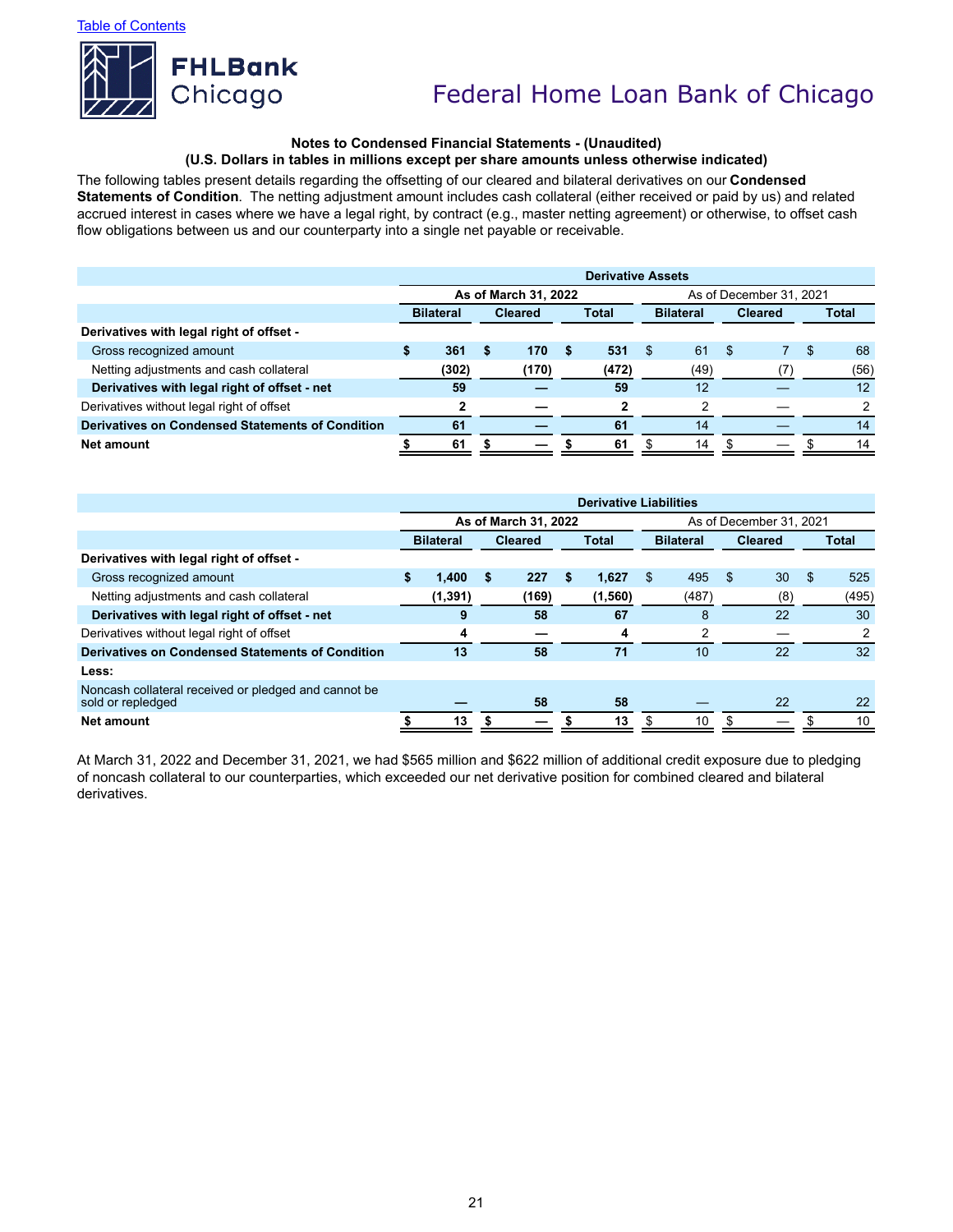

#### **Notes to Condensed Financial Statements - (Unaudited) (U.S. Dollars in tables in millions except per share amounts unless otherwise indicated)**

#### *Fair Value Hedges*

The following table presents our fair value hedging results by the type of hedged item. We had no net gain or loss on hedged firm commitments that no longer qualified as a fair value hedge. Changes in fair value of the derivative and the hedged item attributable to the hedged risk for designated fair value hedges are recorded in net interest income in the same line as the earnings effect of the hedged item. Gains (losses) on derivatives include unrealized changes in fair value, as well as net interest settlements. The line for Other relates to discontinued closed fair value hedges on MPF Loans held for portfolio that are being amortized over the remaining life of the loans. As of March 31, 2022 we did not have any active fair value hedges on our MPF Loans.

|                                    |   |                              |                                  | Three months ended March 31, 2022 |                                                               |      | Three months ended March 31, 2021 |       |                                  |       |     |                                                               |  |  |
|------------------------------------|---|------------------------------|----------------------------------|-----------------------------------|---------------------------------------------------------------|------|-----------------------------------|-------|----------------------------------|-------|-----|---------------------------------------------------------------|--|--|
|                                    |   | Gain (Loss)<br>on Derivative | Gain (Loss)<br>on Hedged<br>Item |                                   | Amount<br>Recorded in<br><b>Net Interest</b><br><b>Income</b> |      | Gain (Loss)<br>on Derivative      |       | Gain (Loss)<br>on Hedged<br>Item |       |     | Amount<br>Recorded in<br><b>Net Interest</b><br><b>Income</b> |  |  |
| Available-for-sale debt securities | S | 875                          | S                                | (967)                             | 5                                                             | (92) | \$                                | 735   | S                                | (831) | -\$ | (96)                                                          |  |  |
| Advances                           |   | 653                          |                                  | (674)                             |                                                               | (21) |                                   | 336   |                                  | (375) |     | (39)                                                          |  |  |
| Consolidated obligation bonds      |   | (1, 275)                     |                                  | 1,372                             |                                                               | 97   |                                   | (205) |                                  | 252   |     | 47                                                            |  |  |
| Other                              |   |                              |                                  |                                   |                                                               |      |                                   |       |                                  | (1)   |     | (1)                                                           |  |  |
| <b>Total</b>                       |   | 253                          |                                  | (269)                             |                                                               | (16) | S                                 | 866   | S                                | (955) | \$  | (89)                                                          |  |  |

The following table presents the cumulative basis adjustments on hedged items designated as fair value hedges and the related amortized cost of the hedged items.

| As of March 31, 2022          | Amortized cost of<br>hedged asset/<br>liability |        |      | <b>Basis adjustments</b><br>active hedges<br>included in<br>amortized cost |     | <b>Basis adjustments</b><br>discontinued<br>hedges included in<br>amortized cost | Total amount of fair<br>value hedging basis<br>adjustments |         |  |
|-------------------------------|-------------------------------------------------|--------|------|----------------------------------------------------------------------------|-----|----------------------------------------------------------------------------------|------------------------------------------------------------|---------|--|
| Available-for-sale securities |                                                 | 14,118 | - \$ | $(618)$ \$                                                                 |     | 407                                                                              | S                                                          | (211)   |  |
| Advances                      |                                                 | 17.903 |      | (447)                                                                      |     | $\mathbf{2}$                                                                     |                                                            | (445)   |  |
| Consolidated obligation bonds |                                                 | 39,643 |      | (1, 565)                                                                   |     | (15)                                                                             |                                                            | (1,580) |  |
| Other                         |                                                 | 249    |      |                                                                            |     | 6                                                                                |                                                            | 6       |  |
|                               |                                                 |        |      |                                                                            |     |                                                                                  |                                                            |         |  |
| As of December 31, 2021       |                                                 |        |      |                                                                            |     |                                                                                  |                                                            |         |  |
| Available-for-sale securities | \$                                              | 14.412 | - \$ | 335                                                                        | -\$ | 421                                                                              | \$                                                         | 756     |  |
| Advances                      |                                                 | 19,720 |      | 225                                                                        |     | 2                                                                                |                                                            | 227     |  |
| Consolidated obligation bonds |                                                 | 36,335 |      | (192)                                                                      |     | (16)                                                                             |                                                            | (208)   |  |
| Other                         |                                                 | 265    |      |                                                                            |     | 6                                                                                |                                                            | 6       |  |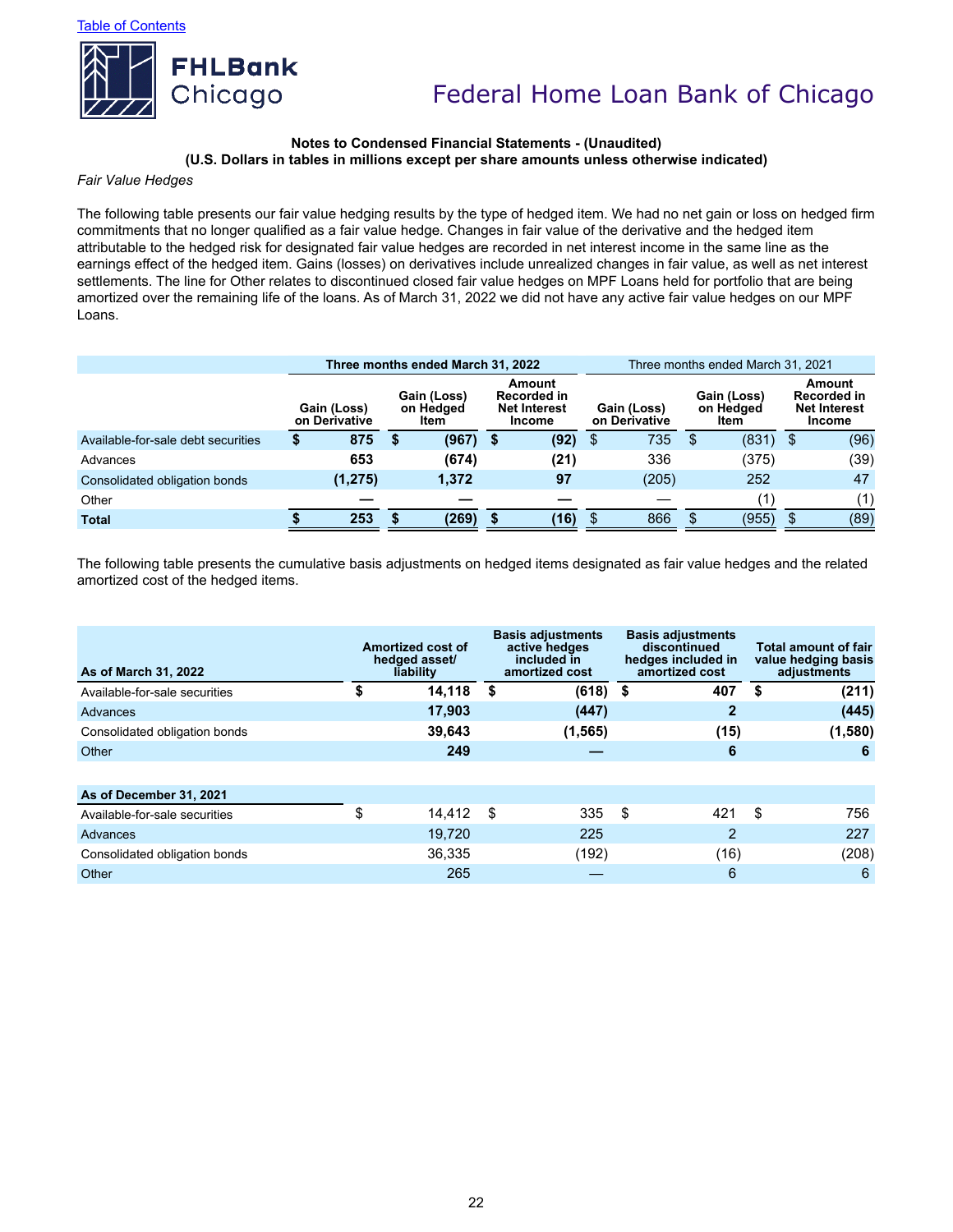Table of Contents



# Federal Home Loan Bank of Chicago

#### **Notes to Condensed Financial Statements - (Unaudited) (U.S. Dollars in tables in millions except per share amounts unless otherwise indicated)**

#### *Cash Flow Hedges*

For cash flow hedges the entire change in the fair value of the hedging instrument is recorded in AOCI and reclassified into earnings (net interest income) as the hedged item affects earnings. Hedge effectiveness testing is performed to determine whether hedge accounting is qualified.

We are exposed to the variability in the total net proceeds received from forecasted zero-coupon discount note issuances, which is attributable to changes in the benchmark interest rate. As a result, we enter into cash flow hedge relationships utilizing derivative agreements to hedge the total net proceeds received from our "rolling" forecasted zero-coupon discount note issuances attributable to changes in the benchmark interest rate. The maximum length of time over which we are hedging this exposure is 8 years. We reclassify amounts in AOCI into our **Condensed Statements of Income** in the same periods during which the hedged forecasted transaction affects our earnings. We had no discontinued cash flow hedges for the periods presented. The deferred net gains (losses) on derivative instruments in AOCI that are expected to be reclassified to earnings during the next twelve months were immaterial as of March 31, 2022. We are not using the cash flow hedge strategy for new transactions at this time, as we used LIBOR as the benchmark interest rate for cash flow hedges and we are not entering into new LIBOR-linked transactions.

The following table presents our cash flow hedging results by type of hedged item. Additionally, the table indicates where cash flow hedging results are classified in our **Condensed Statements of Income**. In this regard, the **Amount Reclassified from AOCI into Net Interest Income** column below includes the following:

- The amortization of closed cash flow hedging adjustments, which are reclassified from AOCI into the interest income/ expense line item of the respective hedged item type.
- The effect of net interest settlements attributable to open derivative hedging instruments, which are initially recorded in AOCI and are reclassified to the interest income/expense line item of the respective hedged item type.

|                |                                                        | Three months ended March 31, 2022                                   |     |                                                               | Three months ended March 31, 2021 |                                                                     |  |  |
|----------------|--------------------------------------------------------|---------------------------------------------------------------------|-----|---------------------------------------------------------------|-----------------------------------|---------------------------------------------------------------------|--|--|
|                | <b>Gross Amount</b><br>Initially Recognized in<br>AOCÍ | <b>Amount Reclassified</b><br>from AOCI into Net<br>Interest Income |     | <b>Gross Amount</b><br>Initially Recognized in<br><b>AOCI</b> |                                   | <b>Amount Reclassified</b><br>from AOCI into Net<br>Interest Income |  |  |
| Discount notes | 52                                                     |                                                                     | (4) | 37                                                            |                                   | (4)                                                                 |  |  |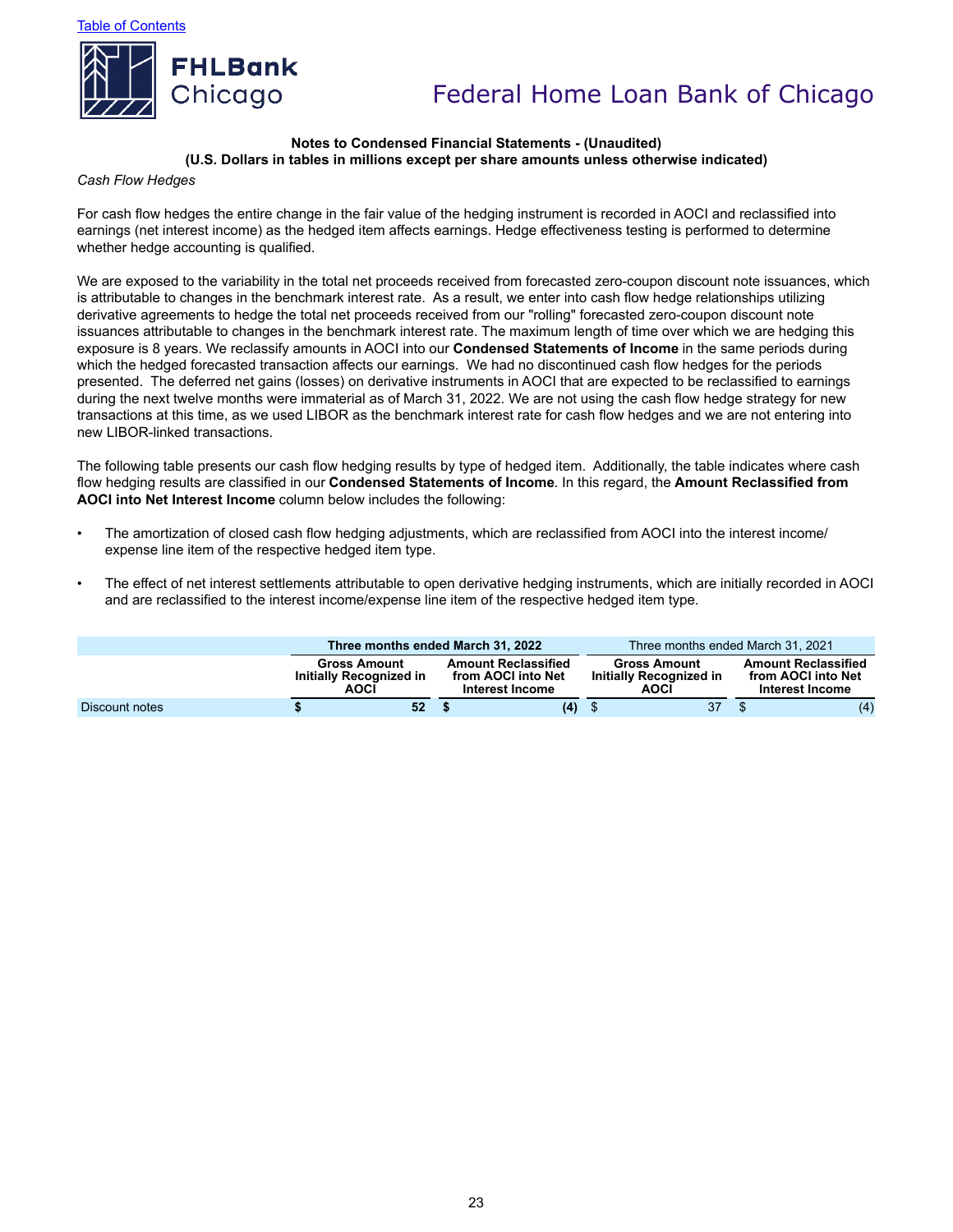

# **Notes to Condensed Financial Statements - (Unaudited)**

## **(U.S. Dollars in tables in millions except per share amounts unless otherwise indicated)**

### **Note 10 – Consolidated Obligations**

The FHLBs issue consolidated obligations through the Office of Finance as their agent. Consolidated obligations consist of discount notes and consolidated obligation bonds. Consolidated discount notes are issued to raise short-term funds, are issued at less than their face amount and redeemed at par value when they mature. The maturity of consolidated obligation bonds may range from less than one year to over 20 years, but they are not subject to any statutory or regulatory limits on maturity.

The following table presents our consolidated obligation discount notes for which we are the primary obligor. All are due in one year or less.

| As of                                                     |  | <b>March 31, 2022</b> | December 31, 2021 |           |  |
|-----------------------------------------------------------|--|-----------------------|-------------------|-----------|--|
| Consolidated obligation discount notes - carrying amount  |  | 26.463                | \$                | 24.563    |  |
| Consolidated obligation discount notes - principal amount |  | 26.471                |                   | 24.565    |  |
| Weighted Average Interest Rate                            |  | 0.24%                 |                   | $0.05 \%$ |  |

The following table presents the remaining life of our consolidated obligation bonds by contractual maturity and the related weighted average interest rate, for which we are the primary obligor, including callable bonds that are redeemable in whole, or in part, at our discretion on predetermined call dates.

| <b>As of March 31, 2022</b> | <b>Contractual</b><br><b>Maturity</b> | <b>Weighted Average</b><br><b>Interest Rate</b> | <b>By Maturity or</b><br><b>Next Call Date</b> |
|-----------------------------|---------------------------------------|-------------------------------------------------|------------------------------------------------|
| Due in one year or less     | 19.118                                | $0.78 \%$ \$                                    | 54,022                                         |
| One to two years            | 6,735                                 | 0.87%                                           | 4,740                                          |
| Two to three years          | 10.569                                | 1.01%                                           | 2,170                                          |
| Three to four years         | 8.127                                 | 0.79%                                           | 1,077                                          |
| Four to five years          | 9.233                                 | 1.27%                                           | 1.143                                          |
| <b>Thereafter</b>           | 10,054                                | 1.75%                                           | 684                                            |
| Total par value             | 63,836                                | 1.05%                                           | 63,836                                         |

The following table presents consolidated obligation bonds outstanding by call feature.

| As of                                | <b>March 31, 2022</b> |         | December 31, 2021 |        |
|--------------------------------------|-----------------------|---------|-------------------|--------|
| Noncallable                          |                       | 20.812  |                   | 24,516 |
| Callable                             |                       | 43.024  |                   | 39,087 |
| Par value                            |                       | 63,836  |                   | 63,603 |
| Fair value hedging adjustments       |                       | (1,580) |                   | (208)  |
| Other adjustments                    |                       | (34)    |                   | (22)   |
| <b>Consolidated obligation bonds</b> |                       | 62.222  |                   | 63,373 |

The following table summarizes the consolidated obligations of the FHLBs and those for which we are the primary obligor. We did not accrue a liability for our joint and several liability related to the other FHLBs' share of the consolidated obligations as of March 31, 2022, and December 31, 2021. See **Note 16 - Commitments and Contingencies** in our 2021 Form 10-K for further details.

|                                               |              | <b>March 31, 2022</b>                                                                       |           | December 31, 2021 |           |         |  |  |  |
|-----------------------------------------------|--------------|---------------------------------------------------------------------------------------------|-----------|-------------------|-----------|---------|--|--|--|
| Par values as of                              | <b>Bonds</b> | <b>Discount</b><br><b>Discount</b><br>Total<br><b>Bonds</b><br><b>Notes</b><br><b>Notes</b> |           |                   |           |         |  |  |  |
| FHLB System total consolidated<br>obligations | \$457,350    | \$242.180                                                                                   | \$699.530 | \$441.936         | \$210,926 | 652.862 |  |  |  |
| FHLB Chicago as primary obligor               | 63.836       | 26.471                                                                                      | 90.307    | 63.603            | 24.565    | 88.168  |  |  |  |
| As a percent of the FHLB System               | 14%          | $11\%$                                                                                      | $13 \%$   | $14\%$            | $12 \%$   | $14\%$  |  |  |  |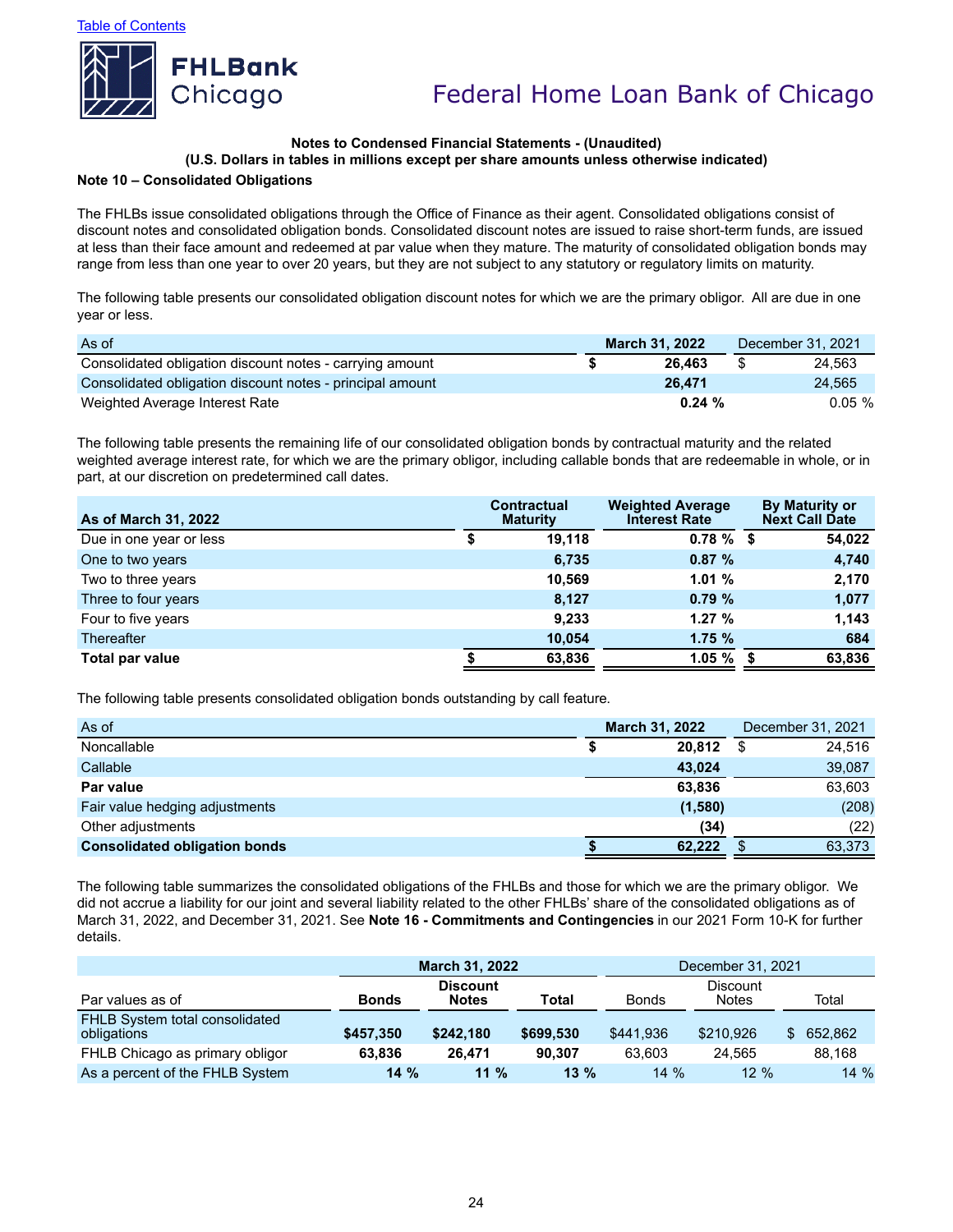

### **Note 11 – Capital and Mandatorily Redeemable Capital Stock (MRCS) Notes to Condensed Financial Statements - (Unaudited) (U.S. Dollars in tables in millions except per share amounts unless otherwise indicated)**

Under our Capital Plan our stock consists of two sub-classes of stock, Class B1 activity stock and Class B2 membership stock (together, Class B stock), both with a par value of \$100 and redeemable on five years' written notice, subject to certain conditions. Under the Capital Plan, each member is required to own capital stock in an amount equal to the greater of a membership stock requirement or an activity stock requirement. All stock that supports a member's activity stock requirement with the Bank is classified as Class B1 activity stock. Any additional amount of stock necessary for the total amount of Class B stock held to equal a member's minimum investment amount will be classified as Class B2 membership stock. Members purchase Class B2 membership stock to satisfy their membership stock requirement with the Bank. Stock held in excess of a member's minimum investment requirement is classified as Class B2 excess capital stock. See **Note 12 – Capital and Mandatorily Redeemable Capital Stock (MRCS)** to the financial statements in our 2021 Form 10-K for further information on our capital stock and MRCS.

#### **Minimum Capital Requirements**

For details on our minimum capital requirements, including how the ratios below were calculated, see **Minimum Capital Requirements** in **Note 12 – Capital and Mandatorily Redeemable Capital Stock (MRCS)** to the financial statements in our 2021 Form 10-K. We complied with our minimum regulatory capital requirements as shown below.

| As of                          |    | <b>March 31, 2022</b>               |     |        |                | December 31, 2021 |    |         |  |
|--------------------------------|----|-------------------------------------|-----|--------|----------------|-------------------|----|---------|--|
|                                |    | <b>Requirement</b><br><b>Actual</b> |     |        | Requirement    |                   |    | Actual  |  |
| Total regulatory capital       | S  | 3.895                               | \$  | 6.766  | \$             | 3.878             | \$ | 6,656   |  |
| Total regulatory capital ratio |    | 4.00 %                              |     | 6.95%  |                | 4.00 %            |    | 6.87%   |  |
| Leverage capital               | S. | 4.869                               | \$  | 10.149 | $\mathfrak{L}$ | 4.848             | \$ | 9.984   |  |
| Leverage capital ratio         |    | 5.00%                               |     | 10.42% |                | 5.00%             |    | 10.30 % |  |
| Risk-based capital             | S  | 1.179                               | \$. | 6.766  | \$             | 1.297             | \$ | 6,656   |  |

Total regulatory capital and leverage capital includes mandatorily redeemable capital stock (MRCS) but does not include AOCI. Under the FHFA regulation on capital classifications and critical capital levels for the FHLBs, we are adequately capitalized.

Additionally, an FHFA Advisory Bulletin sets forth guidance for each FHLB to maintain a ratio of at least two percent of capital stock to total assets. In accordance with this guidance, the FHFA considers the proportion of capital stock to assets, measured on a daily average basis at month end, when assessing each FHLB's capital management practices.

The following members (including any successor) had regulatory capital stock exceeding 10% of our total regulatory capital stock outstanding (which includes MRCS).

| <b>As of March 31, 2022</b> | <b>Regulatory Capital</b><br><b>Stock Outstanding</b> | % of Total<br><b>Outstanding</b> | <b>Amount of Which is</b><br><b>Classified as a</b><br>Liability (MRCS) |
|-----------------------------|-------------------------------------------------------|----------------------------------|-------------------------------------------------------------------------|
| JPMorgan Chase Bank NA      | 245                                                   | $10.1 \%$ \$                     | 245                                                                     |

Effective February 19, 2021, we terminated One Mortgage Partners Corp.'s ("OMP") membership in connection with the FHFA rule that made captive insurance companies ineligible for FHLB membership. In December 2021, OMP merged with and into its parent company, JPMorgan Chase Bank NA.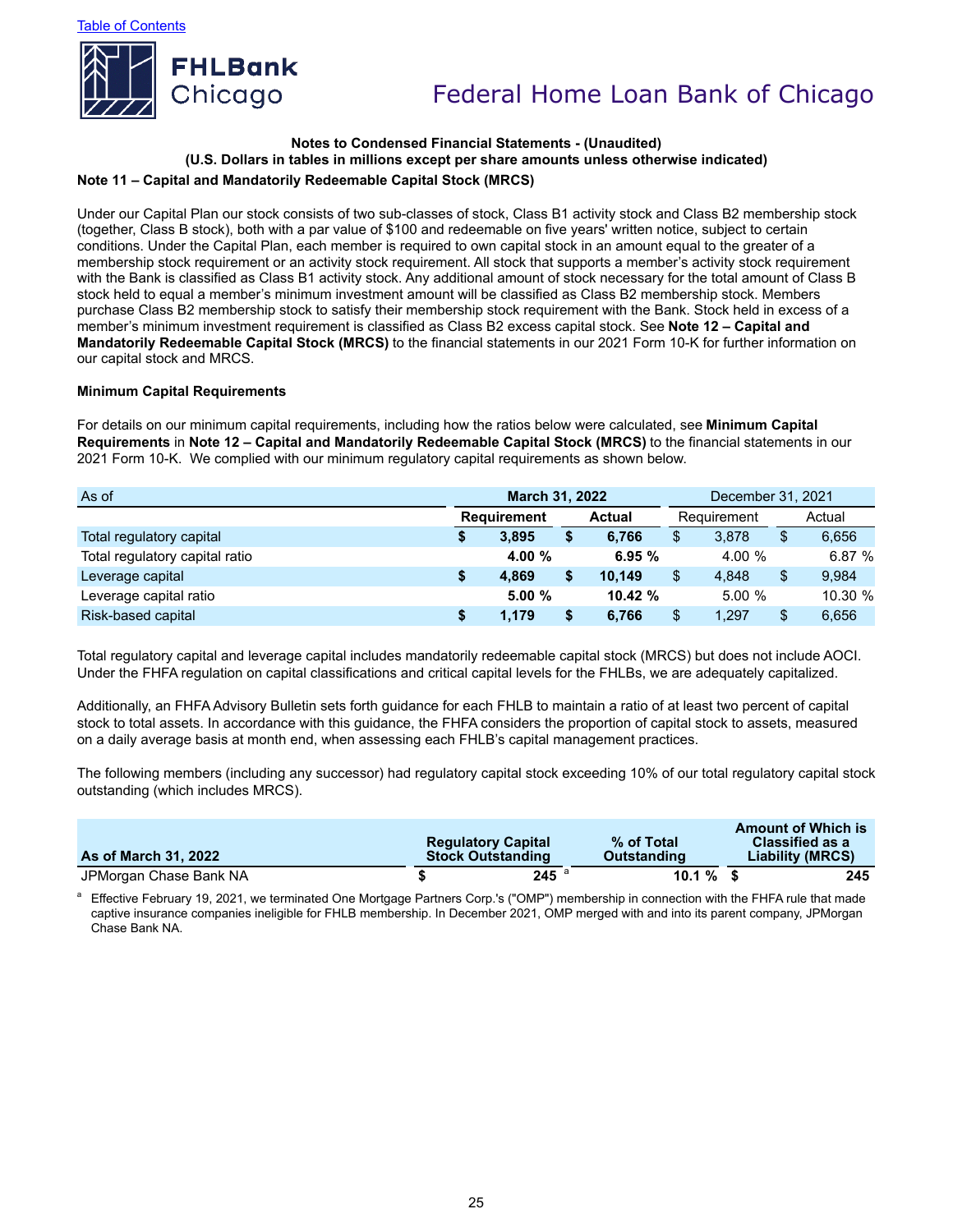

### **Notes to Condensed Financial Statements - (Unaudited) (U.S. Dollars in tables in millions except per share amounts unless otherwise indicated)**

#### **Dividends**

Our ability to pay dividends is subject to the FHLB Act and FHFA regulations. On April 28, 2022 our Board of Directors declared a 5.125% dividend (annualized) for Class B1 activity stock and a 2.125% dividend (annualized) for Class B2 membership stock based on our preliminary financial results for the first quarter of 2022. This dividend totaled \$27 million (recorded as \$24 million dividends on capital stock and \$3 million interest expense on mandatorily redeemable capital stock) and is scheduled for payment on May 12, 2022. Any future dividend payment remains subject to declaration by the Board and will depend on future operating results, our Retained Earnings and Dividend Policy and any other factors the Board determines to be relevant.

#### **Repurchase of Excess Capital Stock**

Members may request repurchase of excess stock on any business day. Additionally, on a monthly basis, the Bank repurchases excess capital stock held by each member or former member that exceeds certain limits set by the Bank. All repurchases of excess capital stock, including any future monthly repurchases, will continue until otherwise announced, but remain subject to our regulatory requirements, certain financial and capital thresholds, and prudent business practices.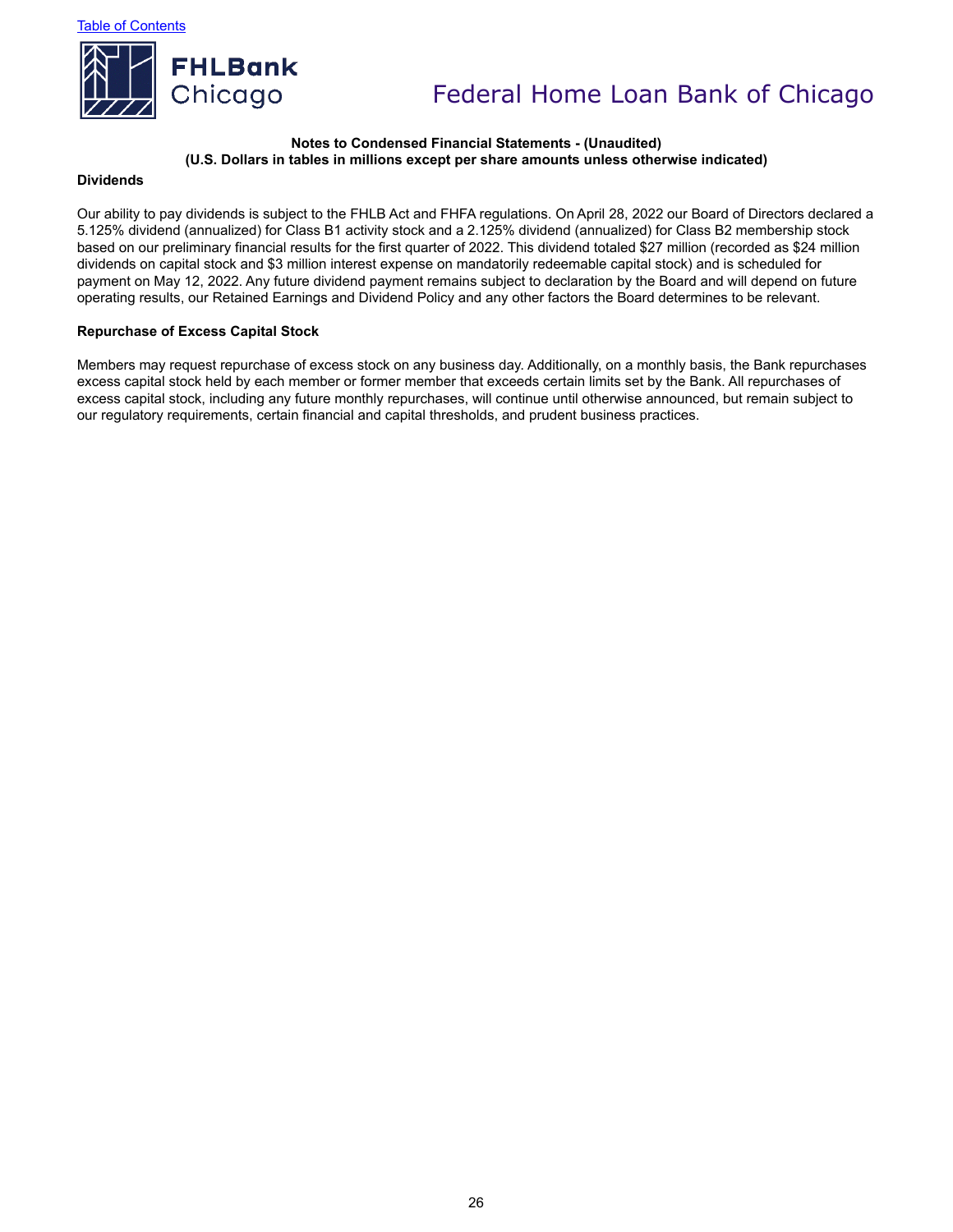

### **Notes to Condensed Financial Statements - (Unaudited) (U.S. Dollars in tables in millions except per share amounts unless otherwise indicated)**

### **Note 12 - Accumulated Other Comprehensive Income (Loss)**

The following table summarizes the gains (losses) in AOCI for the reporting periods indicated.

|                                                                                                                  | <b>Net</b><br>Unrealized -<br>Available-<br>for-sale Debt<br><b>Securities</b> |       |    | <b>Net</b><br>Unrealized -<br><b>Cash Flow</b> |    | <b>Hedges</b> |      | Post -<br><b>Retirement</b><br><b>Plans</b> |  | <b>Total in AOCI</b> |
|------------------------------------------------------------------------------------------------------------------|--------------------------------------------------------------------------------|-------|----|------------------------------------------------|----|---------------|------|---------------------------------------------|--|----------------------|
| Three months ended March 31, 2022                                                                                |                                                                                |       |    |                                                |    |               |      |                                             |  |                      |
| <b>Beginning balance</b>                                                                                         | \$                                                                             | 366   | \$ | $(11)$ \$                                      |    | $(13)$ \$     |      | 342                                         |  |                      |
| Other comprehensive income before reclassification - recorded to the<br><b>Condensed Statements of Condition</b> |                                                                                | (218) |    | 52                                             |    | (4)           |      | (170)                                       |  |                      |
| Amounts reclassified in period to Condensed Statements of<br>Income:                                             |                                                                                |       |    |                                                |    |               |      |                                             |  |                      |
| Net interest income                                                                                              |                                                                                |       |    | 4                                              |    |               |      | 4                                           |  |                      |
| Noninterest expense                                                                                              |                                                                                |       |    |                                                |    |               |      |                                             |  |                      |
| <b>Ending balance</b>                                                                                            |                                                                                | 148   | \$ | 45                                             | S  | (16)          | - \$ | 177                                         |  |                      |
| Three months ended March 31, 2021                                                                                |                                                                                |       |    |                                                |    |               |      |                                             |  |                      |
| <b>Beginning balance</b>                                                                                         | $\mathfrak{S}$                                                                 | 292   | \$ | $(65)$ \$                                      |    | $(20)$ \$     |      | 207                                         |  |                      |
| Other comprehensive income before reclassification - recorded to the<br>Condensed Statements of Condition        |                                                                                | 198   |    | 37                                             |    | (10)          |      | 225                                         |  |                      |
| Amounts reclassified in period to Condensed Statements of<br>Income:                                             |                                                                                |       |    |                                                |    |               |      |                                             |  |                      |
| Net interest income                                                                                              |                                                                                |       |    | 4                                              |    |               |      | 4                                           |  |                      |
| Noninterest expense                                                                                              |                                                                                |       |    |                                                |    | 5             |      | 5                                           |  |                      |
| <b>Ending balance</b>                                                                                            | \$                                                                             | 490   | \$ | (24)                                           | \$ | (25)          | \$   | 441                                         |  |                      |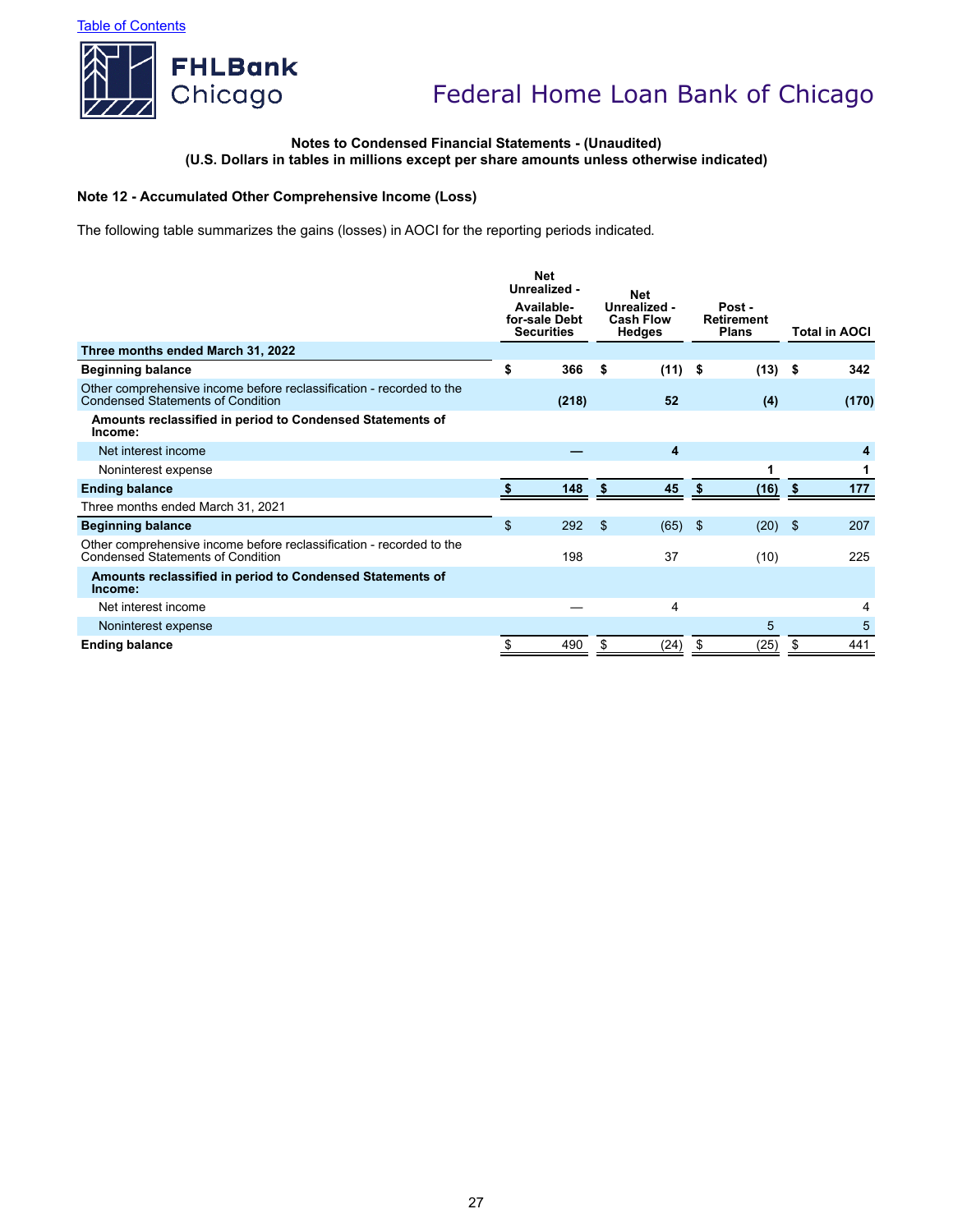

#### **Notes to Condensed Financial Statements - (Unaudited) (U.S. Dollars in tables in millions except per share amounts unless otherwise indicated)**

#### **Note 13 - Fair Value**

The following table is a summary of the fair value estimates and related levels in the hierarchy. The carrying amounts are per the **Condensed Statements of Condition**. Fair value estimates represent the exit prices that we would receive to sell assets or pay to transfer liabilities in an orderly transaction with market participants at the measurement date. They do not represent an estimate of our overall market value as a going concern, as they do not take into account future business opportunities or profitability of assets and liabilities. We measure instrument-specific credit risk attributable to our consolidated obligations based on our nonperformance risk, which includes the credit risk associated with the joint and several liability of other FHLBs (see **Note 16 - Commitments and Contingencies** in our 2021 Form 10-K). As a result, we did not recognize any instrument-specific credit risk attributable to our consolidated obligations that are carried at fair value. See **Note 2 - Summary of Significant Accounting Policies** in our 2021 Form 10-K for our fair value policies and **Note 15 - Fair Value** in our 2021 Form 10-K for our valuation techniques and significant inputs. See **Note 9 - Derivatives and Hedging Activities** for more information on the Netting and Cash Collateral amounts. The net carrying amount in the below table is net of any allowance for credit losses.

|                                                                           | <b>Net</b><br>Carrying<br><b>Amount</b> |    | <b>Fair Value</b> |    | Level 1 |    | Level 2   |    | Level 3 |    | <b>Netting &amp;</b><br>Cash<br><b>Collateral</b> |
|---------------------------------------------------------------------------|-----------------------------------------|----|-------------------|----|---------|----|-----------|----|---------|----|---------------------------------------------------|
| March 31, 2022                                                            |                                         |    |                   |    |         |    |           |    |         |    |                                                   |
| <b>Carried at amortized cost</b>                                          |                                         |    |                   |    |         |    |           |    |         |    |                                                   |
| Cash and due from banks and interest bearing deposits                     | \$<br>886                               | \$ | 886               | \$ | 886     |    |           |    |         |    |                                                   |
| Federal funds sold and securities purchased under<br>agreements to resell | 16,176                                  |    | 16,176            |    |         | \$ | 16,176    |    |         |    |                                                   |
| Held-to-maturity debt securities                                          | 655                                     |    | 665               |    |         |    | 656       | \$ | 9       |    |                                                   |
| Advances                                                                  | 45.800                                  |    | 45,898            |    |         |    | 45,898    |    |         |    |                                                   |
| MPF Loans held in portfolio, net                                          | 9,796                                   |    | 9,396             |    |         |    | 9,385     |    | 11      |    |                                                   |
| Other assets                                                              | 139                                     |    | 139               |    |         |    | 139       |    |         |    |                                                   |
| Carried at fair value on a recurring basis                                |                                         |    |                   |    |         |    |           |    |         |    |                                                   |
| Trading debt securities                                                   | 952                                     |    | 952               |    |         |    | 952       |    |         |    |                                                   |
| Available-for-sale debt securities                                        | 21,464                                  |    | 21,464            |    |         |    | 21,464    |    |         |    |                                                   |
| Advances                                                                  | 1,107                                   |    | 1,107             |    |         |    | 1,107     |    |         |    |                                                   |
| Derivative assets                                                         | 61                                      |    | 61                |    |         |    | 533       |    |         | \$ | (472)                                             |
| Other assets                                                              | 103                                     |    | 103               |    |         |    | 103       |    |         |    |                                                   |
| Carried at fair value on a nonrecurring basis                             |                                         |    |                   |    |         |    |           |    |         |    |                                                   |
| MPF Loans held in portfolio, net                                          | 4                                       |    | 4                 |    |         |    |           |    | 4       |    |                                                   |
| <b>Financial assets</b>                                                   | 97,143                                  | \$ | 96,851            | \$ | 886     | \$ | 96,413    | \$ | 24      | \$ | (472)                                             |
| Other non financial assets                                                | 241                                     |    |                   |    |         |    |           |    |         |    |                                                   |
| <b>Assets</b>                                                             | 97,384                                  |    |                   |    |         |    |           |    |         |    |                                                   |
| <b>Carried at amortized cost</b>                                          |                                         |    |                   |    |         |    |           |    |         |    |                                                   |
| Deposits                                                                  | \$<br>(707)                             | \$ | (707)             |    |         | \$ | (707)     |    |         |    |                                                   |
| Consolidated obligation discount notes                                    | (26, 463)                               |    | (26, 464)         |    |         |    | (26, 464) |    |         |    |                                                   |
| Consolidated obligation bonds                                             | (61, 570)                               |    | (60, 856)         |    |         |    | (60, 856) |    |         |    |                                                   |
| Mandatorily redeemable capital stock                                      | (300)                                   |    | $(300)$ \$        |    | (300)   |    |           |    |         |    |                                                   |
| Other liabilities                                                         | (133)                                   |    | (133)             |    |         |    | (133)     |    |         |    |                                                   |
| Carried at fair value on a recurring basis                                |                                         |    |                   |    |         |    |           |    |         |    |                                                   |
| Consolidated obligation bonds                                             | (652)                                   |    | (652)             |    |         |    | (652)     |    |         |    |                                                   |
| Derivative liabilities                                                    | (71)                                    |    | (71)              |    |         |    | (1,631)   |    |         | \$ | 1,560                                             |
| <b>Financial liabilities</b>                                              | (89, 896)                               | \$ | (89, 183)         | S. | (300)   | S. | (90, 443) | \$ |         | \$ | 1,560                                             |
| Other non financial liabilities                                           | (845)                                   |    |                   |    |         |    |           |    |         |    |                                                   |
| Liabilities                                                               | (90, 741)                               |    |                   |    |         |    |           |    |         |    |                                                   |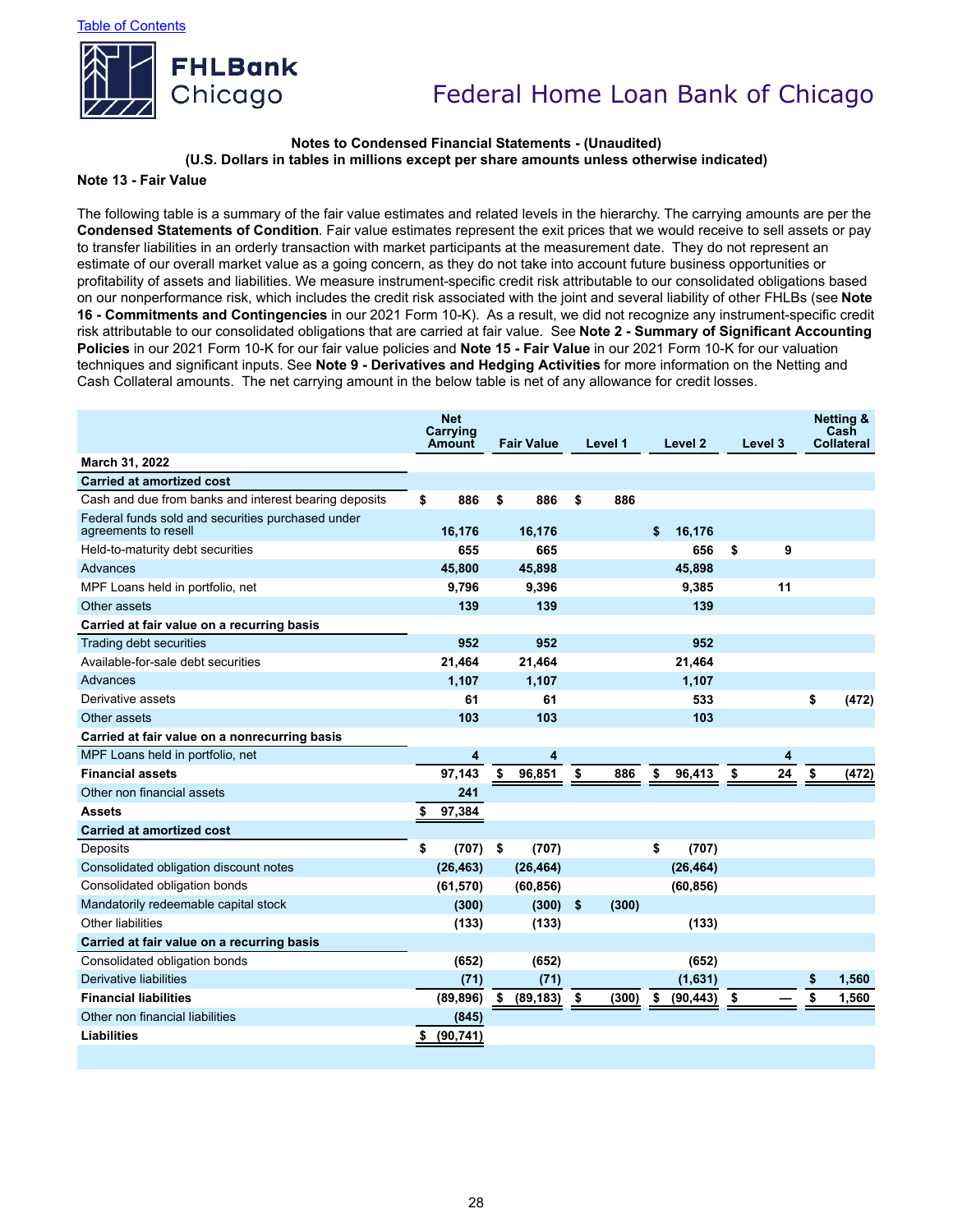

#### **Notes to Condensed Financial Statements - (Unaudited) (U.S. Dollars in tables in millions except per share amounts unless otherwise indicated)**

|                                                                           | <b>Net</b><br>Carrying<br><b>Amount</b> |                | <b>Fair Value</b> |                | Level 1 |       | Level <sub>2</sub> |           | Level 3        | <b>Netting &amp;</b><br>Cash<br>Collateral |
|---------------------------------------------------------------------------|-----------------------------------------|----------------|-------------------|----------------|---------|-------|--------------------|-----------|----------------|--------------------------------------------|
| December 31, 2021                                                         |                                         |                |                   |                |         |       |                    |           |                |                                            |
| <b>Carried at amortized cost</b>                                          |                                         |                |                   |                |         |       |                    |           |                |                                            |
| Cash and due from banks and interest bearing deposits                     | \$                                      | 900            | \$                | 900            | \$      | 900   |                    |           |                |                                            |
| Federal funds sold and securities purchased under<br>agreements to resell |                                         | 12,267         |                   | 12,267         |         |       | \$                 | 12,267    |                |                                            |
| Held-to-maturity debt securities                                          |                                         | 1,801          |                   | 1,832          |         |       |                    | 1,822     | \$<br>10       |                                            |
| Advances                                                                  |                                         | 46,876         |                   | 47,108         |         |       |                    | 47,108    |                |                                            |
| MPF Loans held in portfolio, net                                          |                                         | 9.839          |                   | 9,908          |         |       |                    | 9.900     | 8              |                                            |
| Other assets                                                              |                                         | 83             |                   | 83             |         |       |                    | 83        |                |                                            |
| Carried at fair value on a recurring basis                                |                                         |                |                   |                |         |       |                    |           |                |                                            |
| Trading debt securities                                                   |                                         | 954            |                   | 954            |         |       |                    | 954       |                |                                            |
| Available-for-sale debt securities                                        |                                         | 22,706         |                   | 22,706         |         |       |                    | 22,706    |                |                                            |
| Advances                                                                  |                                         | 1,173          |                   | 1,173          |         |       |                    | 1,173     |                |                                            |
| Derivative assets                                                         |                                         | 14             |                   | 14             |         |       |                    | 70        |                | \$<br>(56)                                 |
| Other assets                                                              |                                         | 104            |                   | 104            |         |       |                    | 104       |                |                                            |
| Carried at fair value on a nonrecurring basis                             |                                         |                |                   |                |         |       |                    |           |                |                                            |
| MPF Loans held in portfolio, net                                          |                                         | $\overline{4}$ |                   | $\overline{4}$ |         |       |                    |           | $\overline{4}$ |                                            |
| <b>Financial assets</b>                                                   |                                         | 96,721         | \$                | 97,053         | \$      | 900   | \$                 | 96,187    | \$<br>22       | \$<br>(56)                                 |
| Other non financial assets                                                |                                         | 233            |                   |                |         |       |                    |           |                |                                            |
| <b>Assets</b>                                                             |                                         | 96,954         |                   |                |         |       |                    |           |                |                                            |
| <b>Carried at amortized cost</b>                                          |                                         |                |                   |                |         |       |                    |           |                |                                            |
| Deposits                                                                  | \$                                      | (1,034)        | \$                | (1,034)        |         |       | \$                 | (1,034)   |                |                                            |
| Consolidated obligation discount notes                                    |                                         | (24, 563)      |                   | (24, 563)      |         |       |                    | (24, 563) |                |                                            |
| Consolidated obligation bonds                                             |                                         | (62, 708)      |                   | (62, 585)      |         |       |                    | (62, 585) |                |                                            |
| Mandatorily redeemable capital stock                                      |                                         | (247)          |                   | $(247)$ \$     |         | (247) |                    |           |                |                                            |
| Other liabilities                                                         |                                         | (116)          |                   | (116)          |         |       |                    | (116)     |                |                                            |
| Carried at fair value on a recurring basis                                |                                         |                |                   |                |         |       |                    |           |                |                                            |
| Consolidated obligation bonds                                             |                                         | (665)          |                   | (665)          |         |       |                    | (665)     |                |                                            |
| Derivative liabilities                                                    |                                         | (32)           |                   | (32)           |         |       |                    | (527)     |                | \$<br>495                                  |
| <b>Financial liabilities</b>                                              |                                         | (89, 365)      | \$                | (89, 242)      | \$      | (247) | $\frac{1}{2}$      | (89, 490) | \$             | \$<br>495                                  |
| Other non financial liabilities                                           |                                         | (837)          |                   |                |         |       |                    |           |                |                                            |
| <b>Liabilities</b>                                                        | \$                                      | (90, 202)      |                   |                |         |       |                    |           |                |                                            |

We had no transfers between levels for the periods shown.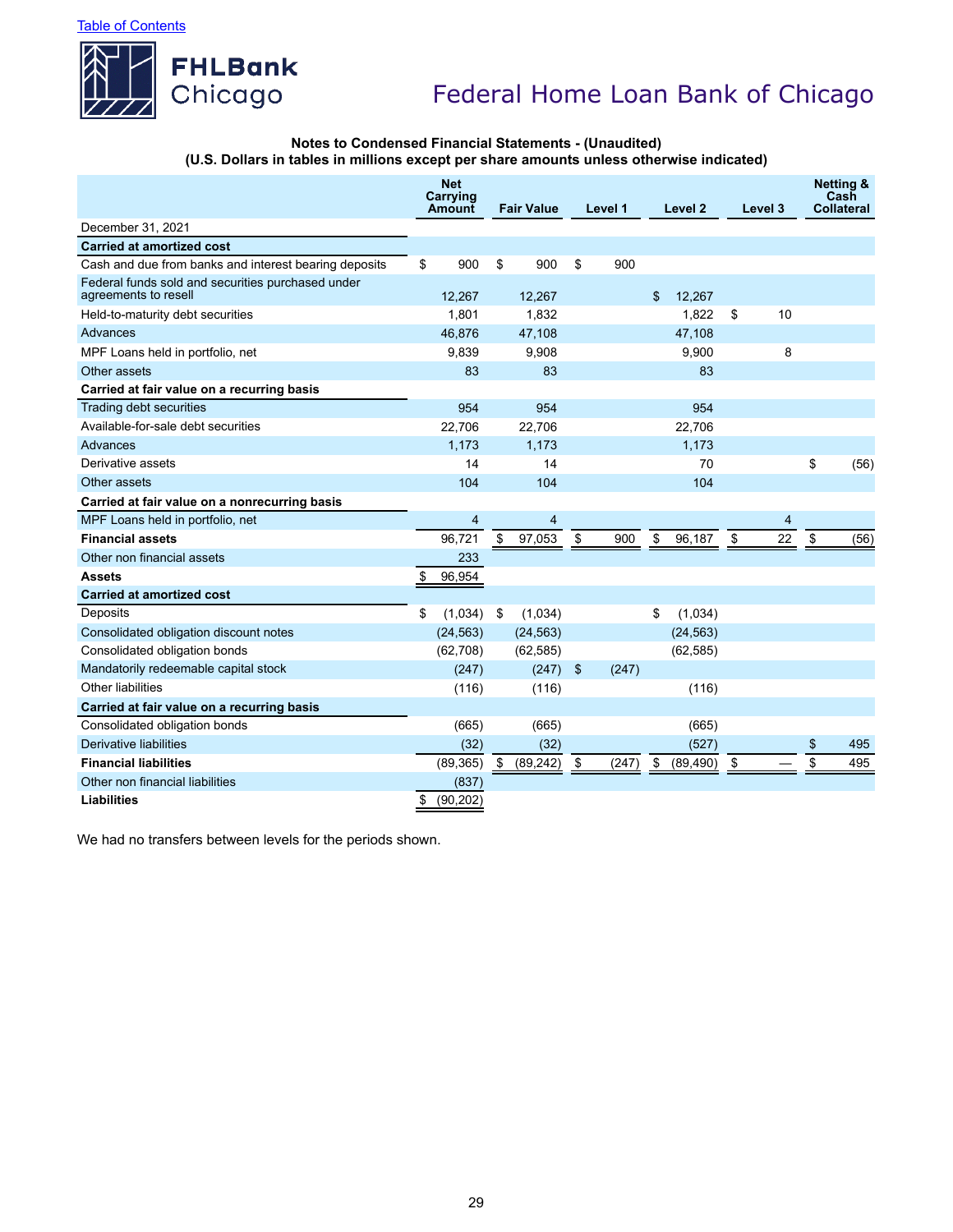

#### **Notes to Condensed Financial Statements - (Unaudited) (U.S. Dollars in tables in millions except per share amounts unless otherwise indicated)**

#### **Fair Value Option**

We may elect the fair value option for financial instruments, such as advances, MPF Loans held for sale, and consolidated obligation discount notes and bonds, in cases where hedge accounting treatment may not be achieved due to the inability to meet the hedge effectiveness testing criteria, or in certain cases where we wish to mitigate the risk associated with selecting the fair value option for other instruments. Financial instruments for which we elected the fair value option along with their related fair value are shown on our **Condensed Statements of Condition**. Refer to our **Note 2 – Summary of Significant Accounting Policies** to the financial statements in our 2021 Form 10-K for further details.

The following table presents the gains (losses) in fair values of financial assets and liabilities carried at fair value under the fair value option, which are recognized in noninterest income - instruments held under the fair value option in our **Condensed Statements of Income**,

|                                                                   | Three months ended<br>March 31, |      |
|-------------------------------------------------------------------|---------------------------------|------|
|                                                                   | 2022                            | 2021 |
| Advances                                                          | (39)                            | (28) |
| <b>Bonds</b>                                                      | 14                              |      |
| Other                                                             | (3)                             | (2)  |
| Noninterest income - Instruments held under the fair value option | (28)                            | (29  |

The following table reflects the difference between the aggregate UPB outstanding and the aggregate fair value for our long term financial instruments for which the fair value option has been elected. None of the advances were 90 days or more past due and none were on nonaccrual status.

| As of                       | <b>March 31, 2022</b> |  |                                                          | December 31, 2021 |          |                                            |     |  |
|-----------------------------|-----------------------|--|----------------------------------------------------------|-------------------|----------|--------------------------------------------|-----|--|
|                             | <b>Advances</b>       |  | <b>Consolidated</b><br><b>Obligation</b><br><b>Bonds</b> |                   | Advances | Consolidated<br>Obligation<br><b>Bonds</b> |     |  |
| Unpaid principal balance    | 1,090                 |  | 666                                                      |                   | 1.117    |                                            | 666 |  |
| Fair value over (under) UPB | 17                    |  | (14)                                                     |                   | 56       |                                            | (1) |  |
| Fair value                  | 1,107                 |  | 652                                                      |                   | 1,173    |                                            | 665 |  |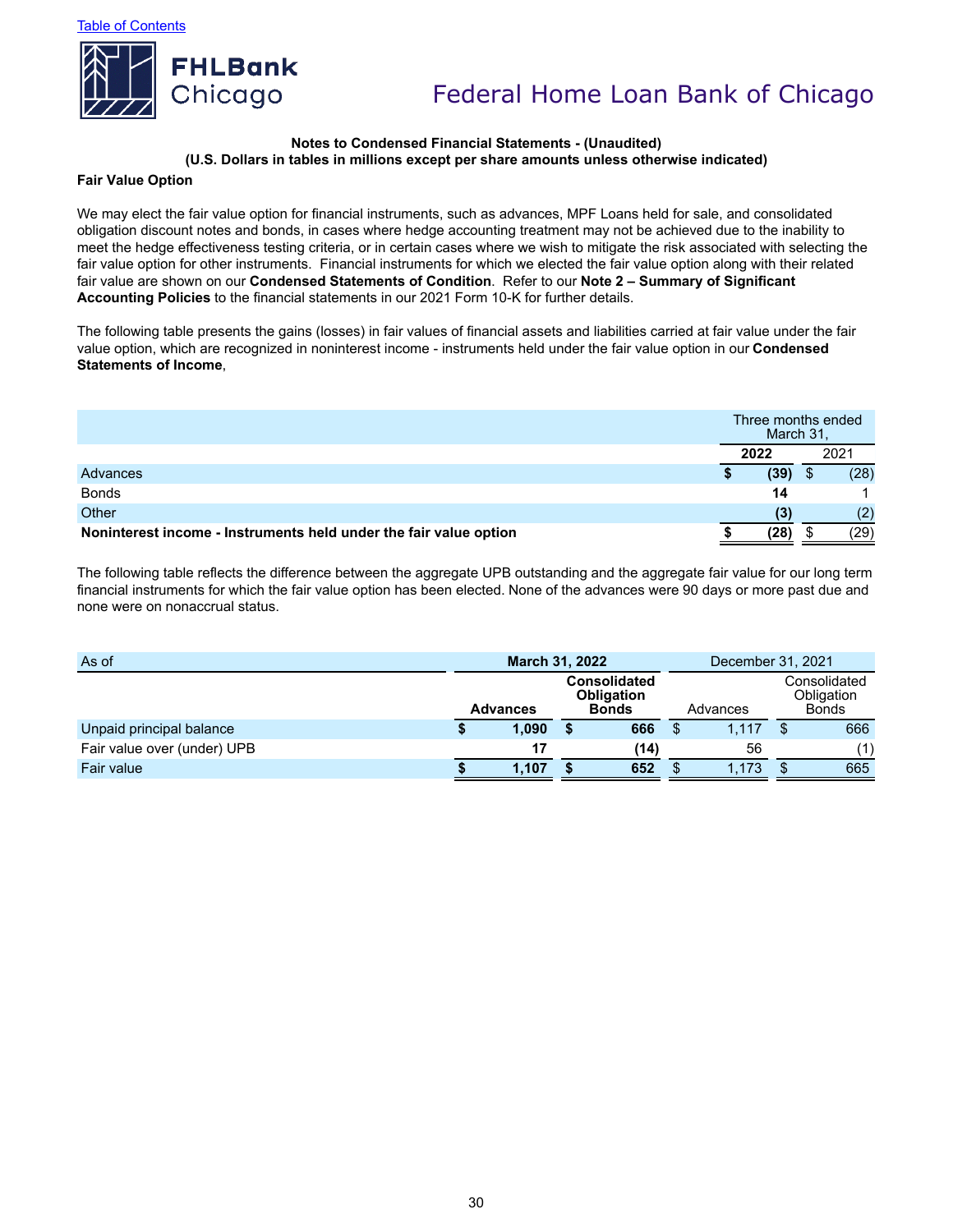

### **Notes to Condensed Financial Statements - (Unaudited)**

**(U.S. Dollars in tables in millions except per share amounts unless otherwise indicated)**

### **Note 14 – Commitments and Contingencies**

The following table shows our commitments outstanding, which represent off-balance sheet obligations.

| As of                                                 |                                     | March 31, 2022 |                                    | December 31, 2021 |        |                              |       |                             |                |         |        |
|-------------------------------------------------------|-------------------------------------|----------------|------------------------------------|-------------------|--------|------------------------------|-------|-----------------------------|----------------|---------|--------|
|                                                       | <b>Expire</b><br>within<br>one year |                | <b>Expire</b><br>after one<br>year | Total             |        | Expire<br>within one<br>year |       | Expire<br>after one<br>year |                |         | Total  |
| Member standby letters of credit                      | 4,373                               | S              | 6,784 $^{\circ}$ \$                |                   | 11,157 | \$                           | 4,285 | \$                          | 7,032          | $a_{s}$ | 11,317 |
| MPF delivery commitments                              | 339                                 |                |                                    |                   | 339    |                              | 366   |                             |                |         | 366    |
| Advance commitments                                   | 221                                 |                | $\mathbf{2}$                       |                   | 223    |                              | 43    |                             | $\overline{2}$ |         | 45     |
| Housing authority standby bond purchase<br>agreements | 34                                  |                | 465                                |                   | 499    |                              | 25    |                             | 477            |         | 502    |
| Unsettled consolidated obligation discount notes      | 2,100                               |                |                                    |                   | 2.100  |                              |       |                             |                |         |        |
| Unsettled consolidated obligation bonds               | 833                                 |                |                                    |                   | 833    |                              | 378   |                             |                |         | 378    |
| Other                                                 | $\mathbf{2}$                        |                |                                    |                   | 2      |                              | 3     |                             |                |         | 3      |
| <b>Commitments</b>                                    | 7,902                               |                | 7.251                              | S.                | 15,153 | S                            | 5,100 |                             | 7.511          | \$.     | 12,611 |

<sup>a</sup> Contains \$6.0 billion and \$6.1 billion of member standby letters of credit as of March 31, 2022, and December 31, 2021, which were renewable annually.

For a description of defined terms see **Note 16 - Commitments and Contingencies** to the financial statements in our 2021 Form 10-K.

### **Note 15 – Transactions with Related Parties and Other FHLBs**

We define related parties as either members whose officers or directors serve on our Board of Directors, or members that control more than 10% of our total voting interests. We did not have any members that controlled more than 10% of our total voting interests for the periods presented in these condensed financial statements.

In the normal course of business, we may extend credit to or enter into other transactions with a related party. These transactions are done at market terms that are no more favorable than the terms of comparable transactions with other members who are not considered related parties.

#### *Members*

The following table summarizes material balances we had with our members who are related parties as defined above (including their affiliates) as of the dates presented. The related net income impacts to our **Condensed Statements of Income** were not material.

| As of                  | <b>March 31, 2022</b> | December 31, 2021 |
|------------------------|-----------------------|-------------------|
| Assets - Advances      | 207                   | 235               |
| Liabilities - Deposits |                       | 15                |
| Equity - Capital Stock | 18                    | 18                |

#### *Other FHLBs*

From time to time, we may loan to, or borrow from, other FHLBs. These transactions are done at market terms that are no more favorable than the terms of comparable transactions with other counterparties. These transactions are overnight, maturing the following business day.

In addition, we provide programmatic and operational support in our role as the administrator of the MPF Program on behalf of the other MPF Banks for a fee.

Material transactions with other FHLBs are identified on the face of our **Condensed Financial Statements.**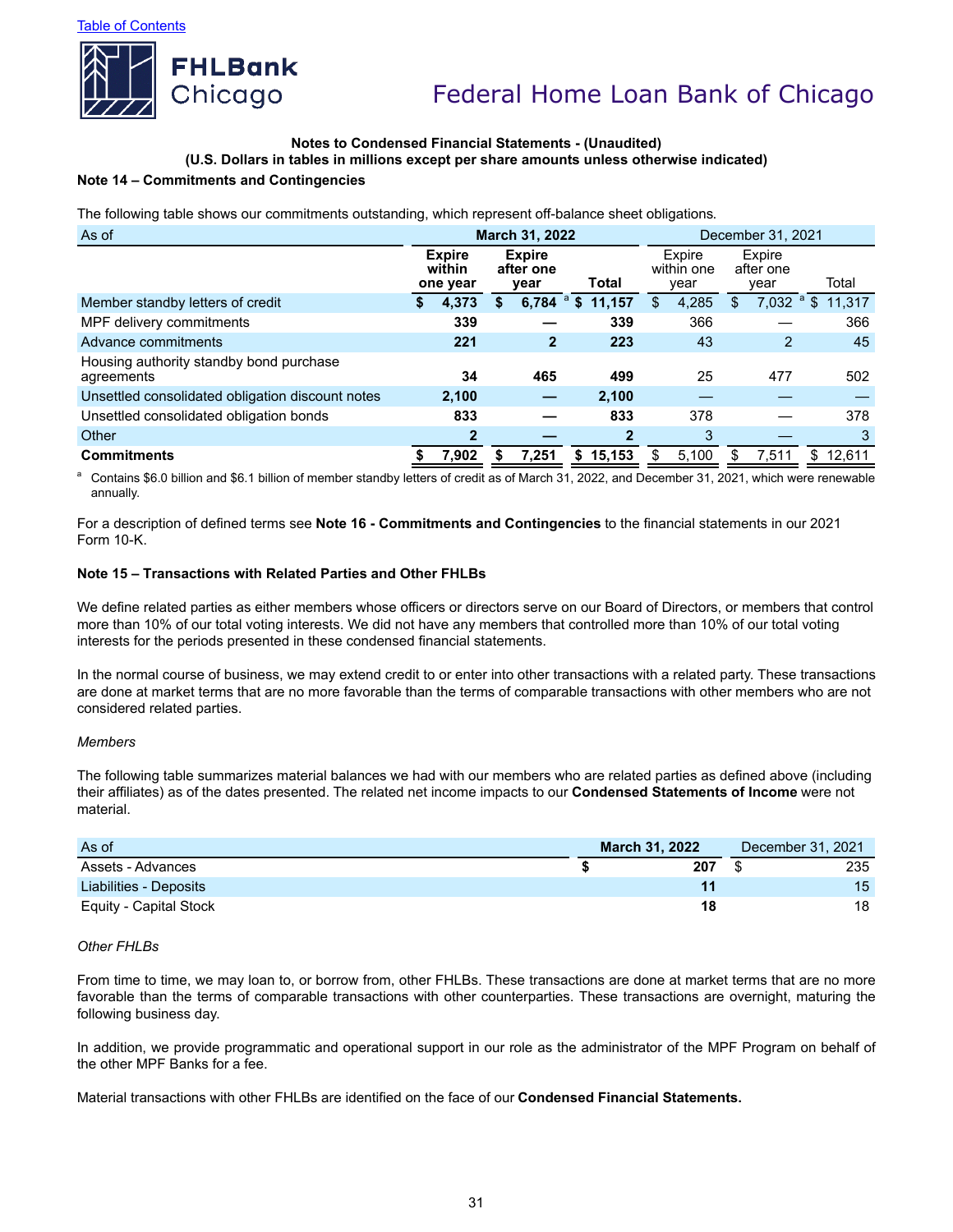

**(U.S. Dollars in tables in millions except per share amounts unless otherwise indicated)**

**Item 2. Management's Discussion and Analysis of Financial Condition and Results of Operations.**

**Below are selected financial data for the last five quarters.**

|                                                                  | March 31.<br>2022 | December 31.<br>2021 |         | September<br>30, 2021 |         | <b>June 30.</b><br>2021 |    | March 31,<br>2021 |
|------------------------------------------------------------------|-------------------|----------------------|---------|-----------------------|---------|-------------------------|----|-------------------|
| Other selected data at period end                                |                   |                      |         |                       |         |                         |    |                   |
| Member standby letters of credit outstanding                     | \$<br>11,157      | \$                   | 11,317  | \$                    | 13,116  | \$<br>12,773            | \$ | 10,529            |
| MPF Loans par value outstanding - FHLB System <sup>a</sup>       | 65,867            |                      | 66,297  |                       | 67,217  | 67,673                  |    | 69,107            |
| MPF Loans par value outstanding - FHLB Chicago PFIs <sup>a</sup> | 18,434            |                      | 18,600  |                       | 18,716  | 18,718                  |    | 18,922            |
| Number of members                                                | 670               |                      | 676     |                       | 674     | 678                     |    | 680               |
| Total employees (full and part time)                             | 476               |                      | 466     |                       | 466     | 451                     |    | 469               |
| Other selected MPF data a                                        |                   |                      |         |                       |         |                         |    |                   |
| MPF Loans par value amounts funded - FHLB System                 | \$<br>2,462       | \$                   | 3,152   | \$                    | 4,027   | \$<br>4,535             | \$ | 5,364             |
| Quarterly number of PFIs funding MPF products - FHLB System      | 612               |                      | 654     |                       | 678     | 687                     |    | 710               |
| MPF Loans par value amounts funded - FHLB Chicago PFIs           | \$<br>602         | \$                   | 938     | \$                    | 1,150   | \$<br>1,379             | \$ | 1.703             |
| Quarterly number of PFIs funding MPF products - FHLB Chicago     | 172               |                      | 179     |                       | 178     | 177                     |    | 177               |
| Selected ratios (rates annualized)                               |                   |                      |         |                       |         |                         |    |                   |
| Total regulatory capital to assets ratio                         | 6.95 %            |                      | 6.87 %  |                       | 6.50 %  | 6.56 %                  |    | 6.73 %            |
| Market value of equity to book value of equity                   | 106 %             |                      | 107 %   |                       | 106 %   | 106 %                   |    | 107 %             |
| Primary mission asset ratio b                                    | 73.2 %            |                      | 70.3 %  |                       | 70.7 %  | 70.5 %                  |    | 70.3 %            |
| Dividend rate class B1 activity stock-period paid                | 5.00 %            |                      | 5.00 %  |                       | 5.00 %  | 5.00 %                  |    | 5.00 %            |
| Dividend rate class B2 membership stock-period paid              | 2.00%             |                      | 2.00%   |                       | 2.00%   | 2.00 %                  |    | 2.00 %            |
| Return on average assets                                         | 0.37%             |                      | 0.35%   |                       | 0.31%   | 0.32%                   |    | 0.13%             |
| Return on average equity                                         | 5.61 %            |                      | 5.31 %  |                       | 4.54 %  | 4.59 %                  |    | 1.99 %            |
| Average equity to average assets                                 | 6.60%             |                      | 6.59 %  |                       | 6.83 %  | 6.97 %                  |    | 6.53%             |
| Net yield on average interest-earning assets                     | 0.62%             |                      | 0.58%   |                       | 0.58%   | 0.64%                   |    | 0.46%             |
| Cash dividends                                                   | \$<br>22          | \$                   | 21      | \$                    | 22      | \$<br>21                | \$ | 22                |
| Dividend payout ratio                                            | 23.16 %           |                      | 23.86 % |                       | 28.57 % | 26.92 %                 |    | 68.75 %           |

<sup>a</sup> Includes all MPF products, whether on or off our balance sheet. See Mortgage Partnership Finance Program beginning on page 8 in our 2021 Form 10-K for details on our various MPF products.

back is the first verified and the state of the FHFA issued an advisory bulletin that provides guidance relating to a primary mission asset ratio by being the state of the FHFA issued an advisory bulletin that provides gui which the FHFA will assess each FHLB's core mission achievement. See **Mission Asset Ratio** on page 5 in our 2021 Form 10-K for more information.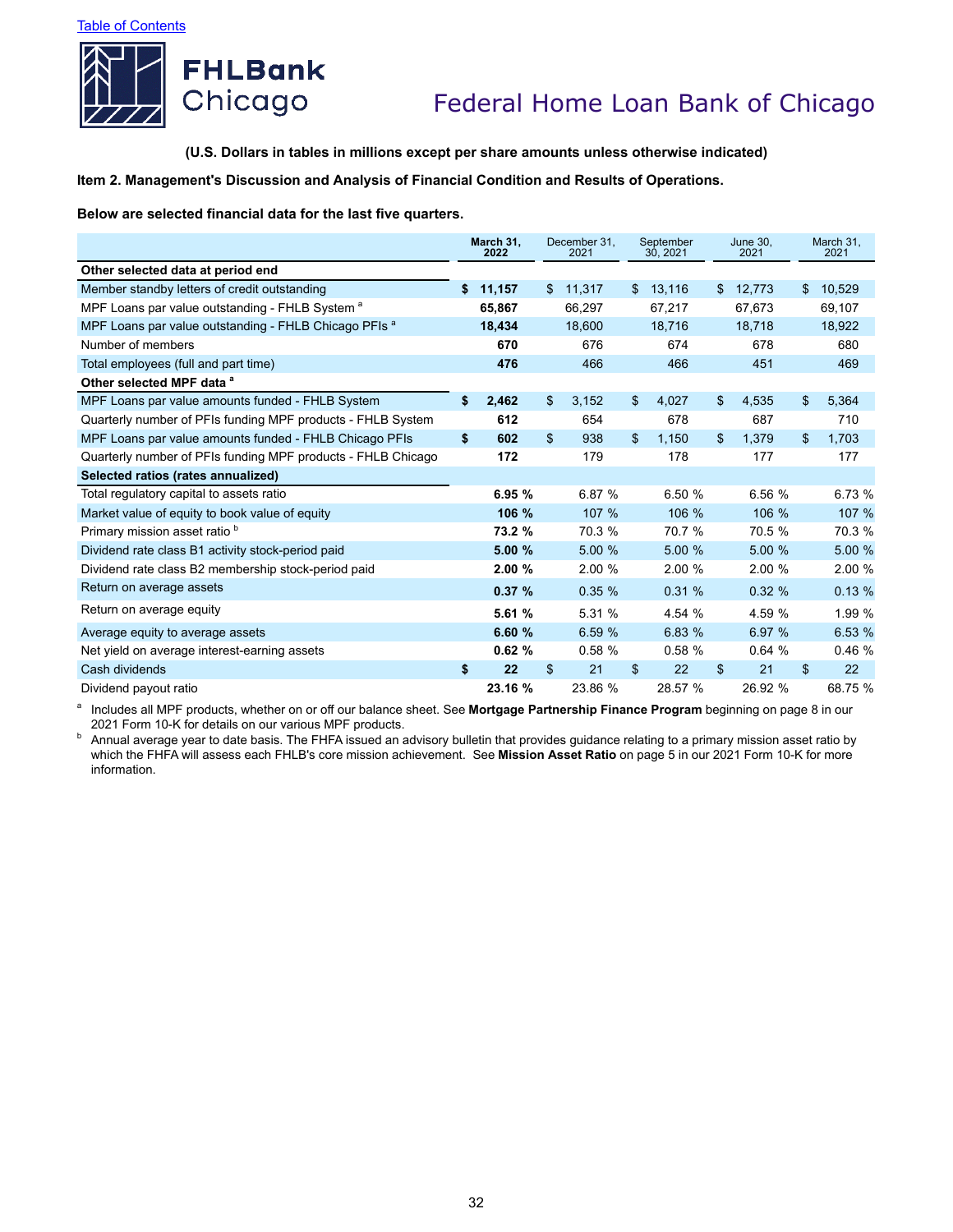

### **(U.S. Dollars in tables in millions except per share amounts unless otherwise indicated)**

#### **Forward-Looking Information**

Statements contained in this report, including statements describing the plans, objectives, projections, estimates, strategies, or future predictions of management, statements of belief, any projections or guidance on dividends or other financial items, or any statements of assumptions underlying the foregoing, may be "forward-looking statements." These statements may use forwardlooking terminology, such as "anticipates," "believes," "expects," "could," "plans," "estimates," "may," "should," "will," their negatives, or other variations of these terms. We caution that, by their nature, forward-looking statements involve risks and uncertainties related to our operations and business environment, all of which are difficult to predict and many of which are beyond our control. These risks and uncertainties could cause actual results to differ materially from those expressed or implied in these forward-looking statements and could affect the extent to which a particular objective, projection, estimate, or prediction is realized. As a result, undue reliance should not be placed on such statements.

These forward-looking statements involve risks and uncertainties including, but not limited to, the following:

- the impact of the coronavirus disease 2019 (COVID-19) pandemic on the global and national economies and on our and our members' businesses;
- the loss or changes in business activities with significant members; changes in the demand by our members for advances, including as a result of the Federal Reserve's emergency actions to increase liquidity along with market conditions resulting from the COVID-19 pandemic (or changes to, or the cessation of such actions), the impact of pricing increases, and the availability of other sources of funding for our members, such as deposits;
- regulatory limits on our investments;
- the impact of new business strategies, including our ability to develop and implement business strategies focused on maintaining net interest income; our ability to successfully maintain our balance sheet and cost infrastructure at an appropriate composition and size scaled to member demand; our ability to execute our business model, implement business process improvements and scale our size to our members' borrowing needs; the extent to which our members use our advances as part of their core financing rather than just as a back-up source of liquidity; and our ability to implement product enhancements and new products and generate enough volume in new products to cover our costs related to developing such products;
- the extent to which changes in our current capital stock requirements and/or our ability to continue to offer the Reduced Capitalization Advance Program for certain future advance borrowings, our ability to continue to pay enhanced dividends on our activity stock or our ability to maintain current levels of dividends, and any amendments to our capital plan, impact Bank product usage and activity with members;
- our ability to meet required conditions to repurchase and redeem capital stock from our members (including maintaining compliance with our minimum regulatory capital requirements and determining that our financial condition is sound enough to support such repurchases), the amount and timing of such repurchases or redemptions, any changes in our repurchase processes, and our ability to maintain compliance with regulatory and statutory requirements relating to our dividend payments;
- general economic and market conditions, including the timing and volume of market activity, inflation/deflation, unemployment rates, housing prices, the condition of the mortgage and housing markets, increased delinquencies and/ or loss rates on mortgages, prolonged or delayed foreclosure processes, and the effects on, among other things, mortgage backed securities; volatility resulting from the effects of, and changes in, various monetary or fiscal policies and regulations, such as those determined by the Federal Reserve Board and Federal Deposit Insurance Corporation; impacts from various measures to stimulate the economy and help borrowers refinance home mortgages; disruptions in the credit and debt markets and the effect on future funding costs, sources, and availability; the impact of the occurrence of a major natural or other disaster, a pandemic such as the COVID-19 pandemic or other disruptive event; the impact of climate change; the impact of geopolitical uncertainties or conflicts;
- volatility of market prices, rates, and indices, or other factors, such as natural disasters, that could affect the value of our investments or collateral; changes in the value or liquidity of collateral securing advances to our members;
- changes in the value of and risks associated with our investments in mortgage loans, mortgage backed securities and the related credit enhancement protections;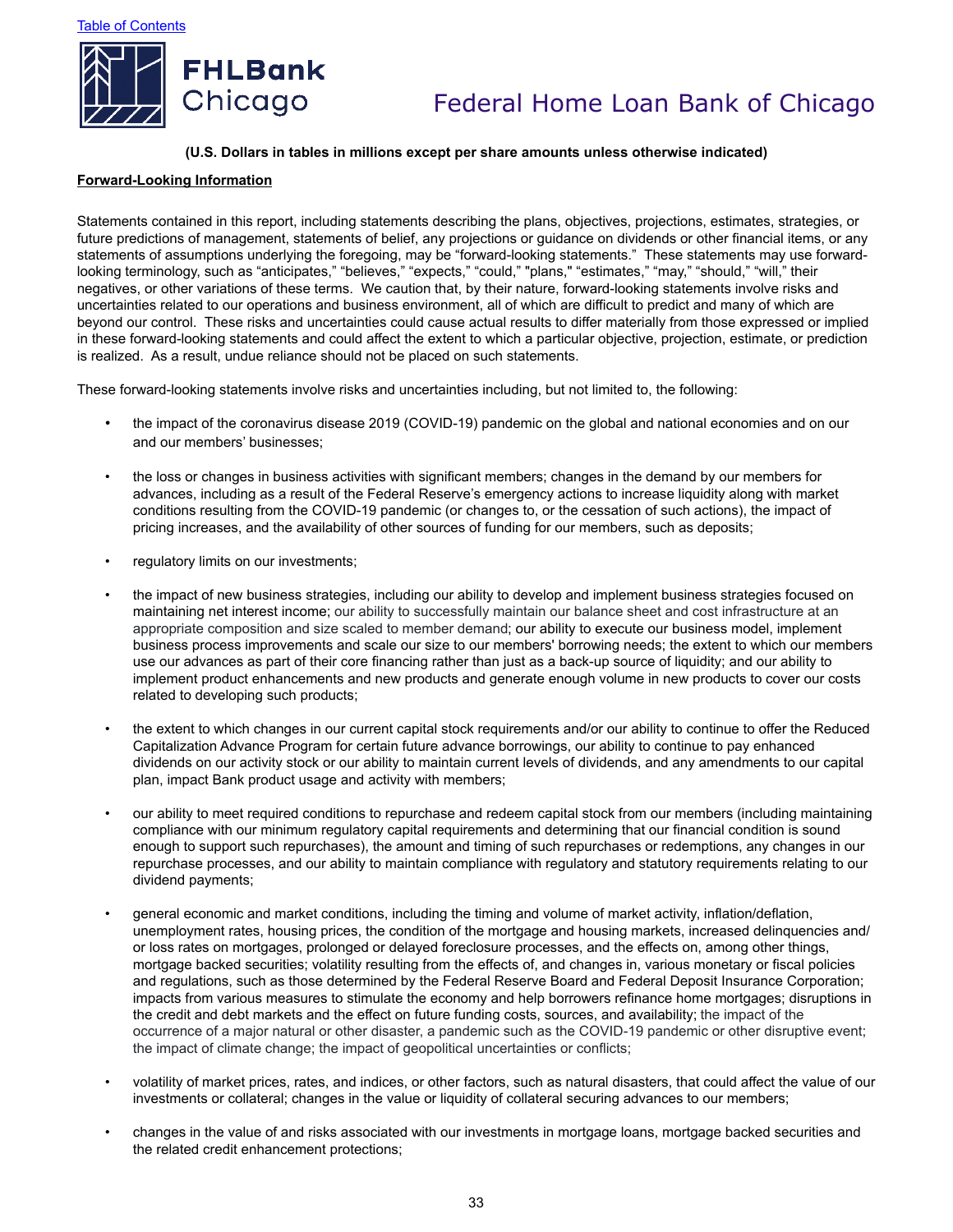



#### **(U.S. Dollars in tables in millions except per share amounts unless otherwise indicated)**

- changes in our ability or intent to hold mortgage backed securities to maturity;
- changes in mortgage interest rates and prepayment speeds on mortgage assets;
- membership changes, including the loss of members through mergers and consolidations or as a consequence of regulatory requirements; changes in the financial health of our members, including the resolution of some members; risks related to expanding our membership to include more institutions with regulators and resolution processes with which we have less experience;
- increased reliance on short-term funding and changes in investor demand and capacity for consolidated obligations and/or the terms of interest rate derivatives and similar agreements, including changes in the relative attractiveness of consolidated obligations as compared to other investment opportunities; changes in our cost of funds due to concerns over U.S. fiscal policy, and any related rating agency actions impacting FHLB consolidated obligations;
- uncertainties relating to the scheduled phase-out of the London Interbank Offered Rate (LIBOR);
- political events, including legislative, regulatory, judicial, or other developments that affect us, our members, our counterparties and/or investors in consolidated obligations, including, among other things, changes in the proposals and legislation related to housing finance and GSE reform; changes in the Presidential Administration and the Congress; changes in our regulator or changes affecting our regulator and changes in the FHLB Act or applicable regulations as a result of the Housing and Economic Recovery Act of 2008 (Housing Act) or as may otherwise be issued by our regulator; the potential designation of us as a nonbank financial company for supervision by the Federal Reserve;
- regulatory changes to FHLB membership requirements, capital requirements, MPF program requirements, and liquidity requirements by the FHFA, and increased guidance from the FHFA impacting our balance sheet management, product structures, and collateral practices;
- the ability of each of the other FHLBs to repay the principal and interest on consolidated obligations for which it is the primary obligor and with respect to which we have joint and several liability;
- the pace of technological change and our ability to develop and support technology and information systems, including our ability to protect the security of our information systems and manage any failures, interruptions or breaches in our information systems or technology services provided to us through third party vendors;
- our ability to recruit and retain qualified personnel;
- the impact of new accounting standards and the application of accounting rules, including the impact of regulatory guidance on our application of such standards and rules;
- the volatility of reported results due to changes in the fair value of certain assets and liabilities;
- our ability to identify, manage, mitigate, and/or remedy internal control weaknesses and other operational risks; and
- the reliability of our projections, assumptions, and models on our future financial performance and condition, including dividend projections.

For a more detailed discussion of the risk factors applicable to us, see **Risk Factors** starting on page 22 in our 2021 Form 10-K.

These forward-looking statements are representative only as of the date they are made, and we undertake no obligation to update any forward-looking statement as a result of new information, future events, changed circumstances, or any other reason.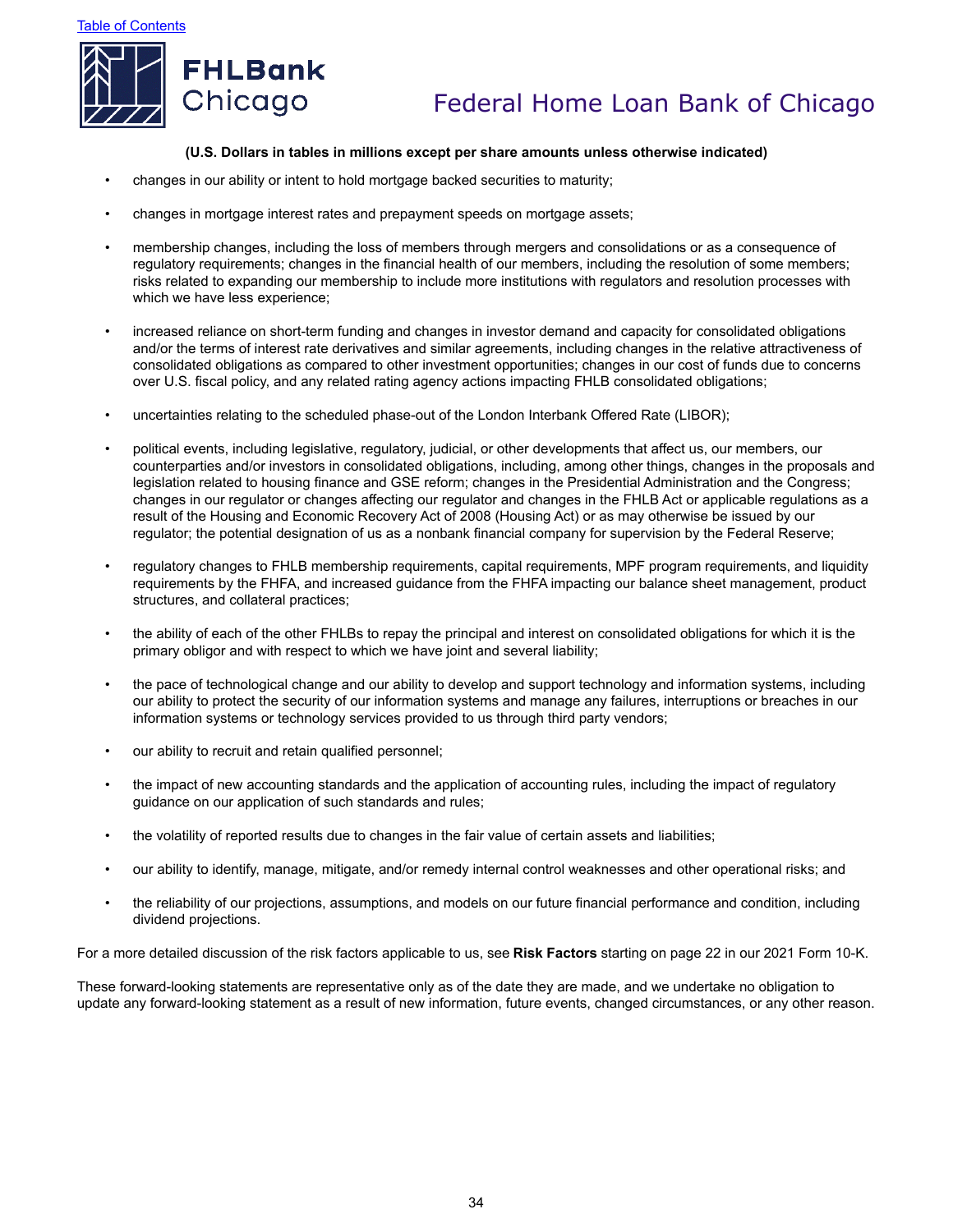

#### **(U.S. Dollars in tables in millions except per share amounts unless otherwise indicated)**

#### **Executive Summary**

### **First Quarter 2022 Financial Highlights**

- Advances outstanding decreased to \$46.9 billion at March 31, 2022, compared to \$48.0 billion at December 31, 2021. We believe many of our depository members continue to experience elevated levels of deposits on their balance sheets that have not been offset by loan demand, while also having access to other liquidity sources as a result of certain government actions related to the COVID-19 pandemic. Although these factors continued to limit our depository members' current need for advances, increased advance borrowing by insurance company members has partially offset the decrease by depository members.
- MPF Loans held in portfolio continued to remain steady at \$9.8 billion at March 31, 2022, consistent with December 31, 2021.
- Total investment securities decreased 9% to \$23.1 billion at March 31, 2022, compared to \$25.5 billion at December 31, 2021, attributable to a reduction in investment in Small Business Administration securities that matured and were not replaced, and a decline in the fair value of our available-for-sale (AFS) portfolio due to rising market interest rates.
- Total liquid assets increased to \$17.1 billion at March 31, 2022, compared to \$13.2 billion at December 31, 2021, as we maintained a sufficient pool of liquidity to support anticipated member demand for advances and letters of credit.
- Total assets increased slightly to \$97.4 billion as of March 31, 2022, compared to \$97.0 billion as of December 31, 2021.
- Letters of credit commitments decreased slightly to \$11.2 billion at March 31, 2022, compared to \$11.3 billion at December 31, 2021.
- We recorded net income of \$95 million in the first quarter of 2022, up \$63 million compared to the first quarter of 2021, with the increase driven by prepayment fee income and lower costs of funding, and other factors described below.
- Net interest income after provision for credit losses for the first quarter of 2022 was \$154 million, up from \$110 million for the first quarter of 2021. This increase is a result, in part, of prepayment fee income of \$36 million on our AFS portfolio in the first quarter of 2022 compared to no such income during the same period in 2021. Also, hedge ineffectiveness gains increased \$43 million from a loss of \$28 million in the first quarter of 2021 to a gain of \$15 million for the same period in 2022, attributable to a reduction in the sensitivity of our hedged portfolio to fluctuations in market interest rates. Additionally, the rise in market interest rates did not affect the cost of our debt until late in the first quarter of 2022, and we replaced our more expensive callable debt with more advantageously priced funding resulting in lower interest expenses in 2022. To a lesser extent, a slight increase in advance prepayments of \$10 million in the first quarter of 2022 compared to \$5 million for the same period in 2021 and rising market interest rates contributed to our increased net interest income.
- In the first quarter of 2022, noninterest income was \$10 million, an increase of \$23 million when compared to a \$(13) million (loss) for the first quarter of 2021, attributable to gains from derivatives which were used to hedge our market risk exposure. There was also a significant decline in the average balance of our trading securities outstanding for the period, which in turn reduced the amount of losses incurred on our trading portfolio given the increase in overall market interest rates.
- We remained in compliance with all of our regulatory capital requirements as of March 31, 2022.

#### **Summary and Outlook**

#### *First Quarter 2022 Dividends and Dividend Guidance*

On April 28, 2022, the Board of Directors declared a dividend of 5.125% (annualized) for Class B1 activity stock and a dividend of 2.125% (annualized) for Class B2 membership stock based on preliminary financial results for the first quarter of 2022, an increase on the dividend levels declared in 2021. The dividend for the first quarter of 2022 will be paid on May 12, 2022. The Bank pays a higher dividend per share on Class B1 activity stock to recognize members that support the entire cooperative through the use of Bank products.

We expect to maintain a dividend of at least 5.125% (annualized) for Class B1 activity stock through the second and third quarters of 2022, reviewed quarterly and based on current projections and assumptions regarding our financial condition. We are providing this information to assist members in planning their activity with us. Any future dividend payments remain subject to determination and declaration by our Board of Directors and may be impacted by further changes in financial or economic conditions, regulatory and statutory limitations, and any other relevant factors.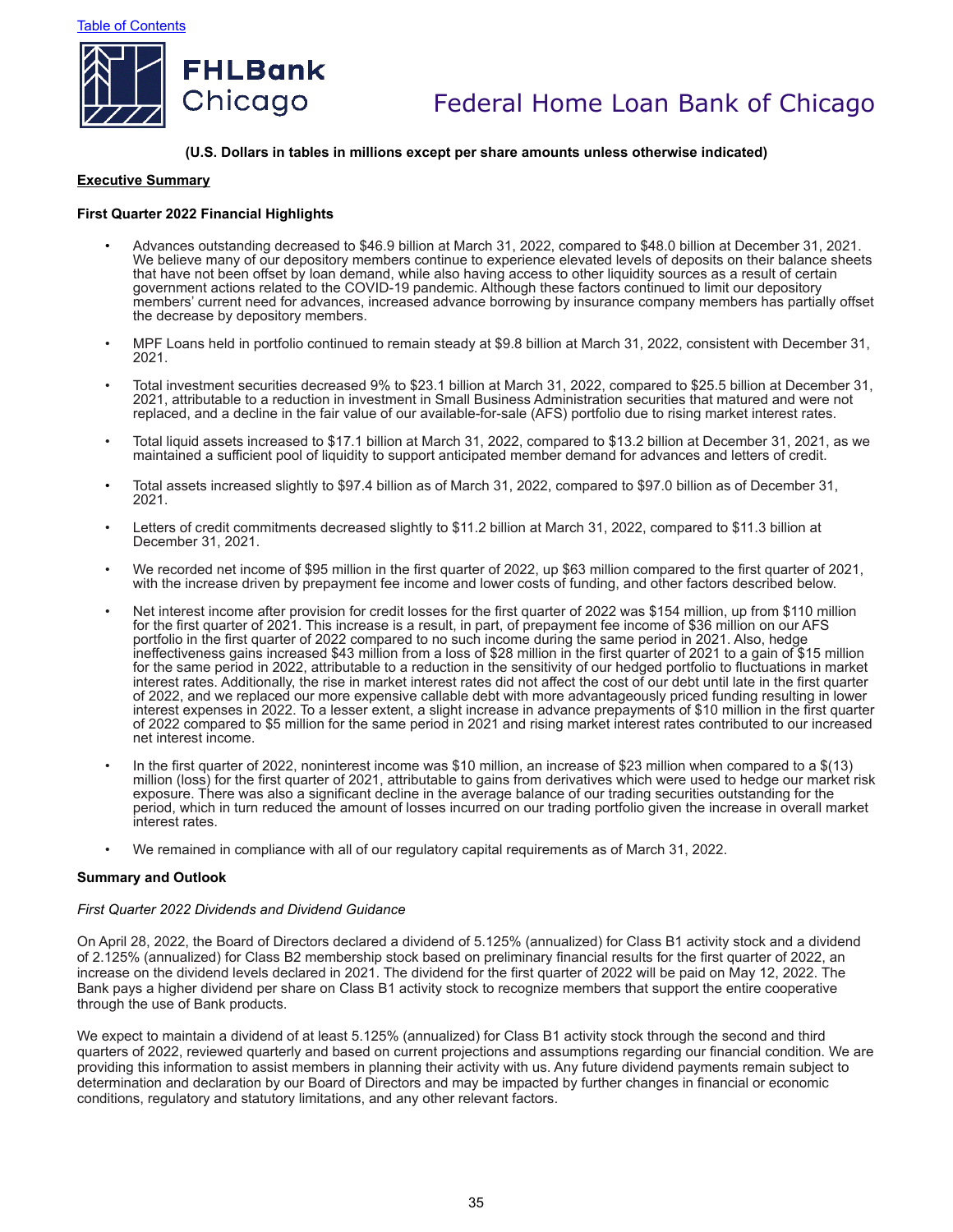

### **(U.S. Dollars in tables in millions except per share amounts unless otherwise indicated)**

#### *Committed to Meeting Member Needs*

Last month, we published our 2021 Annual Report, which highlights how we support our members, partners, and their communities throughout Illinois and Wisconsin. As we transitioned to a new year, inflation hit a four-decade high and the Federal Reserve has given guidance on tightening monetary policy. We remain committed to leveraging our financial strength to support our members, their customers, and their communities as market uncertainty persists. We are providing the following new specials and strategies to serve our members:

- A new, significantly-below-market rate advance opportunity for all of our member institutions. We have allocated funds for all members and associate members to execute the 2022 COVID-19 Recovery Advance up to \$5 million with a oneyear term. The program opened on Monday, May 2, 2022, with funds available through Friday, May 27, 2022.
- In April, in response to member demand, we introduced the Callable Floating Rate Advance (A380 Advance) to enhance member business value as we transition to a post-LIBOR world. The A380 Advance is linked to the Secured Overnight Funding Rate (SOFR) and allows members to customize the call features for match funding floating assets, with an embedded option to help members manage fluctuations in liquidity needs. We expect to offer additional SOFR-linked products in the future.
- In keeping our MPF® Program competitive, we announced new low-loan balance pricing payups for MPF Traditional and MPF Xtra products last quarter. These options continue to provide members with access to expanded pricing on low balance loans, which can help attract new customers and improve members' balance sheets.
- In March, our 2022 Member Meetings took place in five locations throughout Illinois and Wisconsin.

#### *A Stable Source of Community Support*

We remain committed to creating and promoting equitable opportunities for underserved people and communities. In partnership with our members, we are investing in programs and organizations in all parts of Illinois and Wisconsin:

- We recently announced three new grant programs designed to address critical affordable housing and community economic development needs in Illinois and Wisconsin with a three-year, \$11.25 million commitment.
	- The Community First® Diverse Developer Initiative supports career and talent development initiatives for diverse developers of affordable housing.
	- The Community First Housing Counseling Resource Program will provide grants to housing counseling agencies in Illinois and Wisconsin to facilitate expanded service to minority and low- and moderate-income homebuyers. Two of our housing associates, Illinois Housing Development Authority (IHDA) and Wisconsin Housing and Economic Development Authority (WHEDA), will administer the program on our behalf and we expect grant funding will begin in the third quarter of 2022.
	- The Community First Accelerate Grants for Small Business will provide flexible grant funds to strengthen small businesses. This program is a pivot from our previous Community First Capacity-Building Grant Program for nonprofit community lenders.
- We have allocated \$20.7 million to our 2022 Affordable Housing Program (AHP) General Fund.
- In March, we announced recipients of our 2022 Community First Awards recognizing outstanding achievements of our member and their local partners as they work together to strengthen the communities they serve. These dedicated organizations and leaders strengthen our member communities and each of the seven award recipients received \$10,000 to support a nonprofit of their choosing.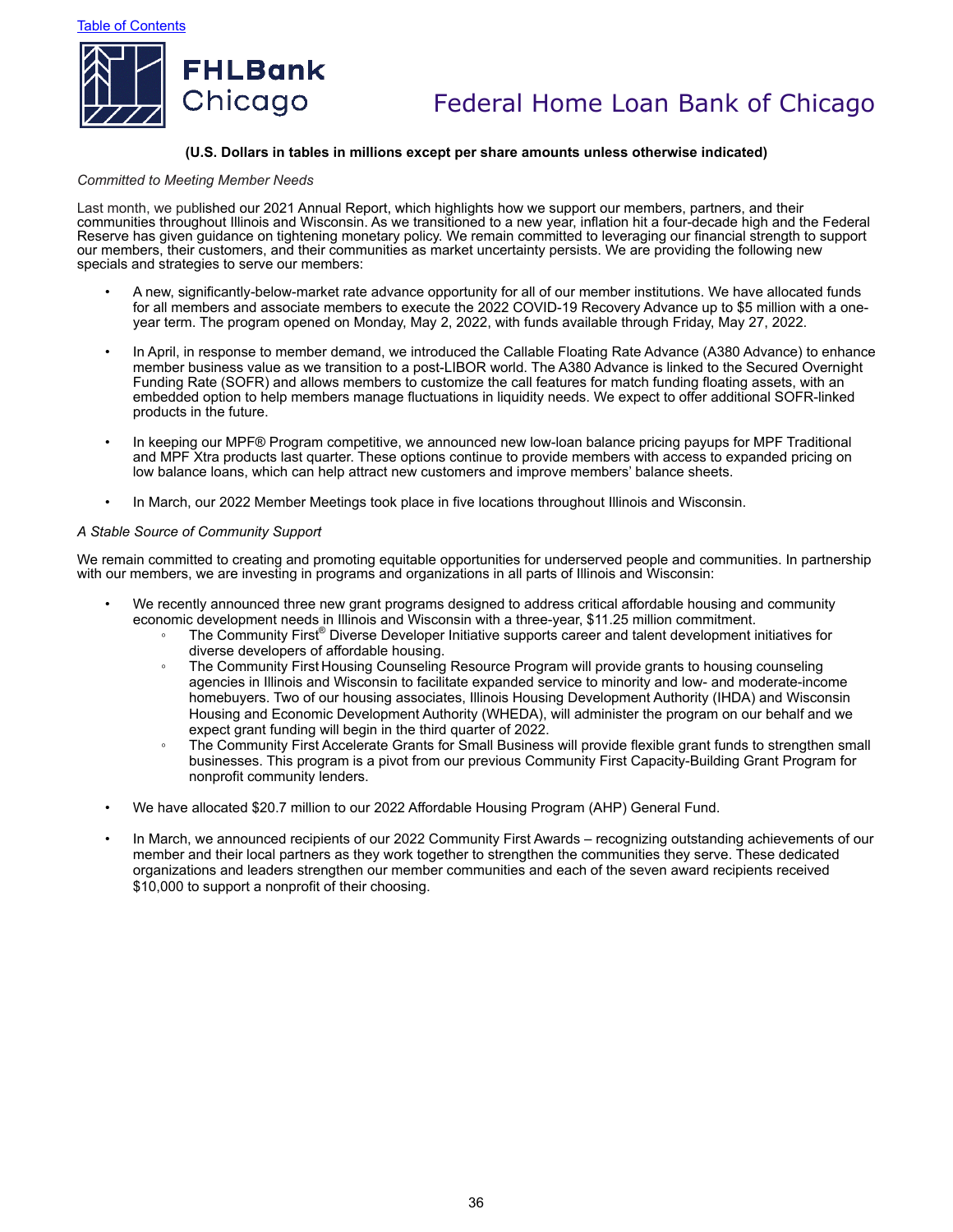

#### **(U.S. Dollars in tables in millions except per share amounts unless otherwise indicated)**

### **Critical Accounting Policies and Estimates**

For a detailed description of our **Critical Accounting Policies and Estimates** see page 42 in our 2021 Form 10-K.

There have been no significant changes to our critical accounting estimates subsequent to December 31, 2021.

#### **Results of Operations**

#### **Net Interest Income**

Net interest income is the difference between the amount we recognize into interest income on our interest earning assets and the amount we recognize into interest expense on our interest bearing liabilities. These amounts were determined in accordance with GAAP and were based on the underlying contractual interest rate terms of our interest earning assets and interest bearing liabilities as well as the following items:

- Amortization of premiums;
- Accretion of discounts;
- Hedge ineffectiveness, which represents the difference between changes in fair value of the derivative hedging instrument and the related change in fair value of the hedged item is recognized into either interest income or interest expense, whichever is appropriate. For cash flow hedges, recognition occurs only when amounts are reclassified out of accumulated other comprehensive income. Such recognition occurs when earnings are affected by the hedged item;
- Net interest paid or received on interest rate swaps that are accounted for as fair value or cash flow hedges;
- Amortization of fair value and cash flow closed hedge adjustments;
- Advance and investment prepayment fees; and
- MPF credit enhancement fees.

The following table presents the increase or decrease in interest income and expense due to volume or rate variances. The calculation of these components includes the following considerations:

- *Average Balance:* Average balances are calculated using daily balances. Amortized cost is used to compute the average balances for most of our financial instruments, including MPF Loans held in portfolio (including those that are on nonaccrual status) and available-for-sale debt securities. Fair value is used to compute average balances for our trading debt securities and financial instruments carried at fair value under the fair value option.
- *Total Interest:* Total interest includes the net interest income components, as discussed above, applicable to our interest earning assets and interest bearing liabilities.
- *Yield/Rate:* Effective yields/rates are based on total interest and average balances as defined above. Yields/rates are calculated on an annualized basis. The calculation of the yield on our available-for-sale securities does not give effect to changes in fair value that are reflected as a component of AOCI.
- The change in volume is calculated as the change in average balance multiplied by the current year yield. The change in rate is calculated as the change in yield multiplied by the prior year average balance. Any changes due to the combined volume/rate variance have been allocated to volume.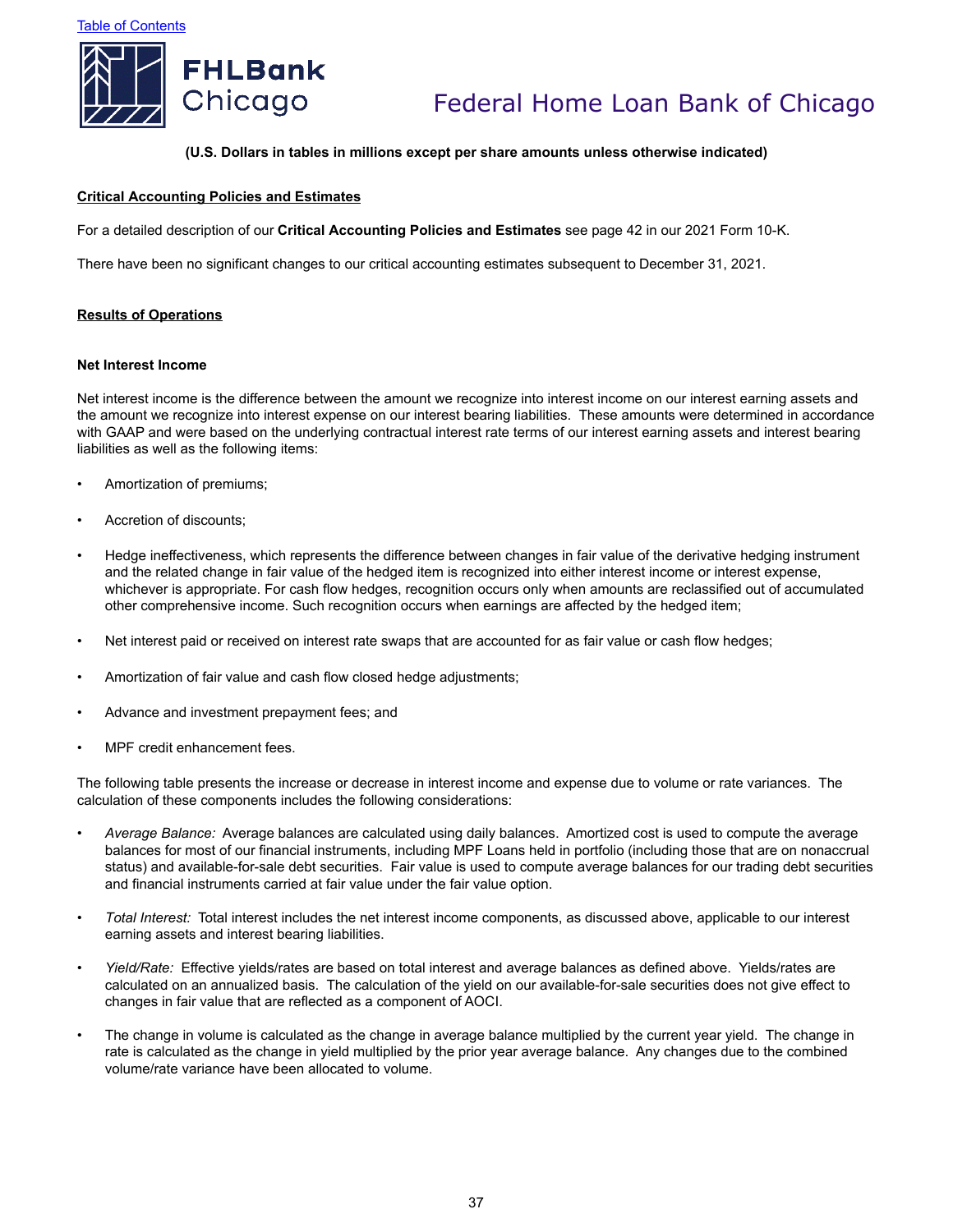

#### **(U.S. Dollars in tables in millions except per share amounts unless otherwise indicated)**

### **Increase or decrease in interest income and expense due to volume or rate variance**

|                                                    |                           | March 31, 2022                               |                |                           | March 31, 2021                                   |        | Increase (decrease) due to |                 |                      |  |  |  |  |
|----------------------------------------------------|---------------------------|----------------------------------------------|----------------|---------------------------|--------------------------------------------------|--------|----------------------------|-----------------|----------------------|--|--|--|--|
|                                                    | Average<br><b>Balance</b> | <b>Interest</b><br>Income/<br><b>Expense</b> | Yield/<br>Rate | Average<br><b>Balance</b> | Interest<br>Yield/<br>Income/<br>Rate<br>Expense |        | Volume                     | Rate            | <b>Net</b><br>Change |  |  |  |  |
| For the three months ended                         |                           |                                              |                |                           |                                                  |        |                            |                 |                      |  |  |  |  |
| Investment debt securities                         | 24.208<br>\$              | \$<br>71                                     | 1.17%          | \$<br>22.628              | \$<br>50                                         | 0.88%  | \$<br>5                    | \$<br>16        | \$<br>21             |  |  |  |  |
| Advances                                           | 55,101                    | 87                                           | 0.63%          | 51,053                    | 76                                               | 0.60%  | $\overline{7}$             | 4               | 11                   |  |  |  |  |
| MPF Loans held in portfolio                        | 9.801                     | 65                                           | 2.65 %         | 9.881                     | 63                                               | 2.55%  |                            | $\mathbf{2}$    | $\mathbf{2}$         |  |  |  |  |
| Federal funds sold                                 | 4,921                     | $\overline{2}$                               | 0.16%          | 6,387                     | 1                                                | 0.06%  | (1)                        | $\overline{2}$  | 1                    |  |  |  |  |
| Securities purchased under<br>agreements to resell | 4.031                     | 1                                            | 0.10%          | 5,008                     | 1                                                | 0.08%  |                            |                 |                      |  |  |  |  |
| Interest earning deposits                          | 1,518                     | 1                                            | 0.26%          | 920                       |                                                  | $-$ %  |                            | 1               | $\blacktriangleleft$ |  |  |  |  |
| Other interest earning assets                      | 83                        |                                              | $-$ %          | 136                       | 1                                                | 2.94 % |                            | (1)             | (1)                  |  |  |  |  |
| <b>Interest earning assets</b>                     | 99.663                    | 227                                          | 0.91%          | 96,013                    | 192                                              | 0.80%  | 9                          | 26              | 35                   |  |  |  |  |
| Noninterest earning assets                         | 1,748                     |                                              |                | 2,305                     |                                                  |        |                            |                 |                      |  |  |  |  |
| <b>Total assets</b>                                | \$101,411                 |                                              |                | \$98,318                  |                                                  |        |                            |                 |                      |  |  |  |  |
|                                                    |                           |                                              |                |                           |                                                  |        |                            |                 |                      |  |  |  |  |
| Consolidated obligation discount<br>notes          | \$<br>27,235              | 12                                           | 0.18%          | \$47,732                  | 15                                               | 0.13%  | (9)                        | $6\phantom{1}6$ | (3)                  |  |  |  |  |
| Consolidated obligation bonds                      | 64.084                    | 56                                           | 0.35%          | 41,218                    | 64                                               | 0.62%  | 20                         | (28)            | (8)                  |  |  |  |  |
| Other interest bearing liabilities                 | 1,335                     | 4                                            | 1.20%          | 1,250                     | 3                                                | 0.96 % | –                          | 1               | 1                    |  |  |  |  |
| Interest bearing liabilities                       | 92.654                    | 72                                           | 0.31%          | 90,200                    | 82                                               | 0.36%  | 1                          | (11)            | (10)                 |  |  |  |  |
| Noninterest bearing liabilities                    | 1,982                     |                                              |                | 1,679                     |                                                  |        |                            |                 |                      |  |  |  |  |
| <b>Total liabilities</b>                           | 94,636<br>S               |                                              |                | \$91,879                  |                                                  |        |                            |                 |                      |  |  |  |  |
|                                                    |                           |                                              |                |                           |                                                  |        |                            |                 |                      |  |  |  |  |
| Net yield on interest earning<br>assets            | 99,663<br>S               | 155<br>\$                                    | 0.62%          | \$96,013                  | 110<br>\$                                        | 0.46%  | S                          | 38              | 45                   |  |  |  |  |

The following analysis and comparisons apply to the periods presented in the above table unless otherwise indicated.

- Interest income from investment debt securities increased due to prepayment fee income of \$36 million on our AFS portfolio in the first quarter of 2022 compared to no such income during the same period in 2021. Also, investment hedge ineffectiveness gains increased \$36 million from a loss of \$33 million in the first quarter of 2021 to a gain of \$3 million for the same period in 2022, attributable to a reduction in the sensitivity of our hedged portfolio to fluctuations in market interest rates. To a lesser extent, rising market interest rates in the first quarter of 2022 and an increase in volume also contributed to the increase in interest income.
- Interest income from advances increased due to an increase in volume, and to a lesser extent, a slight increase in advance prepayments in the first quarter of 2022 compared to the same period in 2021. In addition, rising market interest rates in the first quarter of 2022 also contributed to the increase in interest income.
- Interest income from MPF Loans held in portfolio slightly increased primarily due to a reduction in premium amortization expense in the first quarter of 2022 compared to the same period in 2021 as loan prepayments slowed in 2022.
- Interest income from overnight federal funds sold, securities purchased under agreements to resell, and interest earning deposits increased due to higher overall market interest rates in 2022 compared to the same period in 2021.
- Interest expense on our shorter-termed consolidated obligation discount notes decreased as we paid down our discount notes in the fourth quarter of 2021 and increased our use of consolidated obligation bonds due to advantageous funding opportunities in our longer-termed debt. While overall interest expense on our discount notes decreased, the interest rate paid on our discount notes increased due to rising market interest rates in the first quarter of 2022.
- Interest expense and the interest rate paid on our longer-termed consolidated obligation bonds decreased despite a significant increase in volume as the rise in market interest rates did not affect the cost of our debt until late in the first quarter of 2022. Additionally, we replaced our more expensive callable debt with more advantageously priced funding.
- For details of the effect our fair value and cash flow hedge activities had on our net interest income see **Total Net Effect Gain (Loss) of Hedging Activities** table on page 39.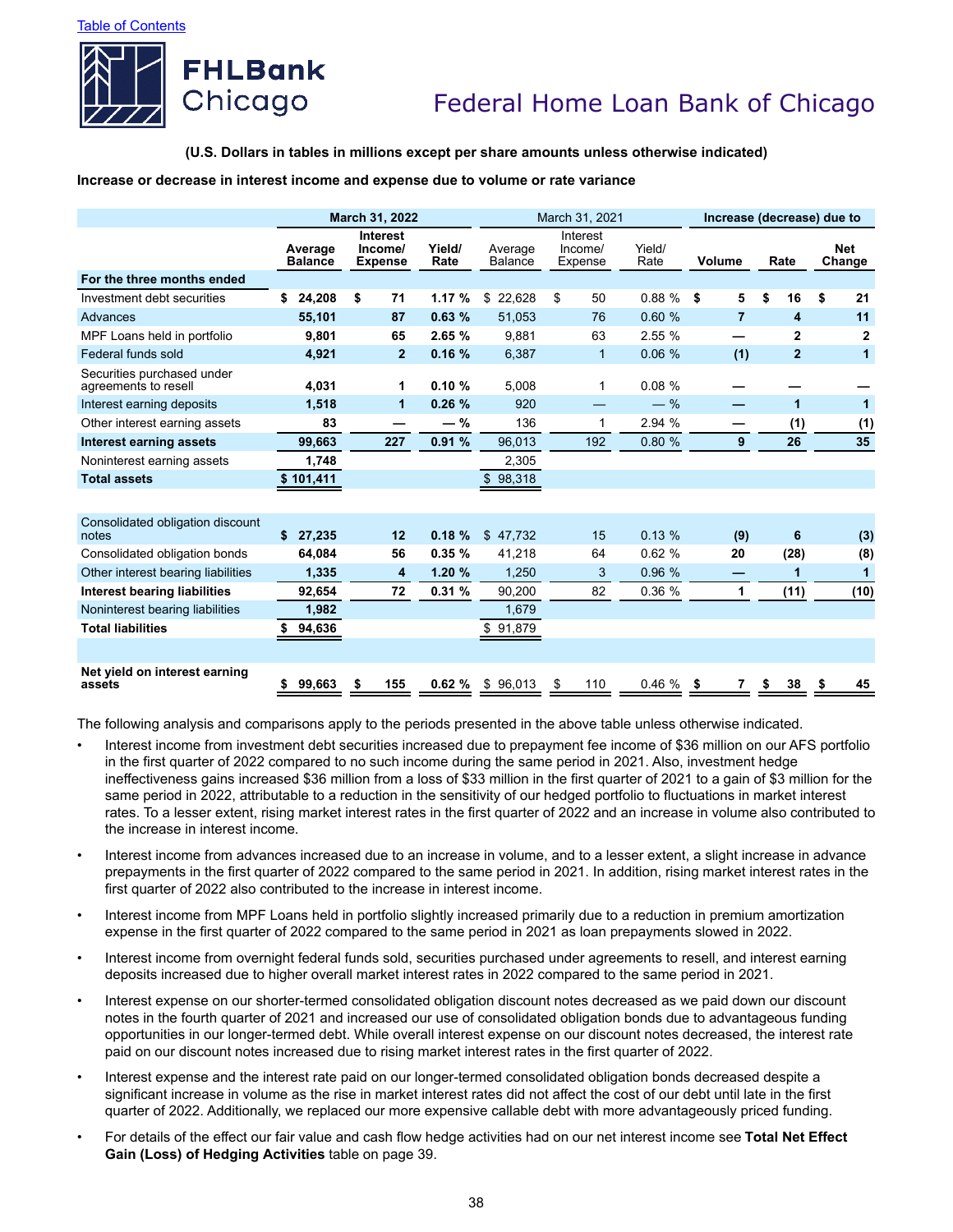



**(U.S. Dollars in tables in millions except per share amounts unless otherwise indicated)**

### **Noninterest Income**

|                                              | March 31. | Three months ended |
|----------------------------------------------|-----------|--------------------|
|                                              | 2022      | 2021               |
| Trading securities                           | (3)       | (18)<br>\$         |
| Derivatives                                  | 29        | 20                 |
| Instruments held under the fair value option | (28)      | (29)               |
| MPF fees, 6 and 7 from other FHLBs           | 10        | 12                 |
| Other, net                                   | າ         | $\mathcal{D}$      |
| Noninterest income (loss)                    | 10        | (13)               |

The following analysis and comparisons apply to the periods presented in the above table.

### *Trading Securities, Derivatives and Hedging Activities, and Instruments Held Under the Fair Value Option*

A decrease in losses experienced on our trading securities was the primary driver of our increase in noninterest income for the three months ended March 31, 2022, attributable to a significant decline in the average balance of our trading securities outstanding for the period, which in turn reduced the amount of losses incurred on our trading portfolio given the increase in overall market interest rates. The corresponding gains and losses for derivatives and instruments held under fair value option were attributable to different positions and the movement in market interest rates in 2022 compared to 2021.

The following table details the effect of hedging transactions on the various line items in our **Condensed Statements of Income**. Hedge ineffectiveness on hedges qualifying for hedge accounting are recorded in net interest income rather than recorded in derivatives and hedging activities as noted in the table below.

### **Total Net Effect Gain (Loss) of Hedging Activities**

|                                                          | <b>Advances</b> |      | <b>Investments</b> |       | <b>MPF</b><br>Loans |      | <b>Discount</b><br><b>Notes</b> |      | <b>Bonds</b> |    | Total |
|----------------------------------------------------------|-----------------|------|--------------------|-------|---------------------|------|---------------------------------|------|--------------|----|-------|
| Three months ended March 31, 2022                        |                 |      |                    |       |                     |      |                                 |      |              |    |       |
| Recorded in net interest income                          | \$              | (21) | -\$                | (92)  | \$                  |      | (4)                             | - \$ | 97           | \$ | (20)  |
| Recorded in derivatives & hedging activities             |                 | 32   |                    | 2     |                     |      |                                 |      | (12)         |    | 29    |
| Recorded in trading securities                           |                 |      |                    | (3)   |                     |      |                                 |      |              |    | (3)   |
| Recorded on instruments held under the fair value option |                 | (39) |                    |       |                     | (3)  |                                 |      | 14           |    | (28)  |
| Total net effect gain (loss) of hedging activities       |                 | (28) |                    | (93)  |                     | 4    | (4)                             |      | 99           |    | (22)  |
|                                                          |                 |      |                    |       |                     |      |                                 |      |              |    |       |
| Three months ended March 31, 2021                        |                 |      |                    |       |                     |      |                                 |      |              |    |       |
| Recorded in net interest income                          | \$              | (39) | -\$                | (96)  | \$                  | (1)  | \$<br>(4)                       | S    | 47           | \$ | (93)  |
| Recorded in derivatives & hedging activities             |                 | 29   |                    |       |                     | (9)  |                                 |      |              |    | 20    |
| Recorded in trading securities                           |                 |      |                    | (15)  |                     |      |                                 |      |              |    | (15)  |
| Recorded on instruments held under the fair value option |                 | (28) |                    |       |                     | (2)  |                                 |      |              |    | (29)  |
| Total net effect gain (loss) of hedging activities       | \$              | (38) | S                  | (111) | \$                  | (12) | (4)                             |      | 48           |    | (117) |

### *MPF fees (including from other FHLBs)*

A majority of MPF fees are from other FHLBs that pay us a fixed membership fee to participate in the MPF Program and a volume-based fee for us to provide services related to MPF Loans carried on their balance sheets. MPF fees also include income from other third party off-balance sheet MPF Loan products and other related transaction fees. These fees are designed to compensate us for the expenses we incur to administer the program. Decreases in our 2022 MPF fees were primarily driven by a decrease in volume in both MPF Loans held in portfolio and off-balance sheet MPF Loan products resulting in a decline in fee income.

### *Other, net*

Other, net includes fee income we earn from member standby letters of credit products.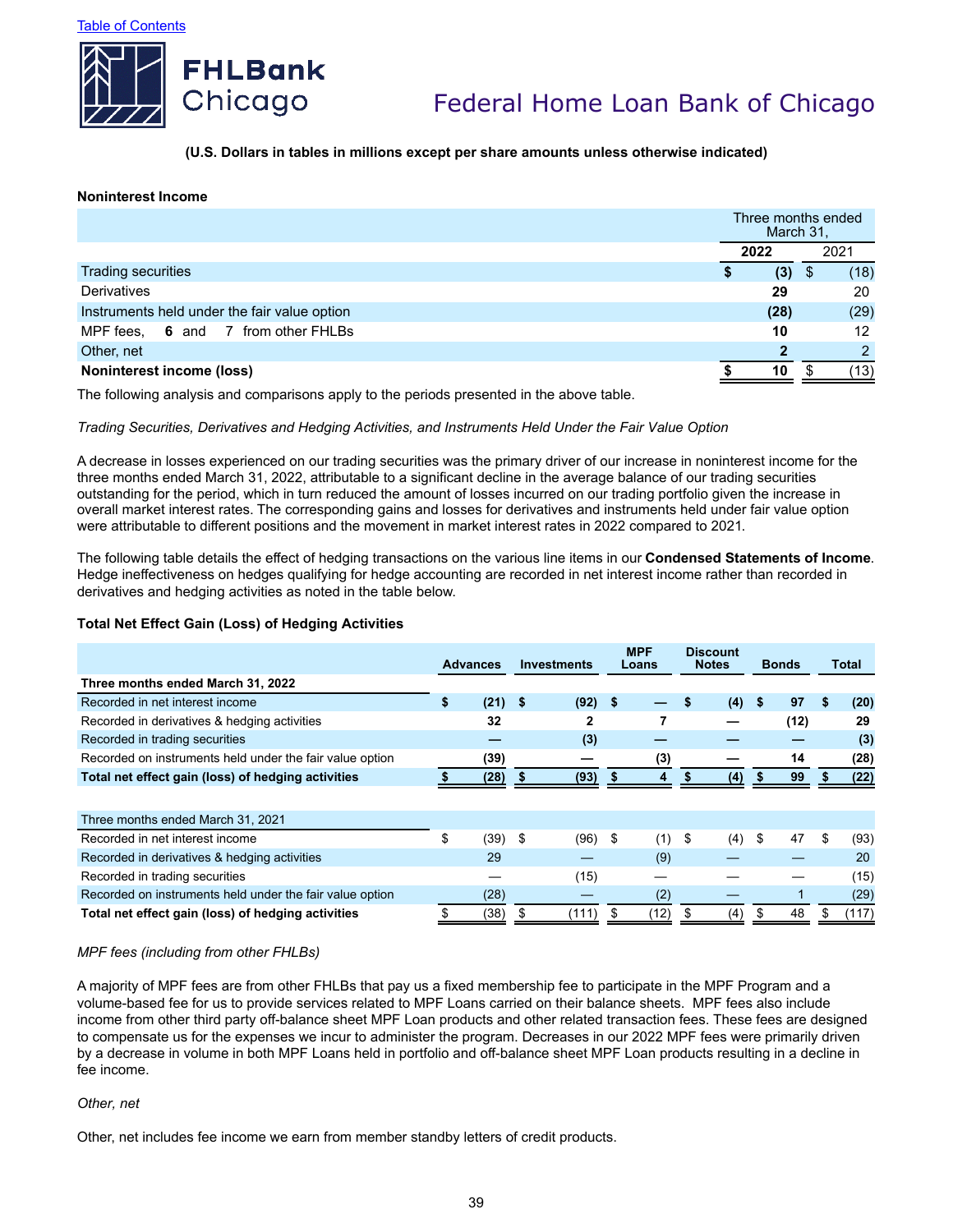

## **(U.S. Dollars in tables in millions except per share amounts unless otherwise indicated)**

### **Noninterest Expense**

|                                                      |      |    | Three months ended<br>March 31, |      |  |
|------------------------------------------------------|------|----|---------------------------------|------|--|
|                                                      | 2022 |    |                                 | 2021 |  |
| Compensation and benefits                            |      | 29 |                                 | 28   |  |
| Nonpayroll operating expenses                        |      | 21 |                                 | 20   |  |
| Federal Housing Finance Agency and Office of Finance |      | 6  |                                 | 5    |  |
| Other, net                                           |      |    |                                 | 8    |  |
| <b>Noninterest expense</b>                           |      | 58 |                                 | 61   |  |

The following analysis and comparisons apply to the periods presented in the above table.

Compensation and benefits were comparable to prior periods. We had 476 employees as of March 31, 2022, compared to 469 as of March 31, 2021.

Nonpayroll operating expenses were comparable to prior periods as we continue our planned investment in information technology, specifically applications, infrastructure and resiliency.

Federal Housing Finance Agency and Office of Finance expenses consist of our share of the funding for the FHFA, our regulator, and the Office of Finance, which manages the consolidated obligation debt issuances of the FHLBs.

Other, net expenses primarily decreased due to reduced non-qualified defined benefit plan expenses.

As noted in **Noninterest Income** on page 39, we earn MPF fees from the MPF Program, a majority of which are from other FHLBs, but also include income from other third party investors. These fees are designed to compensate us for the expenses we incur to administer the program. Our expenses relating to the MPF fees earned are included in the relevant line items in the noninterest expense table shown above. The following table summarizes MPF related fees and expenses.

|                                     | Three months ended | March 31, |      |    |
|-------------------------------------|--------------------|-----------|------|----|
|                                     | 2022               |           | 2021 |    |
| MPF fees earned                     | 10                 |           |      | 12 |
| Expenses related to MPF fees earned |                    |           |      | 9  |

### **Assessments**

We record the AHP assessment expense at a rate of 10% of income before assessments, excluding interest expense on MRCS. See **Note 11 - Affordable Housing Program** to the financial statements in our 2021 Form 10-K for further details.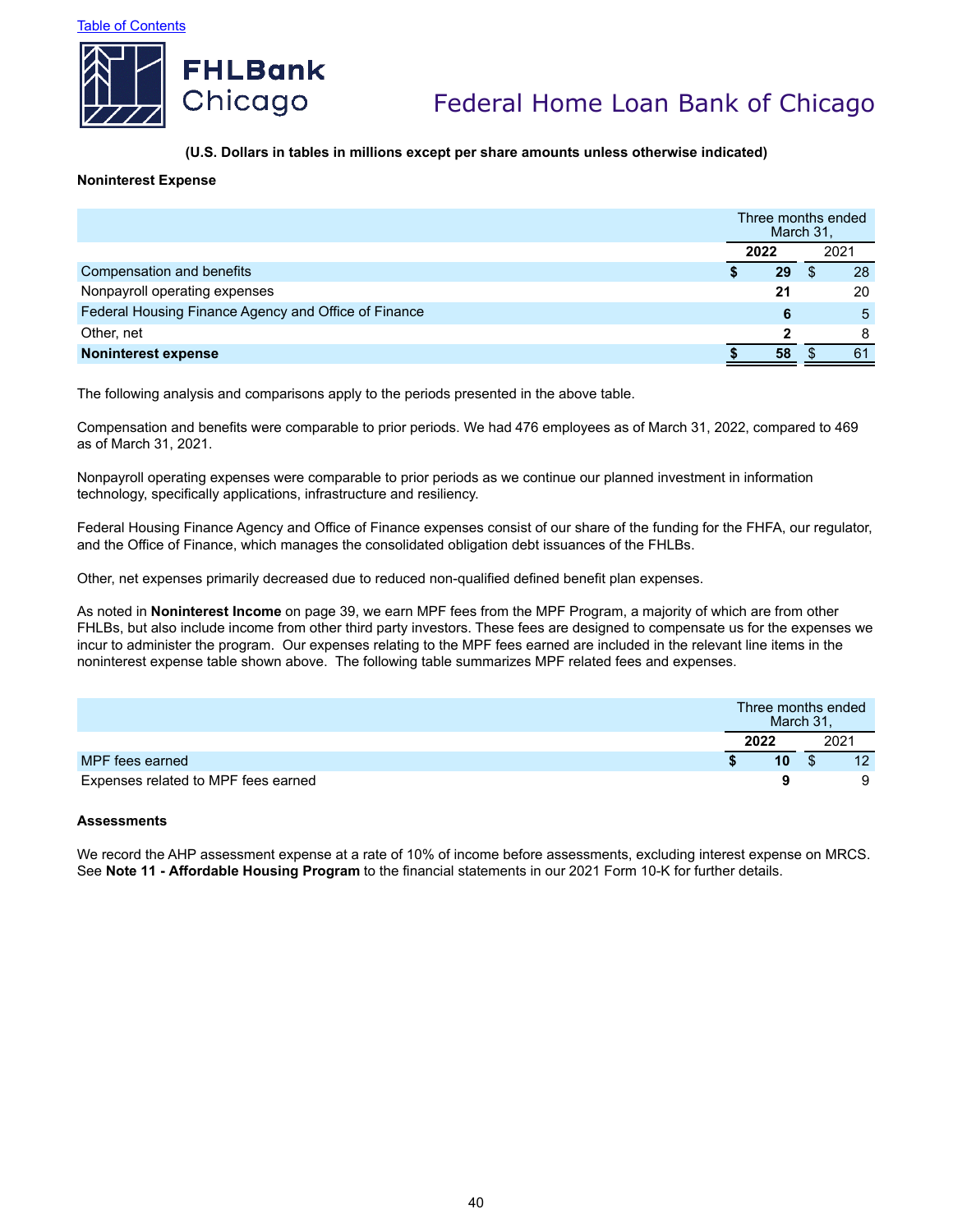

### **(U.S. Dollars in tables in millions except per share amounts unless otherwise indicated)**

### **Other Comprehensive Income (Loss)**

|                                                               | Three months ended<br>March 31, |       |  |     |                   | <b>Balance</b><br>remaining in<br>AOCI as of |  |  |
|---------------------------------------------------------------|---------------------------------|-------|--|-----|-------------------|----------------------------------------------|--|--|
|                                                               | 2022<br>2021                    |       |  |     | March 31,<br>2022 |                                              |  |  |
| Net unrealized gain (loss) available-for-sale debt securities |                                 | (218) |  | 198 |                   | 148                                          |  |  |
| Net unrealized gain (loss) cash flow hedges                   |                                 | 56    |  | 41  |                   | 45                                           |  |  |
| Postretirement plans                                          |                                 | (3)   |  | (5) |                   | (16)                                         |  |  |
| Other comprehensive income (loss)                             |                                 | (165) |  | 234 |                   | 177                                          |  |  |

The following analysis and comparisons apply to the periods presented in the above table.

#### *Net unrealized gain (loss) on available-for-sale debt securities*

The net unrealized loss on our AFS portfolio for the three months ended March 31, 2022 was primarily due to an increase in overall market interest rates in 2022. As these securities approach maturity, we expect the net unrealized gains in our AOCI as of March 31, 2022 to reverse over the remaining life of these securities (since we expect to receive par value at maturity).

#### *Net unrealized gain (loss) on cash flow hedges*

The net unrealized gain on cash flow hedges for the three months ended March 31, 2022 was primarily driven by an increase in overall market interest rates in 2022.

We did not recognize any instrument-specific credit risk in our **Condensed Statements of Comprehensive Income** as of March 31, 2022 due to our credit standing. For further details on the activity in our Other Comprehensive Income (Loss) see **Note 12 - Accumulated Other Comprehensive Income (Loss)** to the condensed financial statements.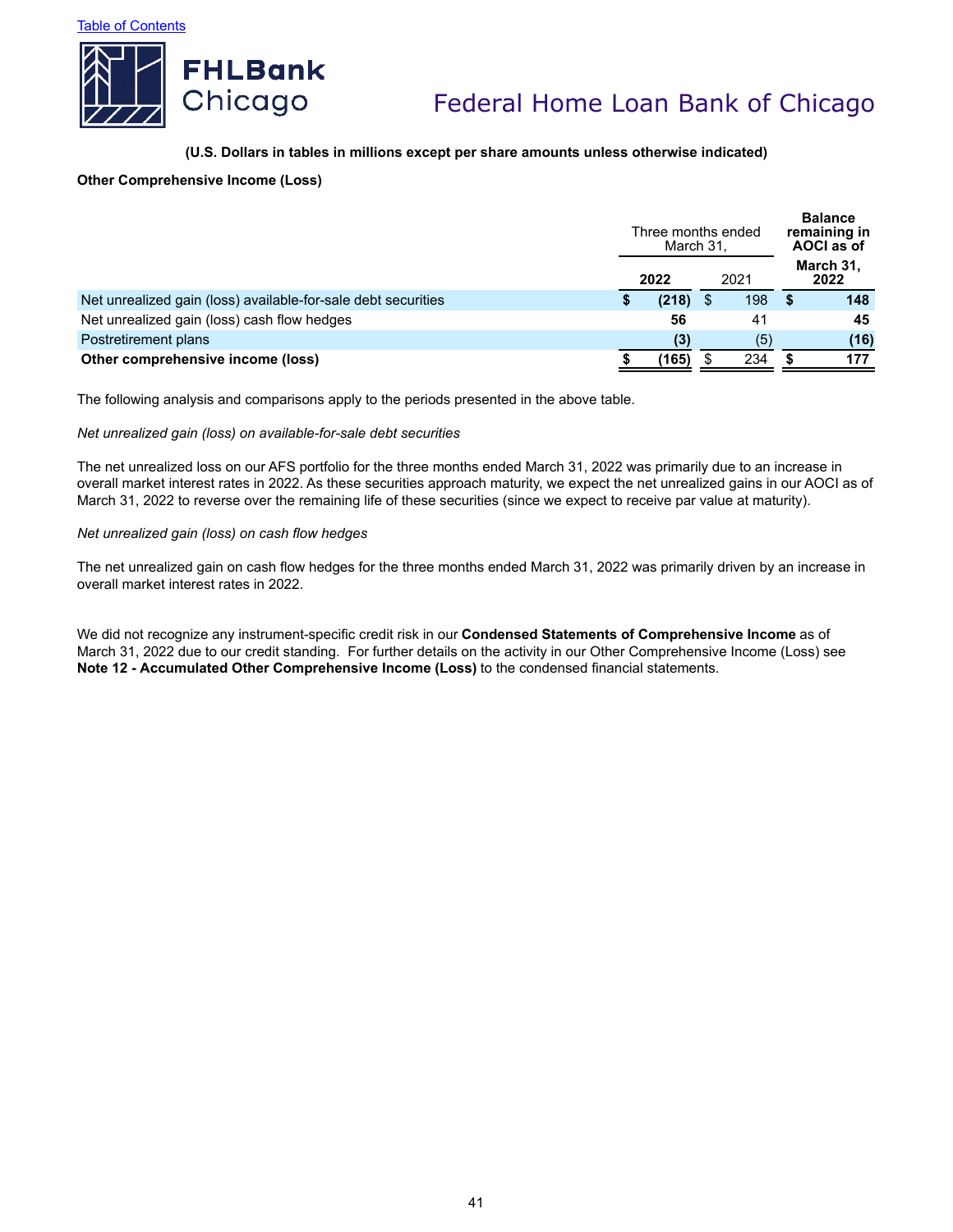

# **(U.S. Dollars in tables in millions except per share amounts unless otherwise indicated)**

### **Statement of Condition**

|                                                                                                                                | March 31,<br>2022 |      | December 31,<br>2021 |
|--------------------------------------------------------------------------------------------------------------------------------|-------------------|------|----------------------|
| Cash and due from banks, interest bearing deposits, federal funds sold, and securities<br>purchased under agreements to resell | \$<br>17,062      | - \$ | 13,167               |
| Investment debt securities                                                                                                     | 23,071            |      | 25,461               |
| Advances                                                                                                                       | 46,907            |      | 48,049               |
| MPF Loans held in portfolio, net of allowance for credit losses                                                                | 9,800             |      | 9,843                |
| Other, net of allowance for credit losses                                                                                      | 544               |      | 434                  |
| <b>Assets</b>                                                                                                                  | 97,384            | \$   | 96,954               |
|                                                                                                                                |                   |      |                      |
| Consolidated obligation discount notes                                                                                         | \$<br>26,463      | \$   | 24,563               |
| Consolidated obligation bonds                                                                                                  | 62,222            |      | 63,373               |
| Other                                                                                                                          | 2,056             |      | 2,266                |
| <b>Liabilities</b>                                                                                                             | 90,741            |      | 90,202               |
| Capital stock                                                                                                                  | 2,132             |      | 2,149                |
| Retained earnings                                                                                                              | 4,334             |      | 4,261                |
| Accumulated other comprehensive income (loss)                                                                                  | 177               |      | 342                  |
| Capital                                                                                                                        | 6,643             |      | 6,752                |
| <b>Total liabilities and capital</b>                                                                                           | 97,384            | \$   | 96,954               |

The following is an analysis of the above table and comparisons apply to March 31, 2022 compared to December 31, 2021.

## **Cash and due from banks, interest bearing deposits, federal funds sold, and securities purchased under agreements to resell**

Amounts held in these typically overnight accounts will vary each day based on the following:

- Interest rate spreads between federal funds sold and securities purchased under agreements to resell and our debt;
- Liquidity requirements;
- Counterparties available; and
- Collateral availability on securities purchased under agreements to resell.

In the first quarter of 2022, we maintained a sufficient pool of liquidity to support anticipated member demand for advances and letters of credit.

### **Investment Debt Securities**

Investment debt securities decreased at the end of first quarter 2022 compared to year end 2021 attributable to a reduction in investment in Small Business Administration securities that matured and were not replaced, and a decline in the fair value of our AFS portfolio due to rising market interest rates.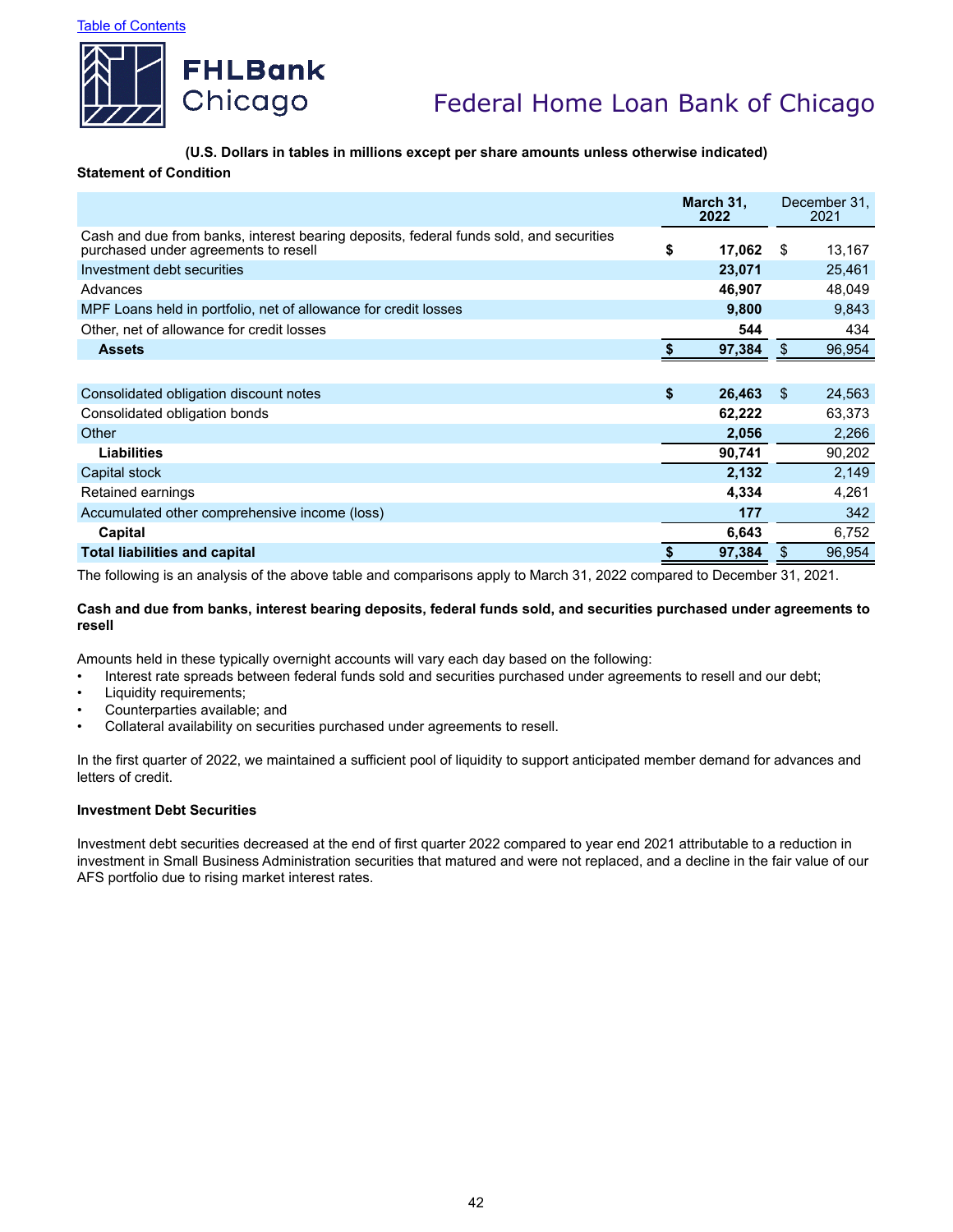

#### **(U.S. Dollars in tables in millions except per share amounts unless otherwise indicated)**

### **Advances**

Advance balances slightly declined at the end of first quarter 2022 compared to year end 2021. We believe many of our depository members continue to experience elevated levels of deposits on their balance sheets that have not been offset by loan demand, while also having access to other liquidity sources as a result of certain government actions related to the COVID-19 pandemic. Although these factors continued to limit our depository members' current need for advances, increased advance borrowing by insurance company members has partially offset the decrease by depository members. Advance balances will vary based primarily on member demand or need for wholesale funding and the underlying cost of the advance to the member. It is possible that member demand for our advances could decline further in future periods should their funding needs change, or to the extent they elect alternative funding resources. In addition, as our advances with our former captive insurance company members mature, our total advance levels may decrease. For a discussion of risks relating to our former captive insurance company members, and of risks relating to our advance levels as a result of the COVID-19 pandemic, see **Risk Factors** starting on page 22 of our 2021 Form 10-K. For details on our advances with our former captive insurance company members, see **Note 6 - Advances**.

#### **MPF Loans Held in Portfolio, Net of Allowance for Credit Losses**

MPF Loans held in portfolio slightly decreased as new-acquisition volume was outpaced by paydown and maturity activity. In addition to our MPF Loans held in portfolio, we have MPF off-balance sheet products, where we buy and concurrently resell MPF Loans to Fannie Mae or other third party investors or pool and securitize them into Ginnie Mae MBS.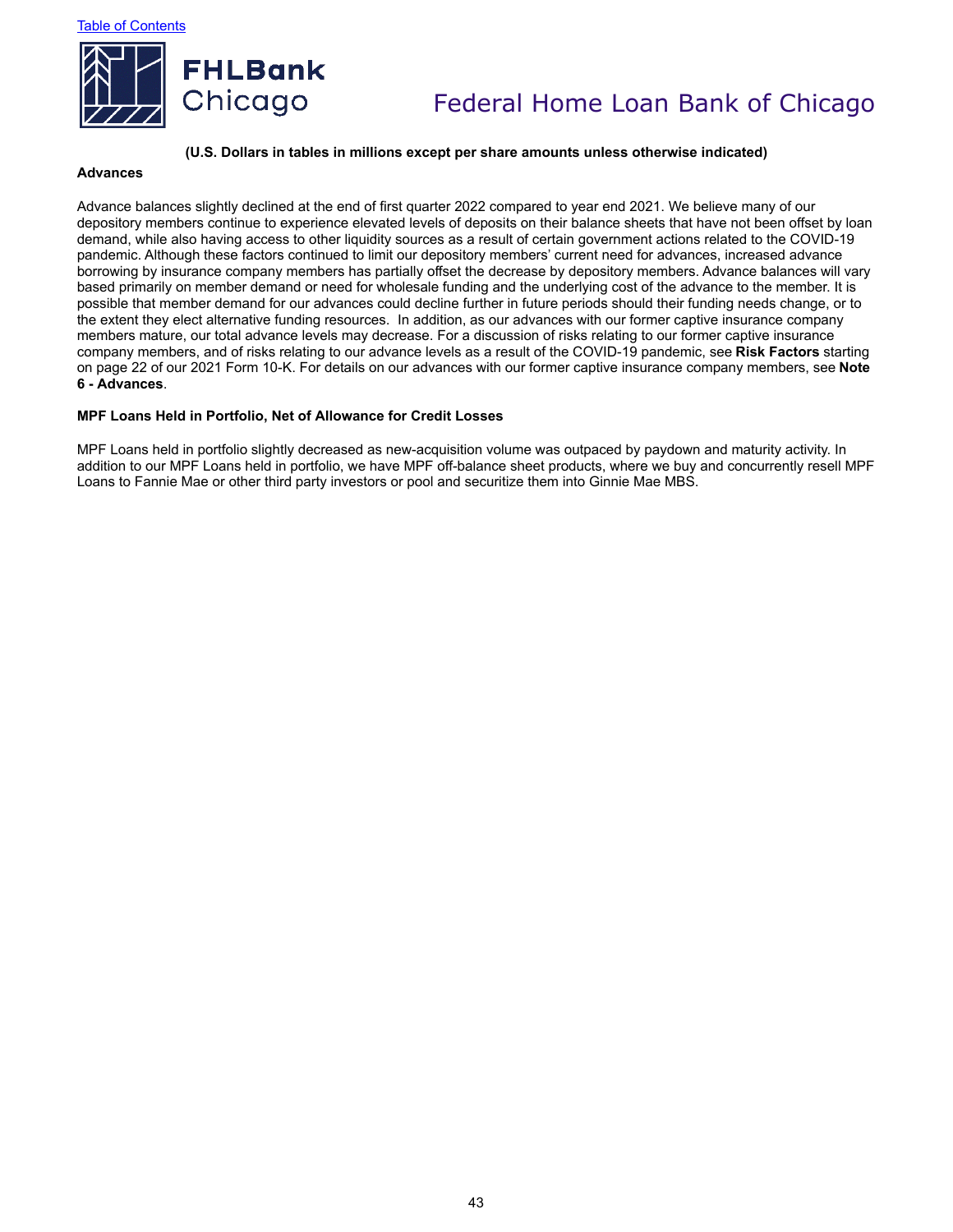

### **(U.S. Dollars in tables in millions except per share amounts unless otherwise indicated)**

### **Liquidity, Funding, & Capital Resources**

### **Liquidity**

For the period ending March 31, 2022, we maintained a liquidity position in accordance with FHFA regulations and guidance, and policies established by our Board of Directors. Based upon our excess liquidity position described below, we anticipate remaining in compliance with our current liquidity requirements. See **Liquidity, Funding, & Capital Resources** on page 54 in our 2021 Form 10-K for a detailed description of our current liquidity requirements. We use different measures of liquidity as follows:

Overnight Liquidity – Our policy requires us to maintain overnight liquid assets at least equal to 3.5% or \$3.4 billion of total assets. As of March 31, 2022, our overnight liquidity was \$17.6 billion or 18% of total assets, giving us an excess overnight liquidity of \$14.2 billion.

Deposit Coverage – To support our member deposits, FHFA regulations require us to have an amount equal to the current deposits received from our members invested in obligations of the U.S. Government, deposits in eligible banks or trust companies, or advances with maturities not exceeding five years. As of March 31, 2022, we had excess liquidity of \$41.0 billion to support member deposits.

Liquidity Reserves – As discussed on page 54 in the **Liquidity, Funding, & Capital Resources** section of our 2021 Form 10-K, FHFA guidance on liquidity (the "Liquidity AB") requires that we hold positive cash flow assuming no access to the capital markets for a period of between ten to thirty calendar days, and assuming the renewal of all maturing advances. The Liquidity AB also requires the Bank to maintain liquidity reserves between one and 20 percent of our outstanding letter of credit commitments.

In an effort to satisfy our current liquidity requirements, we generally maintain increased balances in short-term or liquid investments. Depending on market conditions, the Liquidity AB may require the Bank to hold an additional amount of liquid assets, which could reduce the Bank's ability to invest in higher-yielding assets, and may in turn negatively impact net interest income. To the extent that the Bank adjusts pricing for its short-term advances and letters of credit, these products may become less competitive, which may adversely affect advance and capital stock levels as well as letters of credit levels. For additional discussion of how our liquidity requirements may impact our earnings, see **Risk Factors** section starting on page 22 of our 2021 Form 10-K.

In addition, we fund certain shorter-term or overnight investments and advances with debt that has a maturity that extends beyond the maturities of the related investments or advances. The Liquidity AB provides guidance on maintaining appropriate funding gaps for three-month (-10% to -20%) and one-year (-25% to -35%) maturity horizons. Subject to market conditions, our cost of funding may increase if we are required to achieve the appropriate funding gap by using longer term funding, on which we generally pay higher interest than on our short-term funding.

We are sensitive to maintaining an appropriate liquidity and funding balance between our financial assets and liabilities, and we measure and monitor the risk of refunding such assets as liabilities mature (refunding risk). In measuring the level of assets requiring refunding, we take into account their contractual maturities, as further described in the notes to the condensed financial statements. In addition, we make certain assumptions about their expected cash flows. These assumptions include: calls for assets with such features, projected prepayments and scheduled amortizations for our MPF Loans held in portfolio, MBS and ABS investments.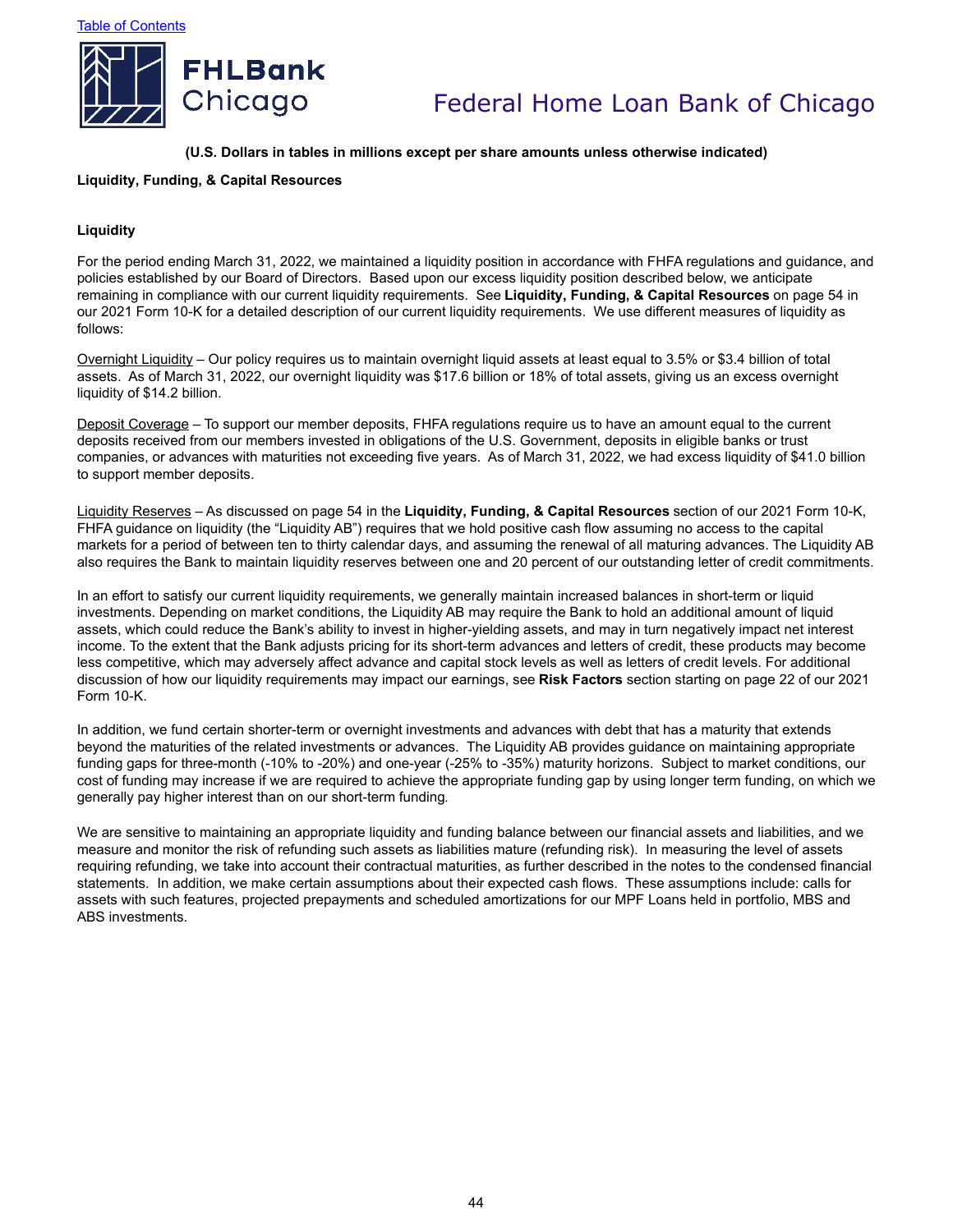

### **(U.S. Dollars in tables in millions except per share amounts unless otherwise indicated)**

The following table presents the unpaid principal balances of (1) MPF Loans held in portfolio, (2) AFS securities, and (3) HTM securities (including ABS and MBS investments), by expected principal cash flows. The table is illustrative of our assumptions about the expected cash flow of our assets, including prepayments made in advance of maturity.

|                                              |                                                             | <b>MPF Loans</b> | <b>Investment Debt Securities</b> |        |      |     |  |  |
|----------------------------------------------|-------------------------------------------------------------|------------------|-----------------------------------|--------|------|-----|--|--|
| As of March 31, 2022                         | Available-for<br>Held in<br><b>Portfolio</b><br><b>Sale</b> |                  | Held-to-<br><b>Maturity</b>       |        |      |     |  |  |
| <b>Year of Expected Principal Cash Flows</b> |                                                             |                  |                                   |        |      |     |  |  |
| One year or less                             | \$                                                          | 1.287            | S                                 | 3.475  | - \$ | 288 |  |  |
| After one year through five years            |                                                             | 3,881            |                                   | 2,682  |      | 253 |  |  |
| After five years through ten years           |                                                             | 2.426            |                                   | 12.308 |      | 106 |  |  |
| After ten years                              |                                                             | 2.055            |                                   | 2.969  |      | 8   |  |  |
| Total                                        |                                                             | 9,649            |                                   | 21,434 |      | 655 |  |  |

We consider our liabilities available to fund assets until their contractual maturity. For further discussion of the liquidity risks related to our access to funding, see the **Risk Factors** section starting on page 22 in our 2021 Form 10-K.

#### **Funding**

#### *Conditions in Financial Markets*

The dominant themes of the first quarter of 2022 were concerns about rising inflation, the announcement by the Federal Open Market Committee (FOMC) to raise the federal funds rate as well as speculation about future FOMC actions, and increased market volatility caused in part by Russia's invasion of Ukraine. At its January 2022 meeting, the FOMC left the federal funds rate unchanged at a rate between 0% and 0.25%, but indicated that due to improved labor market conditions and higher inflation, it would begin raising the federal funds rate, with expectation that these rate hikes would begin in March 2022. At its meeting in March 2022, the FOMC raised the target for the federal funds rate to a range of 0.25% and 0.50%, as expected, due to improved economic indicators, lower unemployment and concerns about higher inflation. In addition, the FOMC indicated that it would begin to reduce its balance sheet, with the start date to be announced at a subsequent meeting. U.S. Treasury yields finished the first quarter of 2022 significantly higher than prevailing yields at 2021 year end. The U.S. stock market declined in the first quarter of 2022, as the Dow Jones Industrial Average stood at 34,678 points on March 31, 2022 versus 36,338 points on December 31, 2021.

Notwithstanding the easing of restrictive measures, uncertainty remains with respect to the speed and extent to which normal economic and operating conditions can resume, and with the ultimate effect of the COVID-19 pandemic on our workforce, business, financial condition, and results of operations. For a discussion of the risks to the Bank as a result of the COVID-19 pandemic, including risks related to government action in response to the impact of the pandemic, see **Risk Factors** starting on page 22 of our 2021 Form 10-K.

We maintained ready access to funding throughout the first quarter of 2022.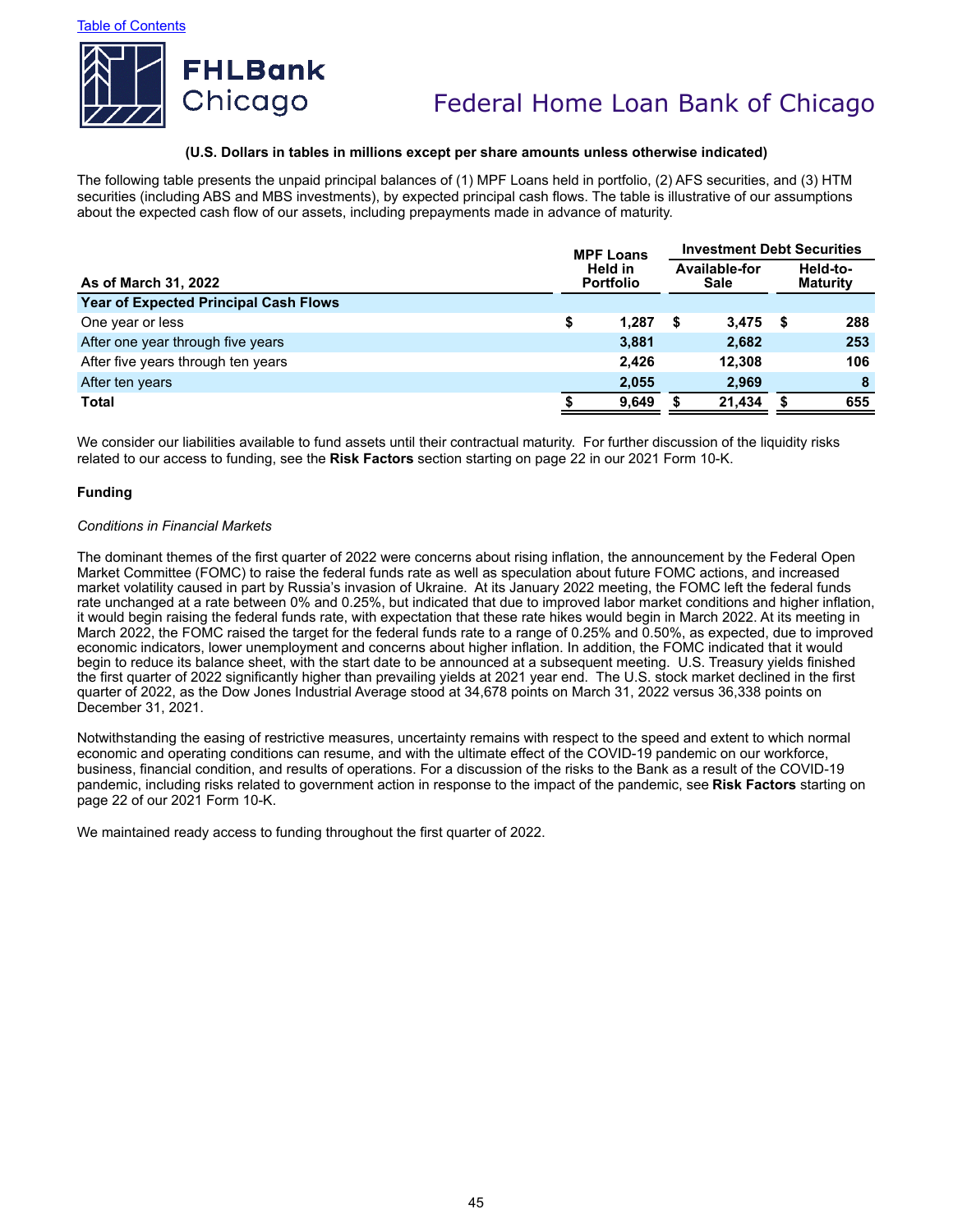

### **(U.S. Dollars in tables in millions except per share amounts unless otherwise indicated)**

#### *LIBOR Transition*

Following the United Kingdom's (U.K.) Financial Conduct Authority (FCA)'s 2017 announcement of its intention to cease sustaining the LIBOR indices after 2021, the Alternative Reference Rates Committee (ARRC) identified the Secured Overnight Financing Rate (SOFR) as its recommended alternative rate. SOFR is based on a broad segment of the overnight Treasuries repurchase market and is intended to be a measure of the cost of borrowing cash overnight collateralized by Treasury securities. The FHLB System issued its first SOFR-linked debt in the market on November 13, 2018.

On March 5, 2021, the FCA announced the cessation of the 1 week and 2 month USD LIBOR effective December 31, 2021, and the cessation of the remaining USD LIBOR tenors effective immediately after June 30, 2023. The FCA announced that it would consult whether to require LIBOR's administrator (the Intercontinental Exchange Benchmark Administration Limited) to publish certain frequently used USD LIBOR tenors on a non-representative, synthetic basis after June 30, 2023. FCA's announcement constituted an index cessation event under the International Swaps and Derivatives Association's (ISDA) 2020 IBOR Fallbacks Protocol and IBOR Fallbacks Supplement, and as a result, the fallback spread adjustment for derivatives is fixed as of the date of the announcement. We do not have assets indexed to the 1 week and 2 month USD LIBOR, and many of our assets and liabilities are indexed to the remaining USD LIBOR tenors, which will no longer be provided after June 30, 2023.

Additionally, in accordance with a 2019 FHFA supervisory letter, we ceased entering into option embedded advance products that reference LIBOR and ceased purchasing investments that reference LIBOR and matured after December 31, 2021. We also suspended transactions in certain structured advances and advances with terms directly linked to LIBOR and we no longer enter into consolidated obligation bonds and derivatives with swaps, caps, or floors indexed to LIBOR. Further, on July 1, 2021, the FHFA issued an additional supervisory letter setting forth its expectations that the FHLBs should be prudent in their use of non-SOFR based alternative reference rates, and should avoid use of alternative reference rates that are not based on underlying transactions or that introduce further model risk. The letter also requires that an FHLB provide advance notice to its examiner-in-charge of its plans to use a non-SOFR alternative reference rate. For further discussion of the risks related to the replacement of LIBOR, see the **Risk Factors** section starting on page 22 in our 2021 Form 10-K.

In keeping with ARRC's recommendation and industry developments, the Bank has selected SOFR as its preferred primary replacement rate for investments and advances. We have developed a LIBOR transition action plan and our Asset-Liability Management Committee (ALCO) is the management committee responsible for overseeing the transition from LIBOR. In assessing our current exposure to LIBOR, we developed an inventory of financial instruments impacted and identified contracts that would require adding or adjusting the "fallback" language which provides for contractual alternatives to the use of LIBOR when LIBOR cannot be determined based on the method provided in the agreement. We have amended the terms of certain advance products to include fallback language. On March 15, 2022, the Adjustable Interest Rate (LIBOR) Act ("LIBOR Act") was signed into law, with the expectation that the Federal Reserve Board will issue implementing regulations. The LIBOR Act creates a uniform process to incorporate a replacement benchmark rate for LIBOR-indexed contracts that either do not contain a LIBOR fallback provision or contain an insufficient LIBOR fallback provision. As enacted, the Federal Reserve Board will identify a replacement benchmark rate based on SOFR and will include tenor spread adjustments which must be consistent with ISDA's 2020 IBOR Fallbacks Protocol and, for consumer loans, transitioning the spread adjustments to a linear basis over a one-year period. For further discussion of the LIBOR Act, see the **Legislative and Regulatory Developments** section on page 56.

For over-the-counter derivatives, we adhered to the ISDA 2020 IBOR Fallbacks Protocol. For cleared derivatives, as part of the transition from LIBOR to SOFR, our clearinghouses revised their discounting methodology used to calculate the present value of future cash flows and price alignment on variation margin for USD cleared swaps from the daily effective federal funds rate (EFFR) to SOFR. Both of our clearinghouses have implemented their own unique cash and basis swap compensation mechanisms for market participants to neutralize any value transfer discrepancies from the LIBOR to SOFR conversion. Further, each clearinghouse announced its own proposal for the conversion process of LIBOR-linked cleared derivatives to risk-free rates, which is expected to occur at or shortly before the effective date of LIBOR discontinuation. We continue to monitor the market-wide efforts to address fallback language related to cleared derivatives and investment securities as well as fallback language for new activities and issuances of financial instruments. We continue to assess our operational readiness, including updating our processes and information technology systems to support the transition from LIBOR to SOFR.

Market activity in SOFR-indexed financial instruments continues to increase, including the progression to a SOFR-based derivative market, and we continue to participate in the issuance of SOFR-indexed consolidated bonds. We are using federal funds overnight index swaps (Fed Funds OIS) and SOFR indexed swaps as an interest rate hedging strategy for financial instruments that do not have embedded options, as an alternative to using LIBOR when entering into new derivative transactions. We are offering SOFR-linked advances to our members, and for the three months ended March 31, 2022, have issued \$4.2 billion in SOFR-linked advances. For a discussion of risks relating to our use of SOFR-linked consolidated obligations and advances, see **Risk Factors** starting on page 22 of our 2021 Form 10-K. We also offer Discount Note-index floater advances, which some members have used as alternatives to LIBOR-linked advance products.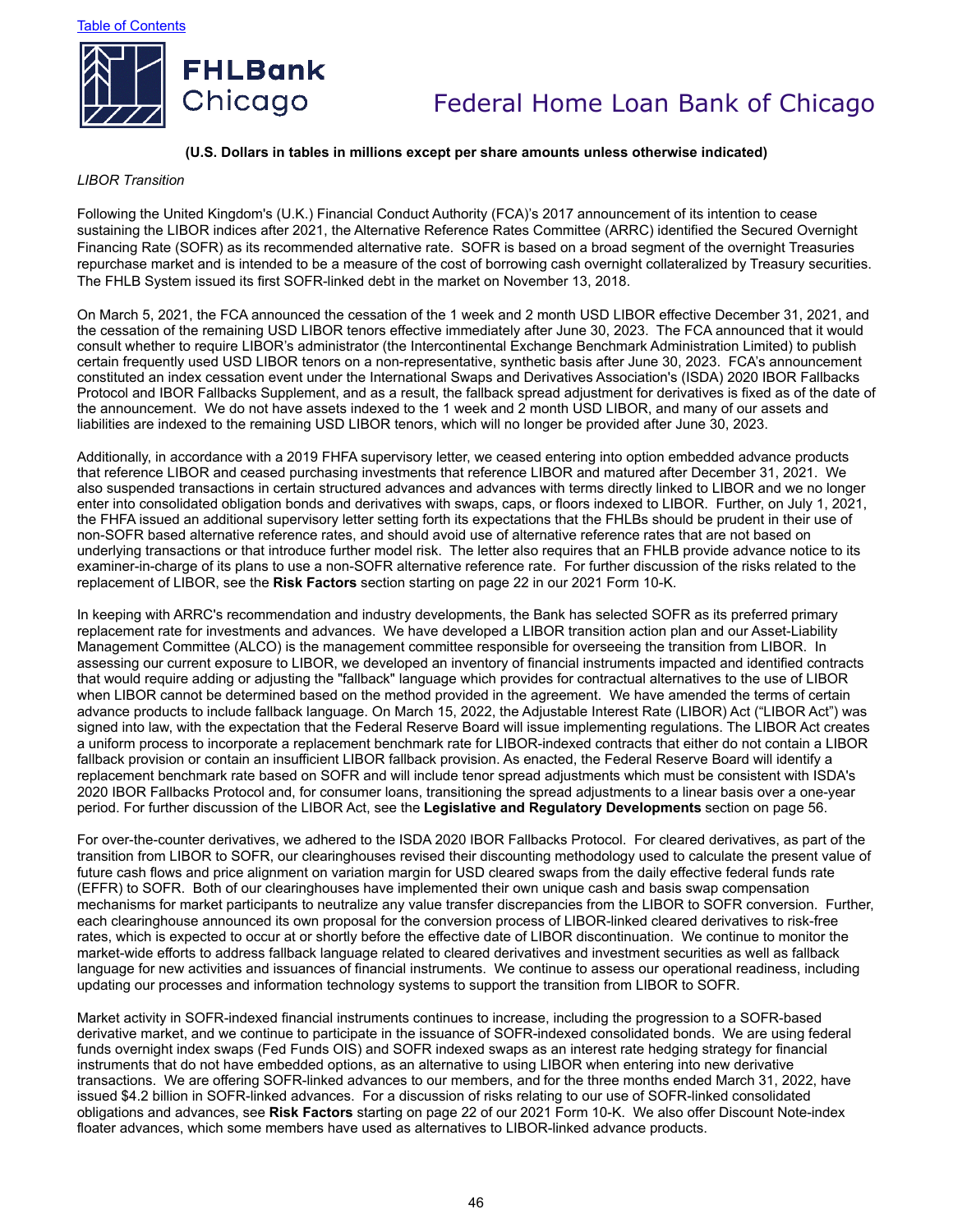

### **(U.S. Dollars in tables in millions except per share amounts unless otherwise indicated)**

#### **Variable-Rate Financial Instruments by Interest-Rate Index and LIBOR-Indexed Financial Instruments**

We have advances, investment securities, consolidated bonds, and derivatives with interest rates indexed to LIBOR. The following tables present our variable rate financial instruments by interest-rate index at March 31, 2022 and may not include instruments that indirectly incorporate LIBOR or another interest rate index. The tables also do not consider the impact of any fallback language contained in our financial products. ABS and MBS are presented by contractual maturity; however, their expected maturities will likely differ from contractual maturities as borrowers may have the right to call or prepay obligations with or without call or prepayment fees.

| As of March 31, 2022                                                                                                                                   | <b>Advances</b> |      | <b>Investments</b> | <b>Consolidated</b><br><b>Obligations</b> |        |  |
|--------------------------------------------------------------------------------------------------------------------------------------------------------|-----------------|------|--------------------|-------------------------------------------|--------|--|
|                                                                                                                                                        |                 |      |                    |                                           |        |  |
| Principal amount of variable rate instruments outstanding <sup>a</sup>                                                                                 |                 |      |                    |                                           |        |  |
| <b>LIBOR</b>                                                                                                                                           | \$<br>613       | - \$ | 2,757              | - \$                                      |        |  |
| <b>SOFR</b>                                                                                                                                            | 3,187           |      | 596                |                                           | 13,560 |  |
| Treasury                                                                                                                                               |                 |      | 104                |                                           |        |  |
| Consolidated obligation yields                                                                                                                         | 18,517          |      |                    |                                           |        |  |
| Other                                                                                                                                                  | 24              |      | 1                  |                                           |        |  |
| <b>Total</b>                                                                                                                                           | 22,341          | S    | 3,458              | S                                         | 13,560 |  |
|                                                                                                                                                        |                 |      |                    |                                           |        |  |
| Overnight, 1 month, 3 month, 6 month and 12-Month US Dollar LIBOR<br>that cease or will no longer be representative immediately after June<br>30, 2023 |                 |      |                    |                                           |        |  |
| Due in 2022                                                                                                                                            | \$<br>283       | -\$  |                    | \$                                        |        |  |
| Due through June 30, 2023                                                                                                                              | 36              |      |                    |                                           |        |  |
| Due thereafter                                                                                                                                         | 294             |      | 2,757              |                                           |        |  |
| <b>Total</b>                                                                                                                                           | 613             | \$.  | 2,757              | \$.                                       |        |  |
|                                                                                                                                                        |                 |      |                    |                                           |        |  |
| Principal amount of SOFR-linked instruments issued YTD through                                                                                         |                 |      |                    |                                           |        |  |
| March 31, 2022                                                                                                                                         | 4,200           | - \$ |                    | \$                                        |        |  |

a With respect to advances, includes fixed rate advances that have cap/floor optionality linked to an interest rate index.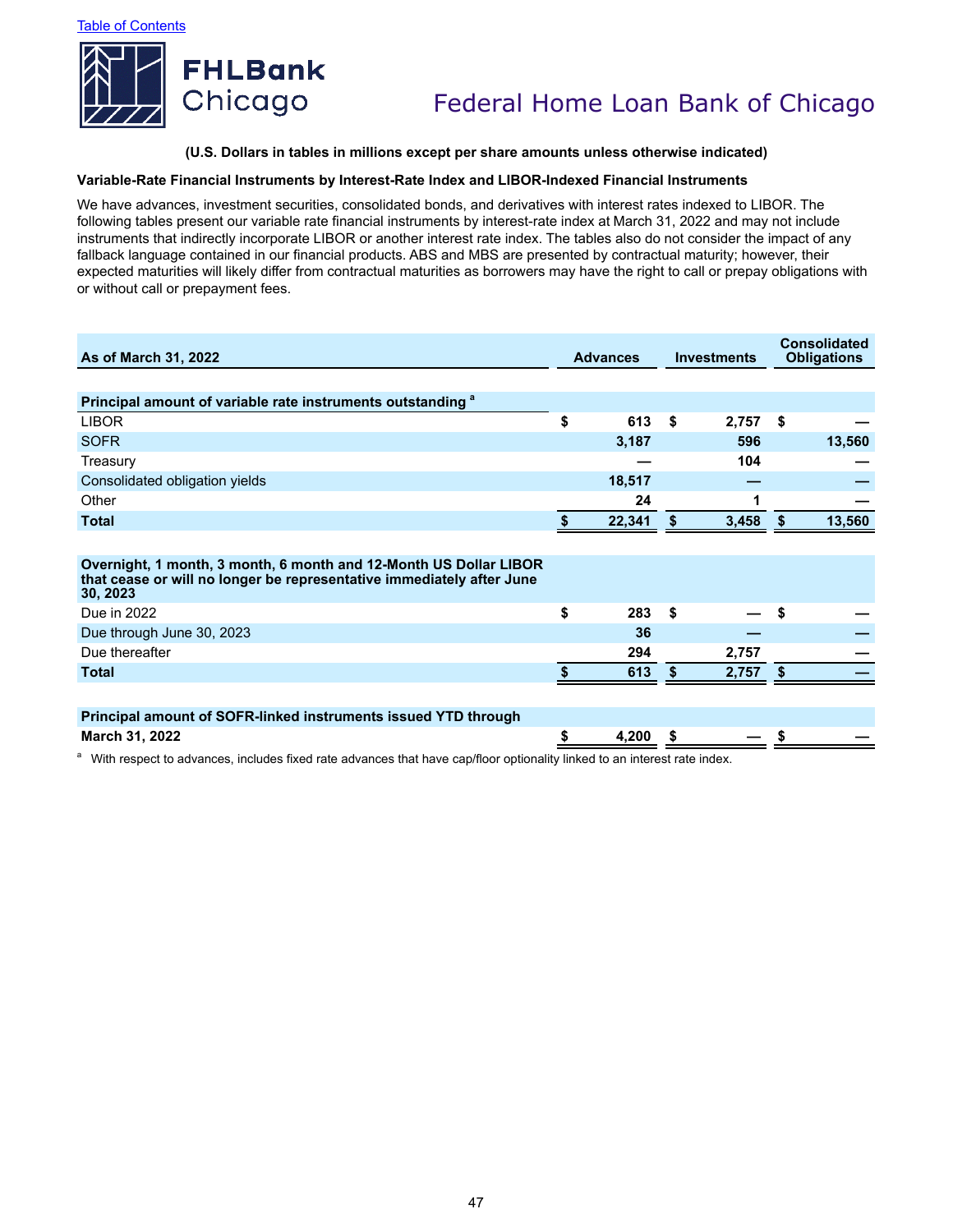

## **(U.S. Dollars in tables in millions except per share amounts unless otherwise indicated)**

The following table details our variable rate financial instruments by pay or receive leg and whether cleared or uncleared.

| As of March 31, 2022                                                                                                                                   |                             |       |         |                |                    |           | <b>Derivative Notional Amount</b><br><b>Outstanding</b><br>Receive Leg |        |  |  |
|--------------------------------------------------------------------------------------------------------------------------------------------------------|-----------------------------|-------|---------|----------------|--------------------|-----------|------------------------------------------------------------------------|--------|--|--|
|                                                                                                                                                        |                             |       |         |                |                    | Pay Leg   |                                                                        |        |  |  |
| Interest rate swaps outstanding                                                                                                                        |                             |       |         |                |                    |           |                                                                        |        |  |  |
| Fixed rate                                                                                                                                             |                             |       |         |                | \$                 | 36,239    | S.                                                                     | 42,272 |  |  |
| <b>LIBOR</b>                                                                                                                                           |                             |       |         |                |                    | 2,610     |                                                                        | 14,862 |  |  |
| <b>SOFR</b>                                                                                                                                            |                             |       |         |                |                    | 17,935    |                                                                        | 7,928  |  |  |
| <b>OIS</b>                                                                                                                                             |                             |       |         |                |                    | 21,727    |                                                                        | 13,449 |  |  |
| <b>Total interest rate swaps</b>                                                                                                                       |                             |       |         |                |                    | 78,511    |                                                                        | 78,511 |  |  |
|                                                                                                                                                        |                             |       |         |                |                    |           |                                                                        |        |  |  |
| Breakdown of above LIBOR interest rate swaps by                                                                                                        |                             |       | Pay Leg |                | <b>Receive Leg</b> |           |                                                                        |        |  |  |
| termination date and type                                                                                                                              | <b>Cleared</b><br>Uncleared |       |         | <b>Cleared</b> |                    | Uncleared |                                                                        |        |  |  |
| Overnight, 1 month, 3 month, 6 month and 12 month US<br>Dollar LIBOR that cease or will no longer be<br>representative immediately after June 30, 2023 |                             |       |         |                |                    |           |                                                                        |        |  |  |
| Terminates in 2022                                                                                                                                     | \$                          | 550   | Ŝ.      | 726            | - \$               | 58        | - \$                                                                   | 484    |  |  |
| Terminates through June 30, 2023                                                                                                                       |                             | 452   |         | 350            |                    | 101       |                                                                        | 252    |  |  |
| Terminates thereafter                                                                                                                                  |                             | 148   |         | 384            |                    | 4,780     |                                                                        | 9,187  |  |  |
| Total                                                                                                                                                  | S.                          | 1,150 | S       | 1,460          | S                  | 4,939     | S                                                                      | 9,923  |  |  |
| <b>Condensed Statements of Cash Flows</b>                                                                                                              |                             |       |         |                |                    |           |                                                                        |        |  |  |

*Net cash flows from operating activities*

| Three months ended March 31,                        | 2022 | 2021 |
|-----------------------------------------------------|------|------|
| Net cash provided by (used in) operating activities | 467  | 956  |

In both the first quarters of 2022 and 2021, as financial markets returned to normal, the majority of our operating cash inflows were related to cash received from clearinghouses to settle market-to market positions; these inflows reversed the \$1.9 billion of cash outflows we experienced in the first quarter of 2020 due to market volatility as a result of the COVID-19 pandemic.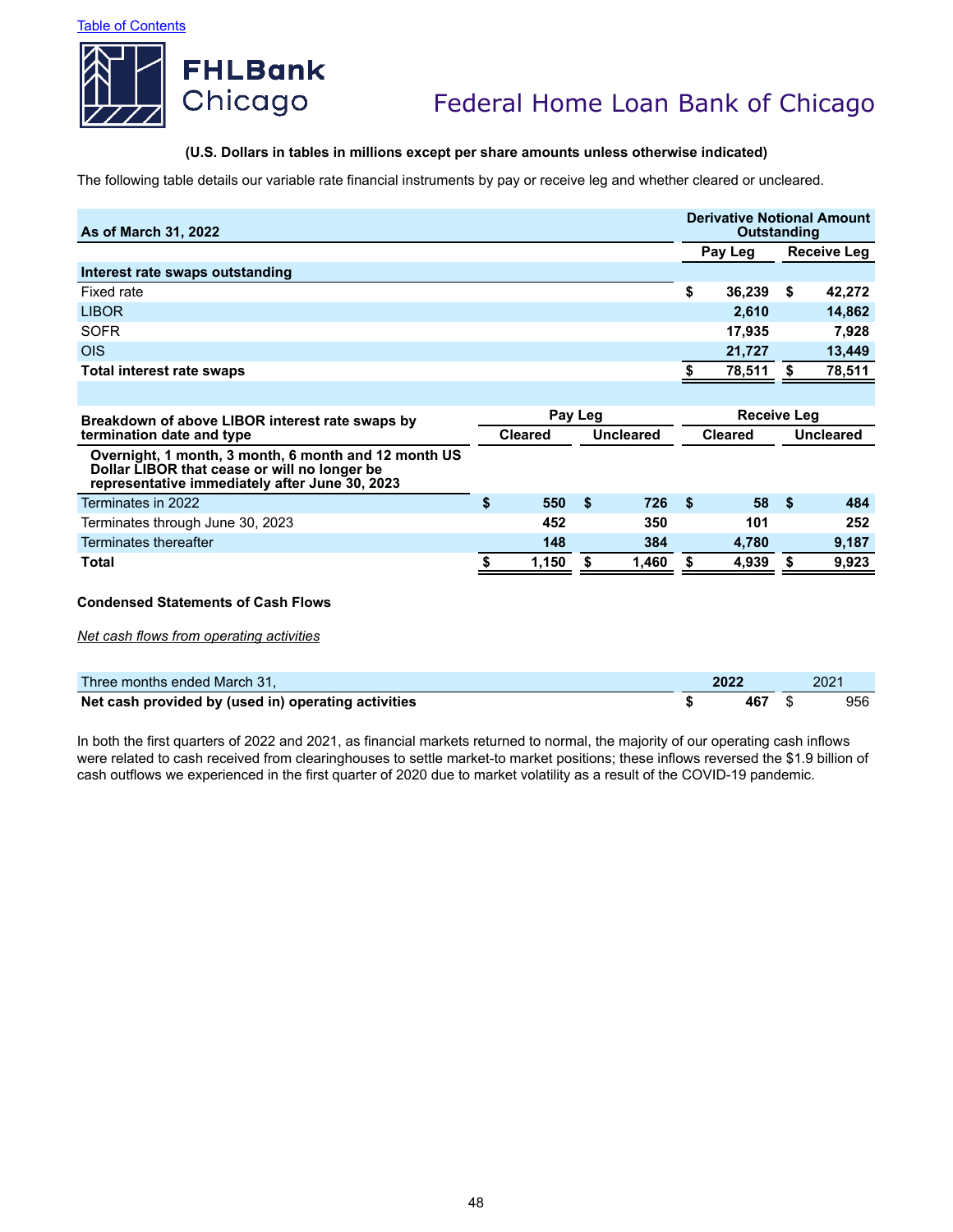



### **(U.S. Dollars in tables in millions except per share amounts unless otherwise indicated)**

*Net cash flows from investing activities with significant activity*

| Three months ended March 31,                                                                                                      | 2022 |         | 2021 |       |
|-----------------------------------------------------------------------------------------------------------------------------------|------|---------|------|-------|
| Liquid assets consisting of interest bearing deposits, federal funds sold, and securities<br>purchased under agreements to resell |      | (3,909) |      | 3,735 |
| Investment debt securities                                                                                                        |      | 1.161   |      | 1,811 |
| Advances                                                                                                                          |      | 424     |      | (679) |
| MPF Loans held in portfolio                                                                                                       |      | 29      |      | 112   |
| Other                                                                                                                             |      | (4)     |      | (3)   |
| Net cash provided by (used in) investing activities                                                                               |      | (2.299  |      | 4,976 |

Our investing activities consist predominantly of investments in liquid assets, investment debt securities, advances, and MPF Loans held in portfolio. The reasons for the changes in net cash provided by (used in) investing activities and changes in allocation within investing activities are discussed below for the three months ended March 31, unless otherwise stated.

- The cash flows relating to our liquid assets fluctuate depending on the needs of our members, our investing strategy, the economic environment, and/or regulatory requirements. We maintain a sufficient pool of liquidity to support anticipated member demand for advances and letters of credit.
- In 2022 our net cash inflows from investment debt securities is attributable to a reduction in investment in Small Business Administration securities that matured and were not replaced. In 2021 our net cash inflows is primarily due to Treasury securities that matured and were not replaced.
- In 2022 our net cash inflows from advances resulted from a slight decrease in outstanding advances. We believe many of our depository members continue to experience elevated levels of deposits on their balance sheets that have not been offset by loan demand, while also having access to other liquidity sources as a result of certain government actions related to the COVID-19 pandemic. Although these factors continued to limit our depository members' current need for advances, increased advance borrowing by insurance company members has partially offset the decrease by depository members. In 2021 our net cash outflow for advances resulted from an increase in advance borrowing by insurance company members that more than offset reduced depository member demand for funding.
- In both 2022 and 2021 our net cash inflows from MPF Loans held in portfolio was due to new-acquisition volume that was outpaced by paydown and maturity activity.

### *Net cash flows from financing activities with significant activity*

| Three months ended March 31,                        | 2022 |       | 2021 |          |
|-----------------------------------------------------|------|-------|------|----------|
| Consolidated obligation discount notes              |      | 1.895 |      | (3,384)  |
| Consolidated obligation bonds                       |      | 234   |      | (2, 156) |
| Other                                               |      | (311) |      | (138)    |
| Net cash provided by (used in) financing activities |      | 1.818 |      | (5,678)  |

Our financing activities primarily reflect cash flows related to issuing and repaying consolidated obligation bonds and discount notes. The change in net cash provided by (used in) financing activities and change in funding allocations are discussed below for the three months ended March 31, unless otherwise stated.

- In 2022 our cash inflows from both discount notes and bonds reflects an increase in debt financing to match the overall increase in assets outstanding as discussed in investing activities above, with a relative increased mix of bonds to align with advantageous funding opportunities. In 2021 our cash outflows on both discount notes and bonds was due to a reduction in our debt financing to match the overall decline in assets as discussed in investing activities above.
- The change in Other primarily reflects changes in member deposits at our Bank. In 2022, members withdrew a larger amount of deposits compared to 2021.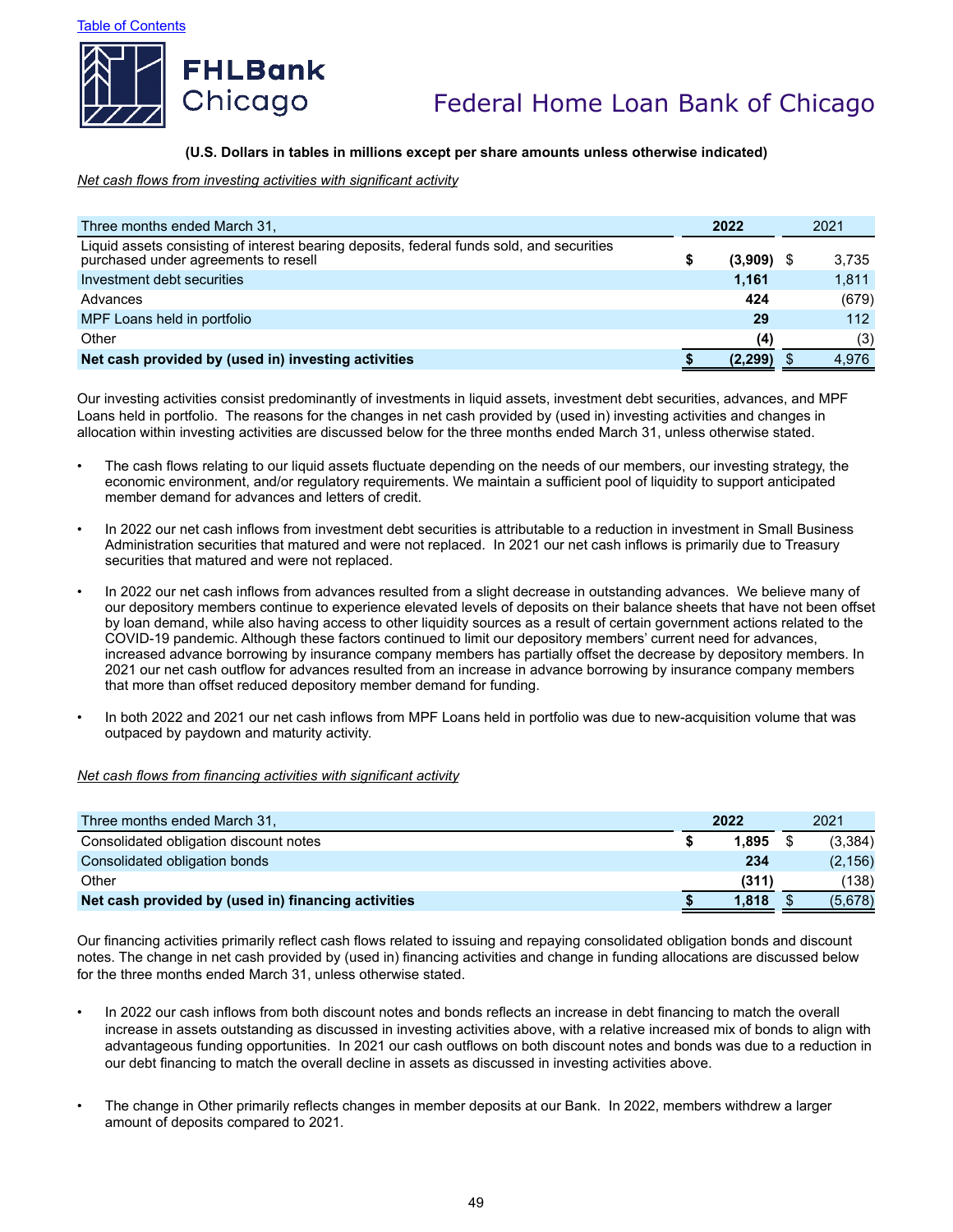

### **(U.S. Dollars in tables in millions except per share amounts unless otherwise indicated)**

### **Capital Resources**

### *Capital Rules*

The Bank implemented an amended and restated Capital Plan, effective May 3, 2021 (the Capital Plan).

Under our Capital Plan our stock consists of two sub-classes of stock, Class B1 stock and Class B2 stock (together, Class B stock), both with a par value of \$100 per share and redeemable on five years' written notice, subject to certain conditions. Under the Capital Plan, each member is required to own capital stock in an amount equal to the greater of a membership stock requirement or an activity stock requirement. All stock that supports a member's activity stock requirement with the Bank is classified as Class B1 activity stock. Any additional amount of stock necessary for the total amount of Class B stock held to equal a member's minimum investment amount will be classified as Class B2 membership stock. Members purchase Class B2 membership stock to satisfy their membership stock requirement with the Bank. Stock held in excess of a member's minimum investment requirement is classified as Class B2 excess capital stock. Any dividend declared on Class B1 activity stock must be greater than or equal to the dividend on Class B2 membership stock for the same period. The higher dividend paid on Class B1 activity stock since late 2013 acknowledges that members, through their utilization of Bank products, provide support to the entire cooperative.

Under the Capital Plan, each member's activity stock requirement is set at 4.5% for advances other than those borrowed under the Reduced Capitalization Advance Program (RCAP) as further discussed below. The Capital Plan provides that the Board of Directors may periodically adjust members' activity stock requirement for advances between a range of 2% and 5% of a member's outstanding advances.

Additionally, for MPF on-balance sheet products (which includes MPF Original, MPF 125, MPF 35, and MPF Government loans), the activity stock requirement is 2% of the principal loan amount sold into new master commitments. Under the Capital Plan, the range within which our Board may adjust this requirement is between 0% and 5%. For letters of credit, the activity stock requirement is 0.10% of the notional amount of all new letters of credit issued, and all existing letters of credit renewed, extended or increased. Under the Capital Plan, the range for the letter of credit activity stock requirement is 0.10% to 2%.

Under the Capital Plan, each member's membership stock requirement is the greater of either \$10,000 or 0.40% of a member's mortgage assets. The Capital Plan provides that the Board may periodically adjust members' membership stock requirement between a range of 0.20% to 1% of a member's mortgage assets. A member's investment in membership stock is capped at \$5 million, subject to adjustment by the Board within a range between \$1 million and \$25 million.

Membership stock requirements are recalculated annually, whereas the activity stock requirement and any automatic conversion of Class B2 membership stock to Class B1 activity stock related to activity continue to apply on a daily basis.

We may only redeem or repurchase capital stock from a member if, following the redemption or repurchase, the member continues to meet its minimum investment requirement and we remain in compliance with our regulatory capital requirements as discussed in **Note 11 - Capital and Mandatorily Redeemable Capital Stock (MRCS)** to the condensed financial statements. Members that withdraw from membership must wait at least five years after their membership was terminated and all of their capital stock was redeemed or repurchased before being readmitted to membership in any FHLB.

For details on our capital stock requirements under our capital plan for year-end 2021, see **Capital Resources** on page 62 of our 2021 Form 10-K. Under the terms of our Capital Plan, our Board of Directors is authorized to amend the Capital Plan, and the FHFA must approve all such amendments before they become effective.

For details on our minimum regulatory capital requirements see **Note 11 - Capital and Mandatorily Redeemable Capital Stock (MRCS)** to the condensed financial statements in this Form 10-Q**,** and **Minimum Capital Requirements** in **Note 12 - Capital and Mandatorily Redeemable Capital Stock (MRCS)** to the financial statements of our 2021 Form 10-K.

### *Reduced Capitalization Advance Program (RCAP)*

RCAP allows members to borrow one or more advances with an activity stock requirement of only 2% for the life of the advance instead of the current 4.5% requirement under our Capital Plan's general provisions. At March 31, 2022, RCAP advances outstanding total \$21.0 billion to 341 members compared to \$20.6 billion to 351 members at December 31, 2021. The advances issued through our COVID-19 relief and recovery programs are all RCAP advances. We may implement future programs for advances with a reduced activity stock requirement that may or may not have the same characteristics as current RCAP offerings.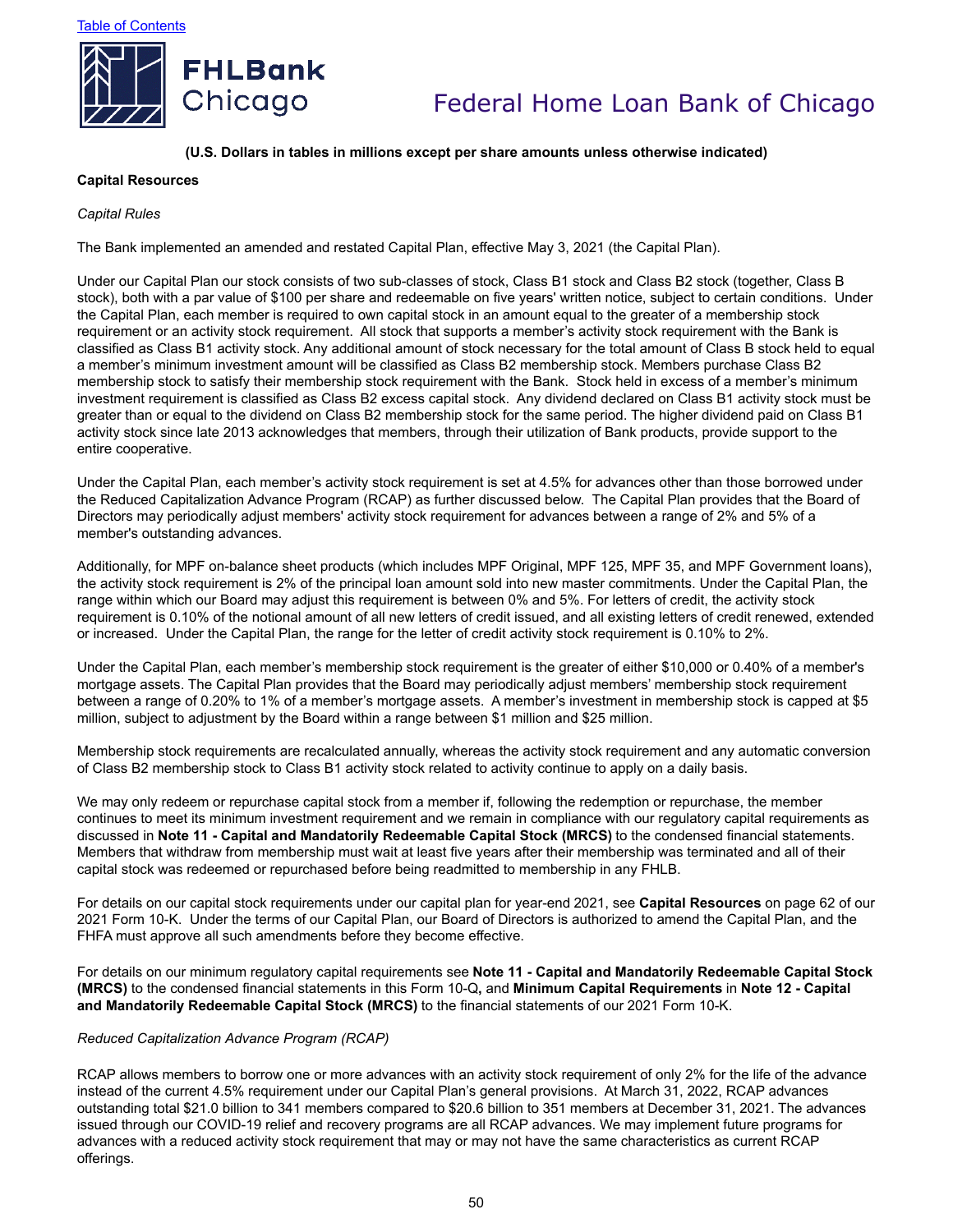

#### **(U.S. Dollars in tables in millions except per share amounts unless otherwise indicated)**

### **Repurchase of Excess Capital Stock**

Members may request repurchase of excess capital stock on any business day. Additionally, on a monthly basis, the Bank will repurchase excess capital stock held by each member or former member that exceeds certain thresholds set by the Bank. All repurchases of excess capital stock, including any future monthly repurchases, will continue until otherwise announced, but remain subject to our regulatory requirements, certain financial and capital thresholds, and prudent business practices. For details on the financial and capital thresholds relating to repurchases, see **Repurchase of Excess Capital Stock** on page 66 of our 2021 Form 10-K.

#### *Capital Amounts*

The following table reconciles our capital reported in our **Condensed Statements of Condition** to the amount of capital stock reported for regulatory purposes. MRCS is included in the calculation of the regulatory capital and leverage ratios but is recorded in other liabilities in our **Condensed Statements of Condition**.

|                                                                     | March 31.<br>2022 |      | December 31,<br>2021 |
|---------------------------------------------------------------------|-------------------|------|----------------------|
| <b>Capital Stock</b>                                                | \$<br>2,132       | - \$ | 2,149                |
| Mandatorily redeemable capital stock (MRCS) recorded as a liability | 300               |      | 247                  |
| <b>Regulatory capital stock</b>                                     | 2,432             |      | 2,396                |
| Retained earnings                                                   | 4.334             |      | 4,261                |
| <b>Regulatory capital</b>                                           | 6,766             |      | 6,657                |
|                                                                     |                   |      |                      |
| Capital stock                                                       | \$<br>$2,132$ \$  |      | 2,149                |
| Retained earnings                                                   | 4.334             |      | 4,261                |
| Accumulated other comprehensive income (loss)                       | 177               |      | 342                  |
| <b>GAAP capital</b>                                                 | 6,643             |      | 6,752                |

Accumulated other comprehensive income (loss) in the above table consists of changes in market value of various balance sheet accounts where the change is not recorded in earnings but is instead recorded in equity capital as the income (loss) is not yet realized. For details on these changes please see **Note 12 - Accumulated Other Comprehensive Income (Loss)** to the condensed financial statements.

We may not pay dividends if we fail to satisfy our minimum capital and liquidity requirements under the FHLB Act and FHFA regulations. On April 28, 2022, our Board of Directors declared a 5.125% dividend (annualized) for Class B1 activity stock and a 2.125% dividend (annualized) for Class B2 membership stock based on our preliminary financial results for the first quarter of 2022. This dividend totaled \$27 million (recorded as \$24 million dividends on capital stock and \$3 million interest expense on mandatorily redeemable capital stock) and is scheduled for payment on May 12, 2022.

Although we continue to work to maintain our financial strength to support a reasonable dividend, any future dividend payment remains subject to declaration by our Board and will depend on future operating results, our Retained Earnings and Dividend Policy and any other factors the Board determines to be relevant. For further information on our Retained Earnings and Dividend Policy, see the discussion below.

We continue to allocate 20% of our net income each quarter to a restricted retained earnings account in accordance with the Joint Capital Enhancement Agreement that we entered into with the other FHLBs, as further discussed in **Joint Capital Enhancement Agreement** in **Note 12 - Capital and Mandatorily Redeemable Capital Stock (MRCS)** to the financial statements of our 2021 Form 10-K.

Additionally, an FHFA Advisory Bulletin sets forth guidance for each FHLB to maintain a ratio of at least two percent of capital stock to total assets. In accordance with this guidance, the FHFA considers the proportion of capital stock to assets, measured on a daily average basis at month end, when assessing each FHLB's capital management practices.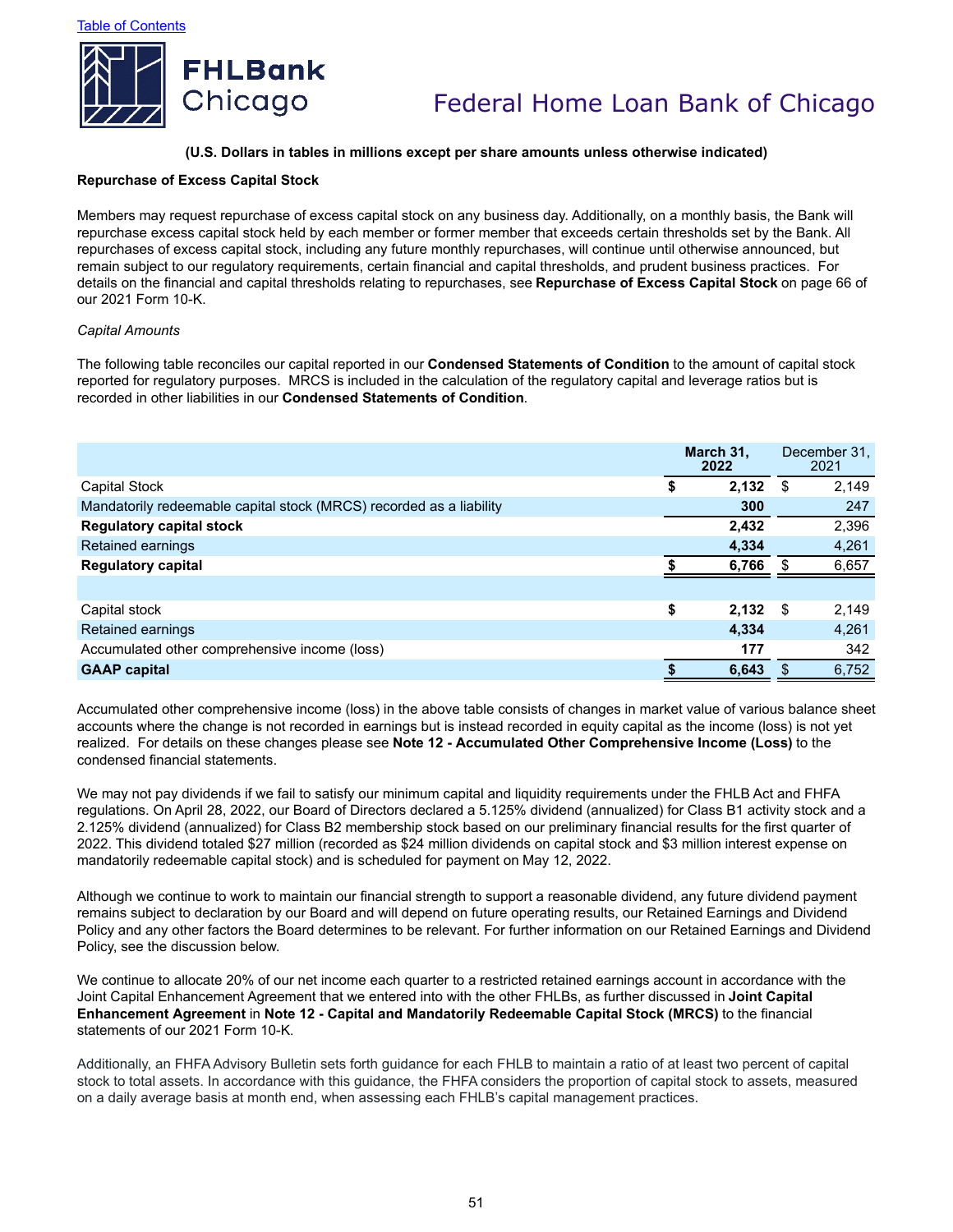

### **(U.S. Dollars in tables in millions except per share amounts unless otherwise indicated)**

#### *Retained Earnings and Dividend Policy*

Our Board of Directors has adopted a Retained Earnings and Dividend Policy (the "Policy") which, as last updated in March 2022, provides the Bank with guidelines for establishing adequate retained earnings to create long-term value for members and paying dividends that achieve the Bank's objectives.

Specifically, the Policy requires the Bank to monitor retained earnings compared to a retained earnings target on a quarterly basis to determine the appropriate level of retained earnings, any dividend payments, and/or any other capital activities. The retained earnings target has two components: risk and regulatory retained earnings requirements (which determines the amount of retained earnings the Bank needs to manage risks, maintain shareholder value, and meet regulatory requirements) and a desired corridor of retained earnings requirement (which assesses the amount of retained earnings the Bank desires to have to maintain the scale of the Bank).

Under the Policy, the Board may, but is not required to, declare a dividend out of net income (with certain adjustments as described below) and/or retained earnings after consideration of the retained earnings target and the Board's and management's assessment of the current adequacy of retained earnings. For these purposes, adjusted net income is net income resulting directly from certain business activities, excluding income from such activities as advance prepayments, transfers of debt to other FHLBs, and gains/losses resulting from certain hedging practices.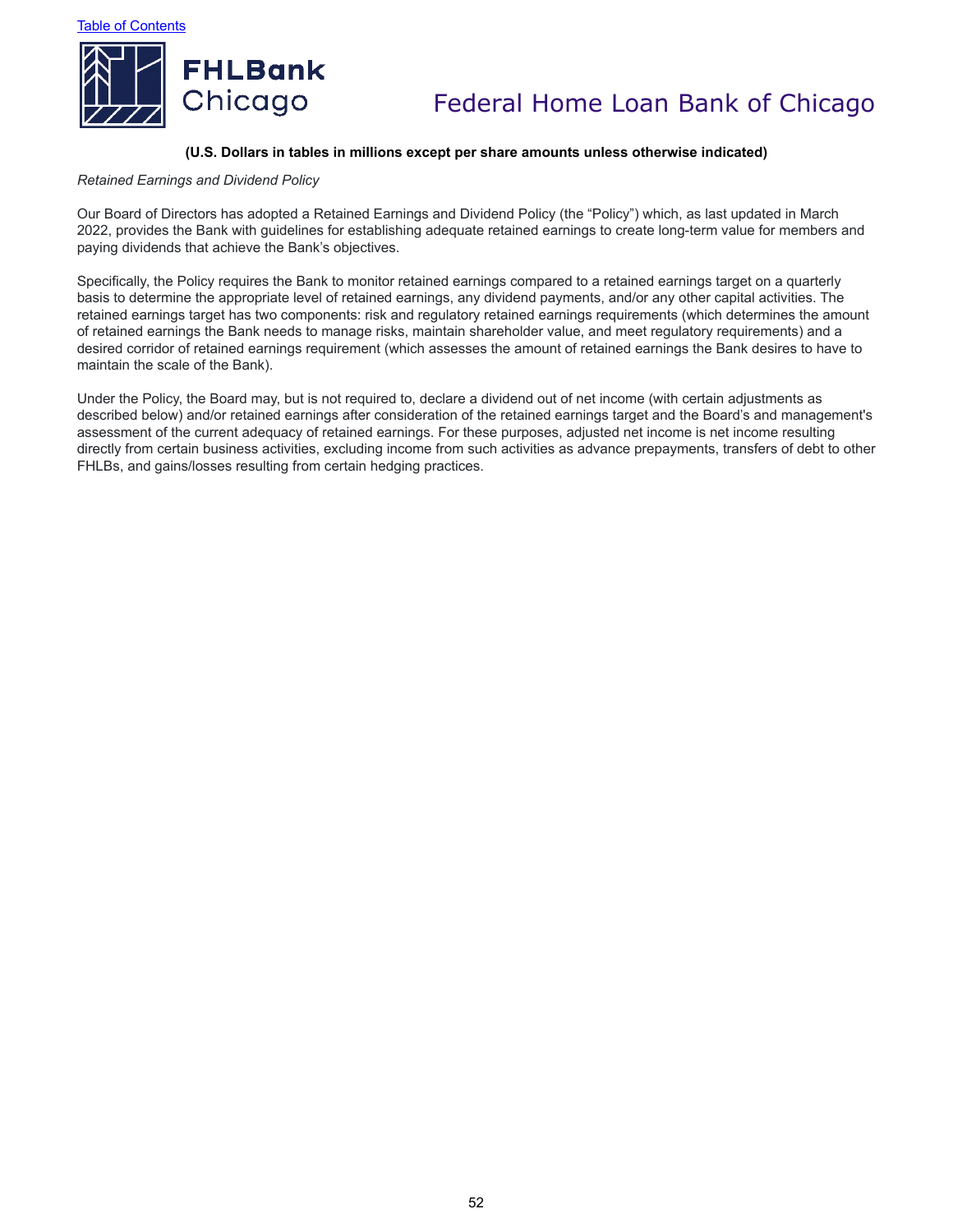

### **(U.S. Dollars in tables in millions except per share amounts unless otherwise indicated)**

#### **Credit Risk Management**

### *Managing Our Credit Risk Exposure Related to Member Credit Products*

Our credit risk rating system focuses primarily on our members' overall financial health and takes into account the member's asset quality, earnings, and capital position. For further information please see **Credit Risk** starting on page 69 in our 2021 Form 10-K.

The following table presents the number of members and related credit outstanding to them by credit risk rating. Credit outstanding consists primarily of outstanding advances and letters of credit. MPF credit enhancement obligations, member derivative exposures, and other obligations make up the rest. Of the total credit outstanding, \$47.3 billion were advances (par value) and \$11.2 billion were letters of credit at March 31, 2022, compared to \$47.7 billion and \$11.3 billion at December 31, 2021.

|         | December 31, 2021                  |                       |     |                                 |         |                      |  |                       |   |                          |
|---------|------------------------------------|-----------------------|-----|---------------------------------|---------|----------------------|--|-----------------------|---|--------------------------|
| Rating  | <b>Borrowing</b><br><b>Members</b> | Credit<br>Outstanding |     | Collateral<br><b>Loan Value</b> |         | Borrowing<br>Members |  | Credit<br>Outstanding |   | Collateral Loan<br>Value |
| $1 - 3$ | 542                                | 58.414                |     |                                 | 134,444 | 545                  |  | 58.542                | S | 131,923                  |
| 4       |                                    |                       | 334 |                                 | 482     |                      |  | 464                   |   | 611                      |
| 5       |                                    |                       | 26  |                                 | 33      |                      |  | 30                    |   | 44                       |
| Total   | 554                                | 58.774                |     |                                 | 134.959 | 558                  |  | 59,036                |   | 132,578                  |

Members assigned a 4 rating in the above table were required to submit specific collateral listings and the members assigned a 5 rating were required to deliver collateral to us or to a third party custodian on our behalf.

### *MPF Loans and Related Exposures*

For details on our allowance for credit losses on MPF Loans, please see **Note 8 - Allowance for Credit Losses** to the condensed financial statements.

Credit Risk Exposure - Our credit risk exposure on conventional MPF Loans held in portfolio is the potential for financial loss due to borrower default and depreciation in the value of the real estate collateral securing the MPF Loan, offset by our ability to recover losses from PMI, Recoverable CE Fees, and the CE Amount which may include SMI. The PFI is required to pledge collateral to secure any portion of its CE Amount that is a direct obligation of the PFI. For further details see **Loss Structure for Credit Risk Sharing Products** on page 9 of our 2021 Form 10-K, and **Credit Risk Exposure** and **Setting Credit Enhancement Levels** starting on page 72 of our 2021 Form 10-K.

Under our MPF Program for conventional loans held in our portfolio, the loan payment forbearance offered to borrowers impacted by the COVID-19 pandemic allows a borrower to defer loan payments for up to a total cumulative forbearance period of 24 months.

For Government Loans held in our portfolio, the forbearance plan requirements of the insuring or guarantying agency must be followed. For MPF Xtra loans that are serviced by PFIs or a servicing aggregator approved by the MPF Program, Fannie Mae's forbearance plan requirements must be followed, which allows a borrower to defer loan payments for up to a total cumulative forbearance period of 18 months.

Borrowers who are in existing forbearance plans are evaluated for reinstatement, repayment, deferment, permanent loan modification, or liquidation options, as appropriate for their situation.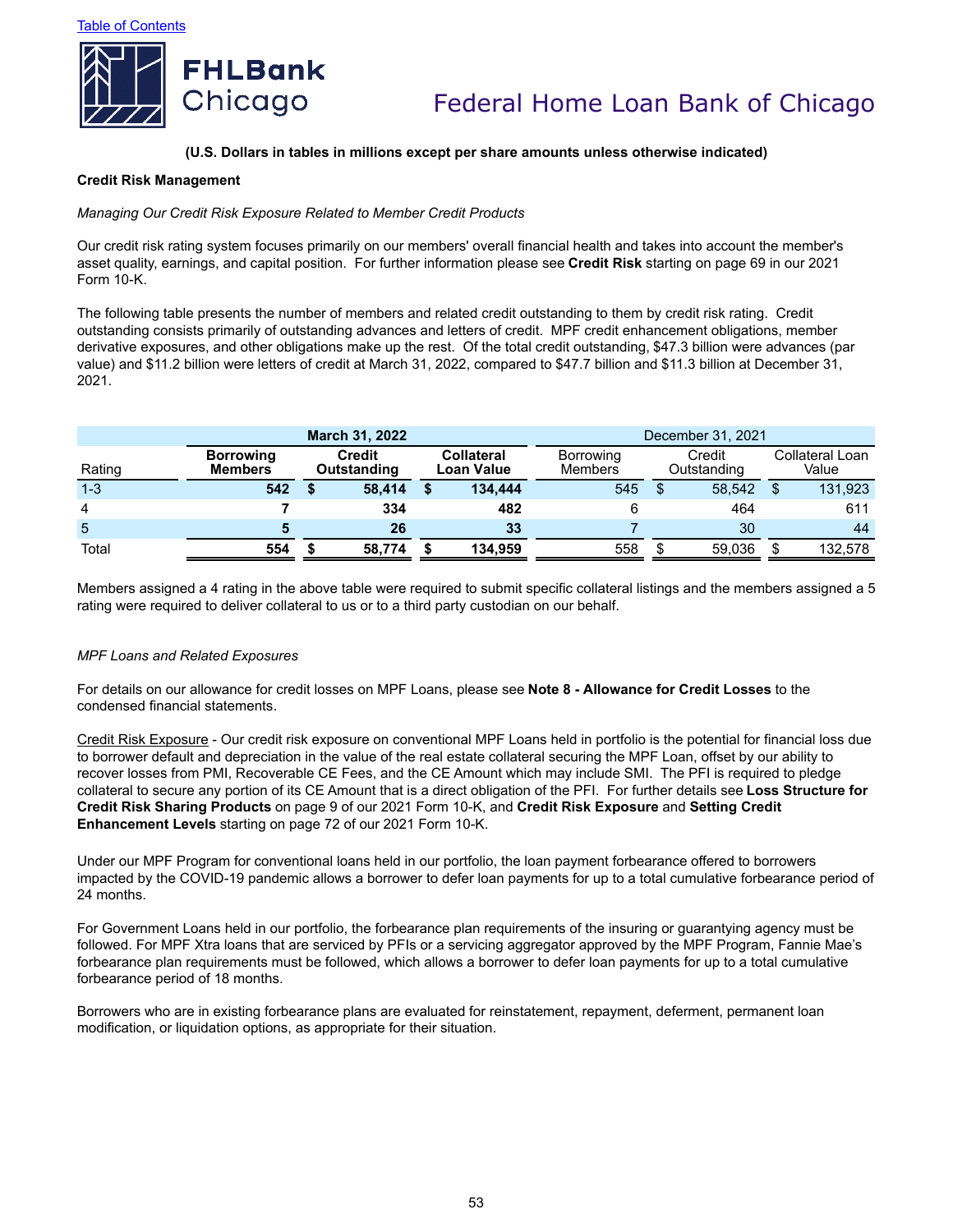

### **(U.S. Dollars in tables in millions except per share amounts unless otherwise indicated)**

#### Mortgage Repurchase Risk

We are exposed to mortgage repurchase risk in connection with our sale of MPF Loans to Fannie Mae under the MPF Xtra product, to third party investors under the MPF Direct Product, and to Ginnie Mae for MPF Loans securitized in Ginnie Mae MBS if a loan eligibility requirement or other representation or warranty is breached. We may require the PFI from which we purchased the ineligible MPF Loan to repurchase that loan from us or indemnify us for related losses or request indemnification from the PFI's MPF Bank. Of these three products, our MPF Xtra product is our most popular, and during the three months ended March 31, 2022 and 2021, we purchased and concurrently delivered \$0.6 billion and \$2.6 billion, respectively, in unpaid principal balance of these loans to Fannie Mae.

For additional details on our mortgage repurchase risk in connection with our sale of MPF Loans to third party investors and MPF Loans securitized into MBS when a loan eligibility requirement or other warranty is breached, see **Mortgage Repurchase Risk** on page 74 in our 2021 Form 10-K.

#### *Investment Debt Securities*

We hold a variety of investment debt securities, mostly government backed or insured securities, and we believe these investments are currently low risk. Except for an immaterial amount, all are rated at least AA and there were no material changes in the credit ratings of these securities since December 31, 2021. For further details see **Investment Debt Securities** on page 77 in our 2021 Form 10-K.

#### *Unsecured Short-Term Investments*

See **Unsecured Short-Term Investments** on page 79 in our 2021 Form 10-K for further details on our unsecured short-term investments as well as policies and procedures to limit and monitor our unsecured credit risk exposure.

The following table presents the credit ratings of our unsecured investment counterparties, organized by the domicile of the counterparty or, where the counterparty is a U.S. branch or agency office of a foreign commercial bank, by the domicile of the counterparty's parent. This table does not reflect the foreign sovereign government's credit rating. The rating used was the lowest rating among the three largest NRSROs. The unsecured investment credit exposure presented in the table may not reflect the average or maximum exposure during the period as the table reflects only the balances at period end**.**

| As of March 31, 2022                           | AA  | A     | <b>Total</b> |
|------------------------------------------------|-----|-------|--------------|
| Domestic U.S.                                  |     |       |              |
| Interest-Bearing Deposits                      |     | 855   | 855          |
| Foreign commercial banks - federal funds sold: |     |       |              |
| Australia                                      |     | 1,000 | 1,000        |
| Canada                                         | _   | 2,175 | 2,175        |
| Finland                                        | 406 |       | 406          |
| <b>Netherlands</b>                             |     | 350   | 350          |
| Sweden                                         |     | 500   | 500          |
| <b>Total unsecured credit exposure</b>         | 406 | 4,880 | 5,286        |

All \$5.286 billion of the unsecured credit exposure shown in the above table were overnight investments.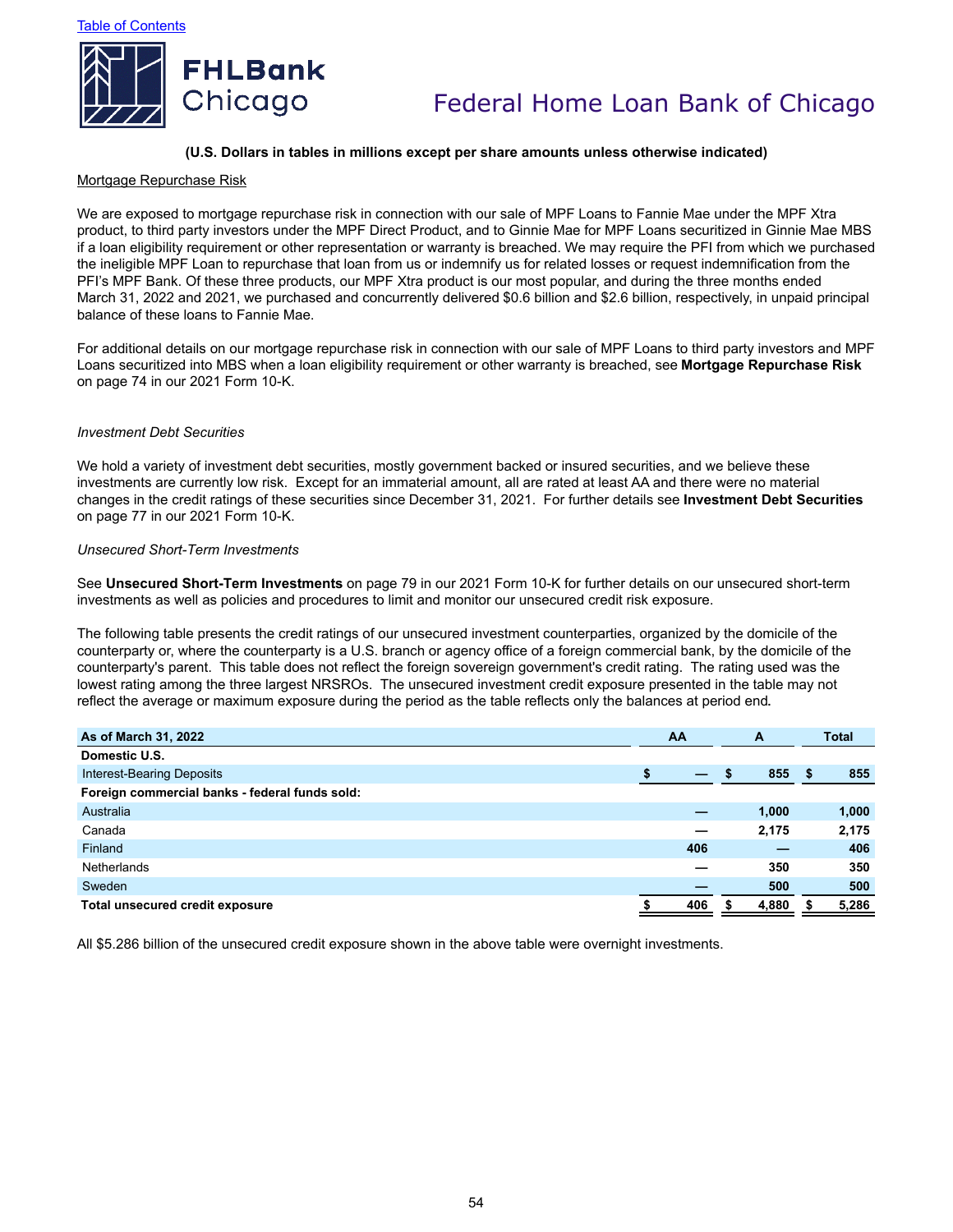

### **(U.S. Dollars in tables in millions except per share amounts unless otherwise indicated)**

*Managing Our Credit Risk Exposure Related to Derivative Agreements*

See **Note 9 - Derivatives and Hedging Activities** to the condensed financial statements for a discussion of how we manage our credit risk exposure related to derivative agreements. We have credit exposure on net asset positions where we have not received adequate collateral from our counterparties. We also have credit exposure on net liability positions where we have pledged collateral in excess of our liability to a counterparty.

The following table presents our derivative positions where we have such credit exposures. The rating used was the lowest rating among the three largest NRSROs. Non-cash collateral pledged consists of initial margin we posted through our FCMs, on behalf of the DCOs for cleared derivatives and is included in our derivative positions with credit exposure. We had no material concentration of credit risk with any one bilateral derivative counterparty.

|                                                 | <b>Net Derivative</b><br><b>Fair Value</b><br><b>Cash Collateral</b><br><b>Before Collateral</b><br><b>Pledged</b> |          |    | <b>Noncash</b><br><b>Collateral</b><br><b>Pledged</b> |    | <b>Net Credit</b><br><b>Exposure to</b><br><b>Counterparties</b> |  |     |
|-------------------------------------------------|--------------------------------------------------------------------------------------------------------------------|----------|----|-------------------------------------------------------|----|------------------------------------------------------------------|--|-----|
| As of March 31, 2022                            |                                                                                                                    |          |    |                                                       |    |                                                                  |  |     |
| <b>Nonmember counterparties -</b>               |                                                                                                                    |          |    |                                                       |    |                                                                  |  |     |
| Undercollateralized asset positions -           |                                                                                                                    |          |    |                                                       |    |                                                                  |  |     |
| Bilateral derivatives -                         |                                                                                                                    |          |    |                                                       |    |                                                                  |  |     |
| A                                               | \$                                                                                                                 |          | \$ | 1                                                     | \$ |                                                                  |  |     |
| <b>Overcollateralized liability positions -</b> |                                                                                                                    |          |    |                                                       |    |                                                                  |  |     |
| <b>Bilateral derivatives -</b>                  |                                                                                                                    |          |    |                                                       |    |                                                                  |  |     |
| $\mathsf{A}$                                    |                                                                                                                    | (515)    |    | 539                                                   |    |                                                                  |  | 24  |
| <b>BBB</b>                                      |                                                                                                                    | (631)    |    | 650                                                   |    |                                                                  |  | 19  |
| Cleared derivatives                             |                                                                                                                    | (58)     |    |                                                       |    | 623                                                              |  | 565 |
| Nonmember counterparties                        |                                                                                                                    | (1,204)  |    | 1,190                                                 |    | 623                                                              |  | 609 |
| CO bond firm commitments                        |                                                                                                                    | (1)      |    | 16                                                    |    |                                                                  |  | 15  |
| Member counterparties                           |                                                                                                                    | 2        |    |                                                       |    |                                                                  |  | 2   |
| <b>Total</b>                                    |                                                                                                                    | (1, 203) | \$ | 1,206                                                 |    | 623                                                              |  | 626 |

 $a$  Less than \$1 million is shown as zero.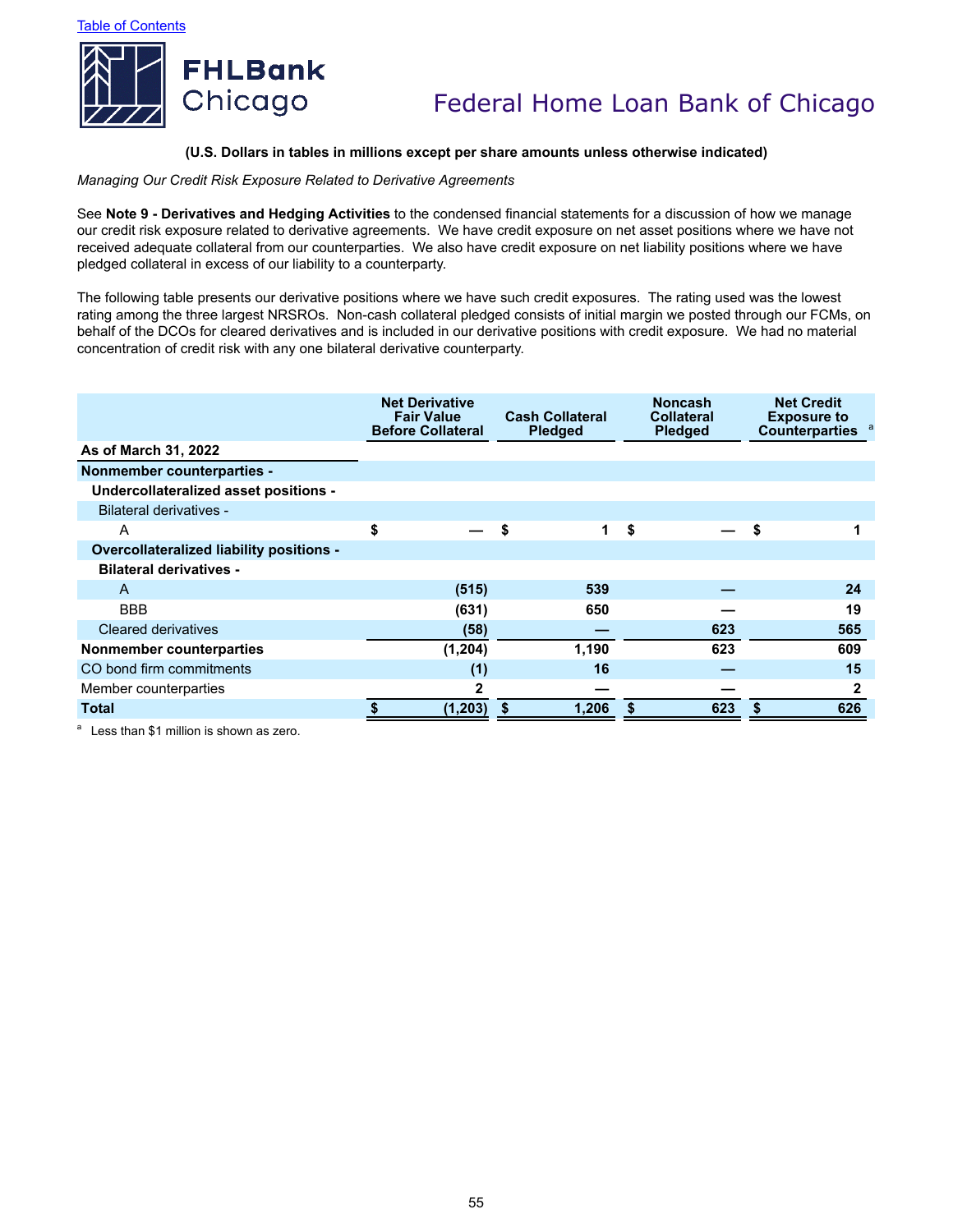

#### **(U.S. Dollars in tables in millions except per share amounts unless otherwise indicated)**

#### **Legislative and Regulatory Developments**

Significant regulatory actions and developments are summarized below.

#### **Adjustable Interest Rate (LIBOR) Act**

On March 15, 2022, President Biden signed into law the Economic Continuity and Stability Act, which includes the Adjustable Interest Rate (LIBOR) Act (the "LIBOR Act"). The LIBOR Act addresses certain issues of contractual uncertainty arising from the phase out of the publication of LIBOR, which issues are discussed in **LIBOR Transition** on page 46. The LIBOR Act provides a national, uniform approach to legacy contracts without adequate fallback provisions commencing from the LIBOR replacement date of June 30, 2023 or such other date as the Federal Reserve Board may designate. For relevant contracts, the LIBOR Act will automatically impose a rate selected by the Federal Reserve Board based upon the secured overnight financing rate ("SOFR") including any applicable tenor spread adjustment. The legislation also includes a safe harbor against liability for parties with contractual discretion who choose the Federal Reserve Board's SOFR-based rate to replace LIBOR. Notwithstanding enactment of the LIBOR Act, the contractual consequences of LIBOR cessation for some existing LIBOR-indexed instruments may still be unclear. Accordingly, the Bank continues to take steps to mitigate the risks that arise from the phase out of LIBOR.

#### **Amendment to FINRA Rule 4210: Margining of Covered Agency Transactions.**

On February 25, 2022, the Financial Industries Regulatory Authority ("FINRA") extended the implementation date of its amendments to FINRA Rule 4210 delaying the effectiveness of margining requirements for covered agency transactions until October 26, 2022. Once the margining requirements are effective, the Bank may be required to collateralize its transactions that are covered agency transactions, which include to be announced transactions ("TBAs"). These collateralization requirements could have the effect of reducing the overall profitability of engaging in covered agency transactions, including TBAs. We do not expect this rule to have a material effect on our financial condition or results of operations.

#### **Proposed SEC Rule on Climate-related Disclosures.**

On March 21, 2022, the SEC issued a proposed rule on climate-related disclosures that would require the Bank to expand the breadth, specificity and rigor of climate-related disclosures in its periodic reports. More specifically, the proposed rule would require the Bank to disclose its:

- direct and certain indirect greenhouse gas emissions;
- climate transition plan, climate-related targets and goals, and progress toward any such plan, targets, or goals;
- climate-related risks over various time horizons and their impacts;
- climate-related financial statement metrics and related information, both qualitative and quantitative, in the notes to the Bank's financial statements; and
- corporate governance of climate-related risks and risk management processes.

Under the propose rule, compliance would be phased in, with the Bank becoming subject to certain disclosure requirements for its annual report for fiscal year 2024 and additional disclosure requirements for its annual report for fiscal year 2025.

We continue to review the proposed rule, but expect that it would result in increased costs and complexity associated with the Bank's SEC reporting. While the Bank is unable to quantify the anticipated costs at this time, the Bank expects that compliance would require operational enhancements impacting many aspects of the Bank's business. The Bank is unable to predict at this time whether the SEC will finalize the proposed rule, the extent to which any final rule will deviate from the proposed rule and the extent to which the Bank would be required to comply with any final rule.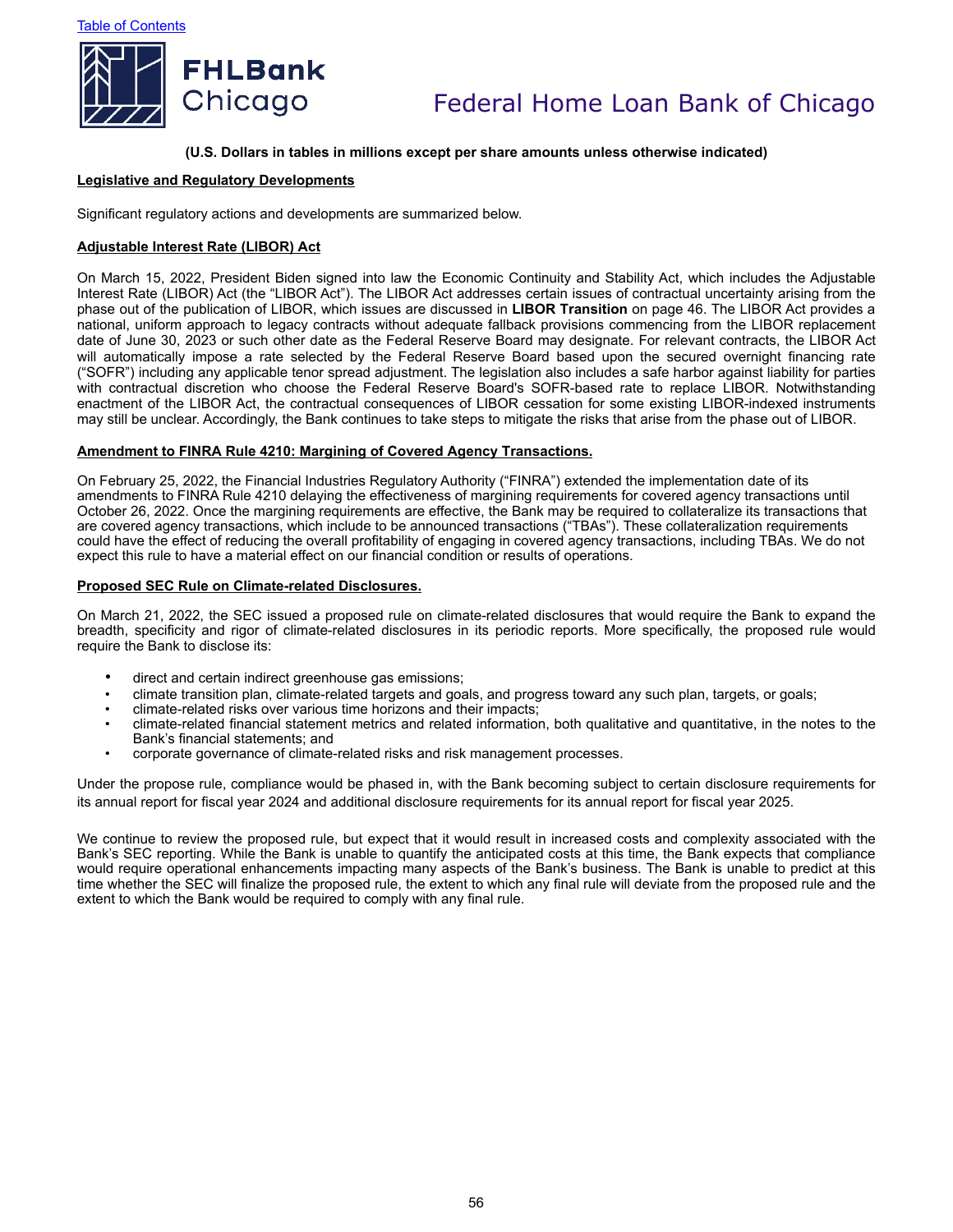

#### **(U.S. Dollars in tables in millions except per share amounts unless otherwise indicated)**

#### **Item 3. Quantitative and Qualitative Disclosures About Market Risk.**

Our Asset/Liability Management Committee and its subcommittees provide oversight of our risk management practices and policies. This includes routine reporting to senior Bank management and the Board of Directors, as well as maintaining the Income and Market Value Risk Policy, which defines our interest rate risk limits. The table below reflects the expected change in market value of equity for the stated increase or decrease in interest rates based on our models and related loss limit for each scenario established in the policy. For our down scenario shock analysis, the down shocks are constrained by scenarios provided by our regulator, which currently are limited so that shocked rates will not go negative but are subject to change. As a result, we floored the down shock scenario at 10 bps. Due to the low rate environment, this floor setting was triggered for some down shock scenarios presented below.

|                | March 31, 2022                                    |                   | December 31, 2021                   |             |  |
|----------------|---------------------------------------------------|-------------------|-------------------------------------|-------------|--|
| Scenario as of | <b>Change in Market</b><br><b>Value of Equity</b> | <b>Loss Limit</b> | Change in Market<br>Value of Equity | Loss Limit  |  |
| $-200$ bp      | 26<br>\$                                          | $(450)$ \$<br>\$  | 487                                 | (450)<br>\$ |  |
| $-100$ bp      | (8)                                               | (200)             | (44)                                | (200)       |  |
| $-50$ bp       | 17                                                | (90)              | (19)                                | (90)        |  |
| $-25$ bp       | 9                                                 | (45)              | (11)                                | (45)        |  |
| $+25$ bp       | (11)                                              | (45)              | (11)                                | (45)        |  |
| $+50$ bp       | (21)                                              | (90)              | (28)                                | (90)        |  |
| $+100$ bp      | (46)                                              | (200)             | (75)                                | (200)       |  |
| $+200$ bp      | (103)                                             | (450)             | (181)                               | (450)       |  |

#### **Measurement of Market Risk Exposure**

To measure our exposure, we discount the cash flows generated from modeling the terms and conditions of all interest ratesensitive securities using current interest rates to determine their fair values or spreads to the swap curve for securities where third party prices are used. This includes considering explicit and embedded options using a lattice model or Monte Carlo simulation. We estimate yield curve, option, and basis risk exposures by calculating the fair value change in relation to various parallel changes in interest rates, implied volatility, prepayment speeds, spreads to the swap curve and mortgage rates.

The table below summarizes our sensitivity to various interest rate risk exposures in terms of changes in market value.

|                           | As of March 31, 2022 |     | As of December 31, 2021 |
|---------------------------|----------------------|-----|-------------------------|
| <b>Yield Curve Risk</b>   |                      | 4   |                         |
| <b>Option Risk</b>        |                      |     |                         |
| <b>Implied Volatility</b> |                      |     | 5                       |
| <b>Basis Risk</b>         |                      |     |                         |
| Spread to Swap Curve      |                      | (6) | (12)                    |

*Yield curve risk* – Change in market value for a one basis point parallel increase in the swap curve.

*Option risk (implied volatility)* – Change in market value for a one percent parallel increase in the swaption volatility.

*Option risk (prepayment speeds)* – Change in market value for a one percent increase in prepayment speeds.

*Basis risk (spread to swap curve)* – Change in market value for a one basis point parallel increase in the spread to the swap curve.

*Basis risk (mortgage spread)* – Change in market value for a one basis point increase in mortgage rates.

As of March 31, 2022, our sensitivity to changes in implied volatility using a lattice model and Monte Carlo simulation was \$5 million, unchanged from \$5 million at December 31, 2021. These sensitivities are limited in that they do not incorporate other risks, including but not limited to non-parallel changes in yield curves, prepayment speeds, and basis risk related to differences between the swap and the other curves. Option positions embedded in our mortgage assets and callable debt impact our yield curve risk profile, such that swap curve changes significantly greater than one basis point cannot be linearly interpolated from the table above.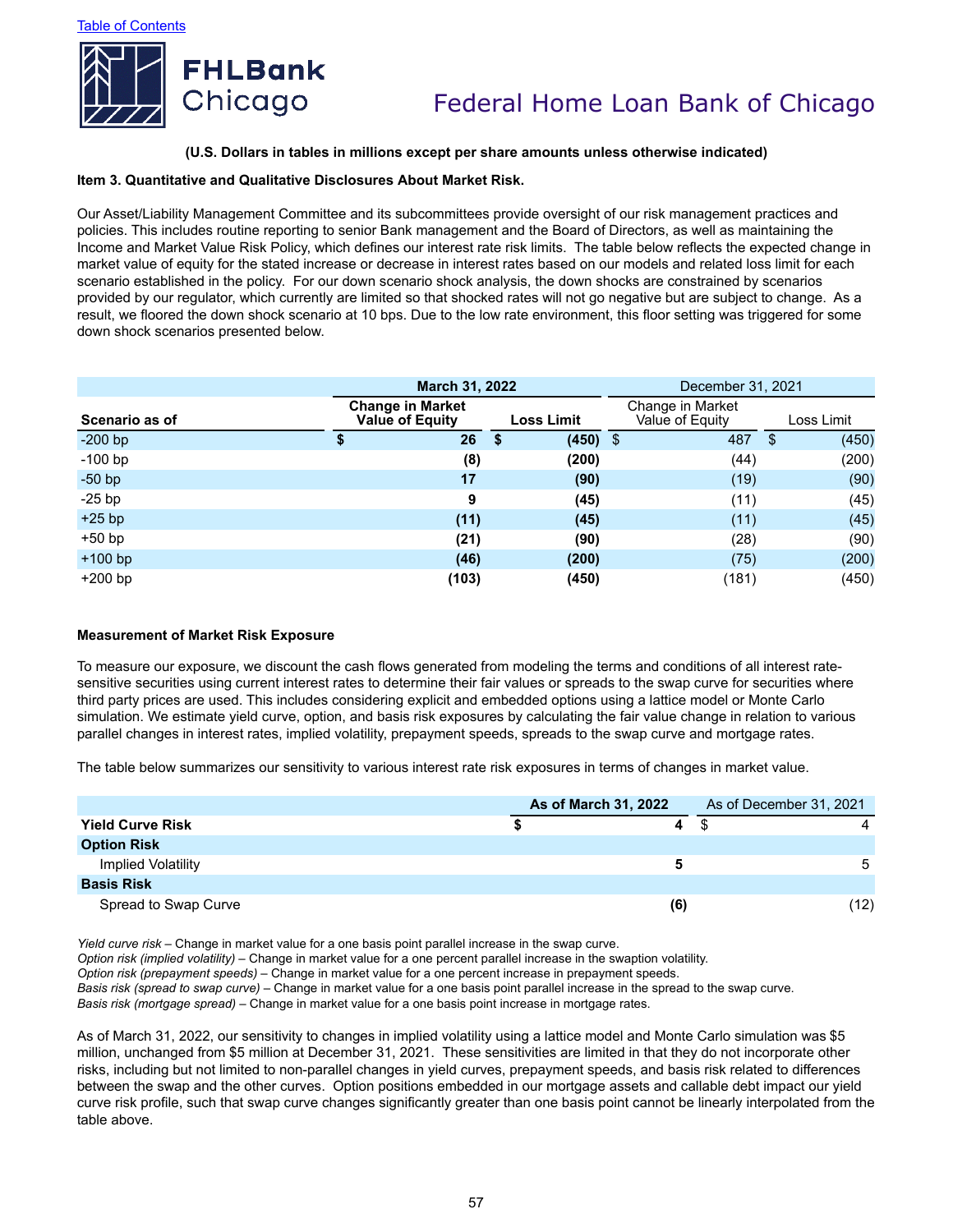

#### **(U.S. Dollars in tables in millions except per share amounts unless otherwise indicated)**

Duration of equity is another measure to express interest rate sensitivity. We report the results of our duration of equity calculations to the FHFA each quarter. We measure duration of equity in a base case using the actual yield curve as of a specified date and then shock it with an instantaneous shift of the entire curve.

The following table presents the duration of equity reported by us to the FHFA in accordance with the FHFA's guidance, which prescribes that down and up interest-rate shocks equal 200 basis points. The results are shown by duration of equity in years. We continue to monitor impacts of the COVID-19 pandemic and inflation trends on the markets and the economy which may impact our mortgage prepayment speed projections and duration of equity in 2022.

|                |                       | Duration of equity in years |  |  |
|----------------|-----------------------|-----------------------------|--|--|
| Scenario as of | <b>March 31, 2022</b> | December 31, 2021           |  |  |
| Down 200 bps   | $-1.4$                |                             |  |  |
| <b>Base</b>    | 0.6                   | 0.4                         |  |  |
| Up $200$ bps   | 0.8                   | 1.5                         |  |  |

As of March 31, 2022, on a U.S. GAAP basis, our fair value surplus (relative to book value) was \$431 million, and our market value of equity to book value of equity ratio was 106%, compared to \$458 million and 107% at December 31, 2021. Our market to book value of total capital for regulatory risk-based capital purposes differs from this GAAP calculation, as discussed in **Note 11 - Capital and Mandatorily Redeemable Capital Stock (MRCS)** to the condensed financial statements.

#### **Item 4. Controls and Procedures.**

#### **Disclosure Controls and Procedures**

Under the supervision and with the participation of management, including our principal executive officer and principal financial officer, we conducted an evaluation of the effectiveness of the design and operation of our disclosure controls and procedures, as defined in Rules 13a-15(e) and 15d-15(e) under the Securities Exchange Act of 1934, as amended, as of the end of the period covered by this report (the Evaluation Date). Based on this evaluation, the principal executive officer and principal financial officer concluded as of the Evaluation Date that the disclosure controls and procedures were effective such that information relating to us that is required to be disclosed in reports filed with the SEC (i) is recorded, processed, summarized, and reported within the time periods specified in SEC rules and forms, and (ii) is accumulated and communicated to management, including our principal executive officer and principal financial officer, as appropriate to allow timely decisions regarding required disclosure.

#### **Changes in Internal Control Over Financial Reporting**

For the most recent quarter presented in this Form 10-Q, there were no changes in our internal control over financial reporting that have materially affected, or are reasonably likely to materially affect, our internal control over financial reporting.

#### **Consolidated Obligations**

Our disclosure controls and procedures include controls and procedures for accumulating and communicating information relating to our joint and several liability for the consolidated obligations of other FHLBs. For further information, see **Item 9A. Controls and Procedures** on page 88 of our 2021 Form 10-K.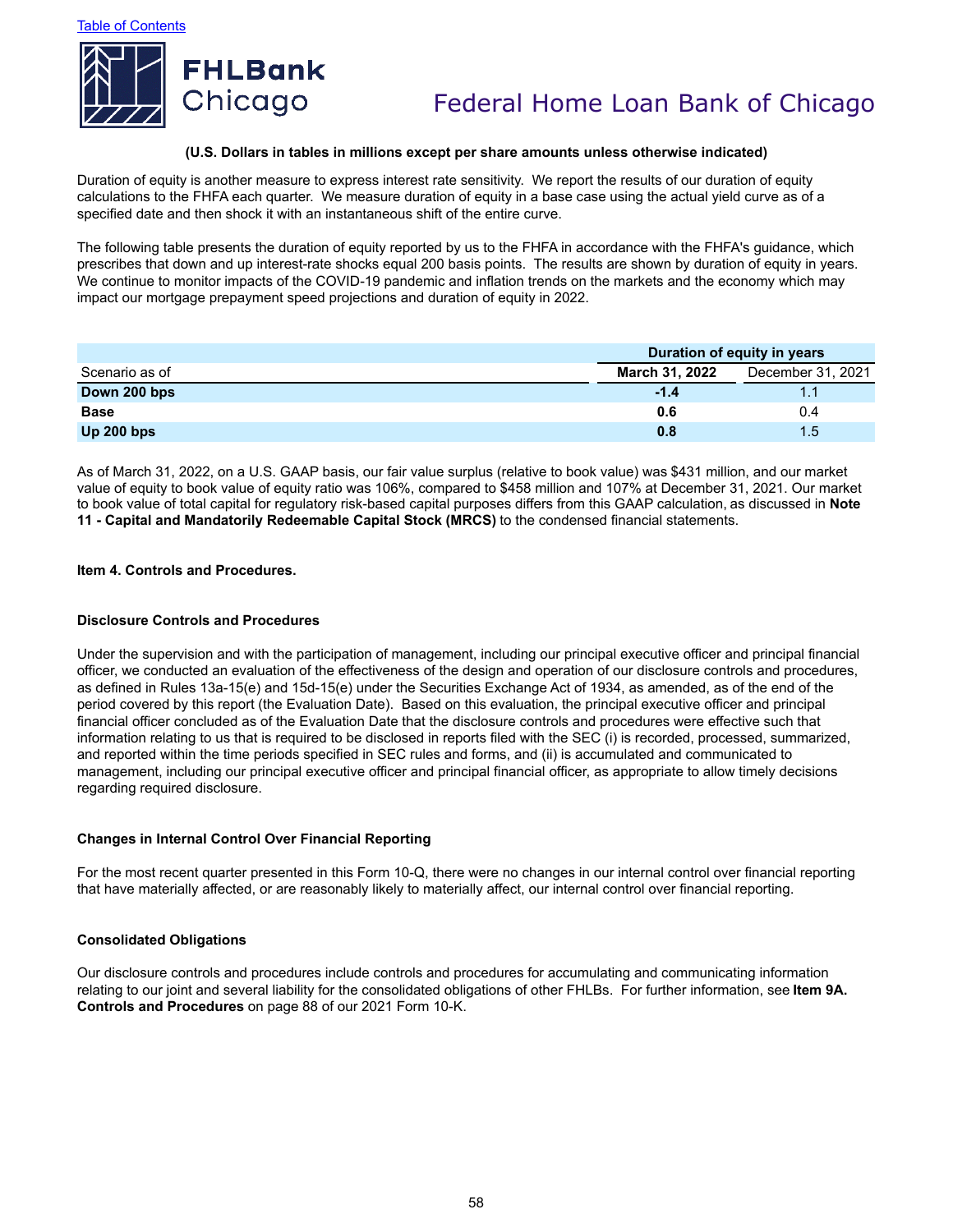

## **PART II - OTHER INFORMATION**

### **Item 1. Legal Proceedings.**

The Bank may also be subject to various other legal proceedings arising in the normal course of business. After consultation with legal counsel, management is not aware of any other proceedings that might have a material effect on the Bank's financial condition or results of operations.

#### **Item 1A. Risk Factors.**

In addition to the information presented in this report, readers should carefully consider the factors set forth in the **Risk Factors** section starting on page 22 in our 2021 Form 10-K, which could materially affect our business, financial condition, or future results. These risks are not the only risks facing us. Additional risks and uncertainties not currently known to us or that we currently deem to be immaterial may also severely affect us.

#### **Item 2. Unregistered Sales of Equity Securities and Use of Proceeds.**

Not applicable.

### **Item 3. Defaults Upon Senior Securities.**

None.

#### **Item 4. Mine Safety Disclosures.**

Not applicable.

### **Item 5. Other Information.**

None.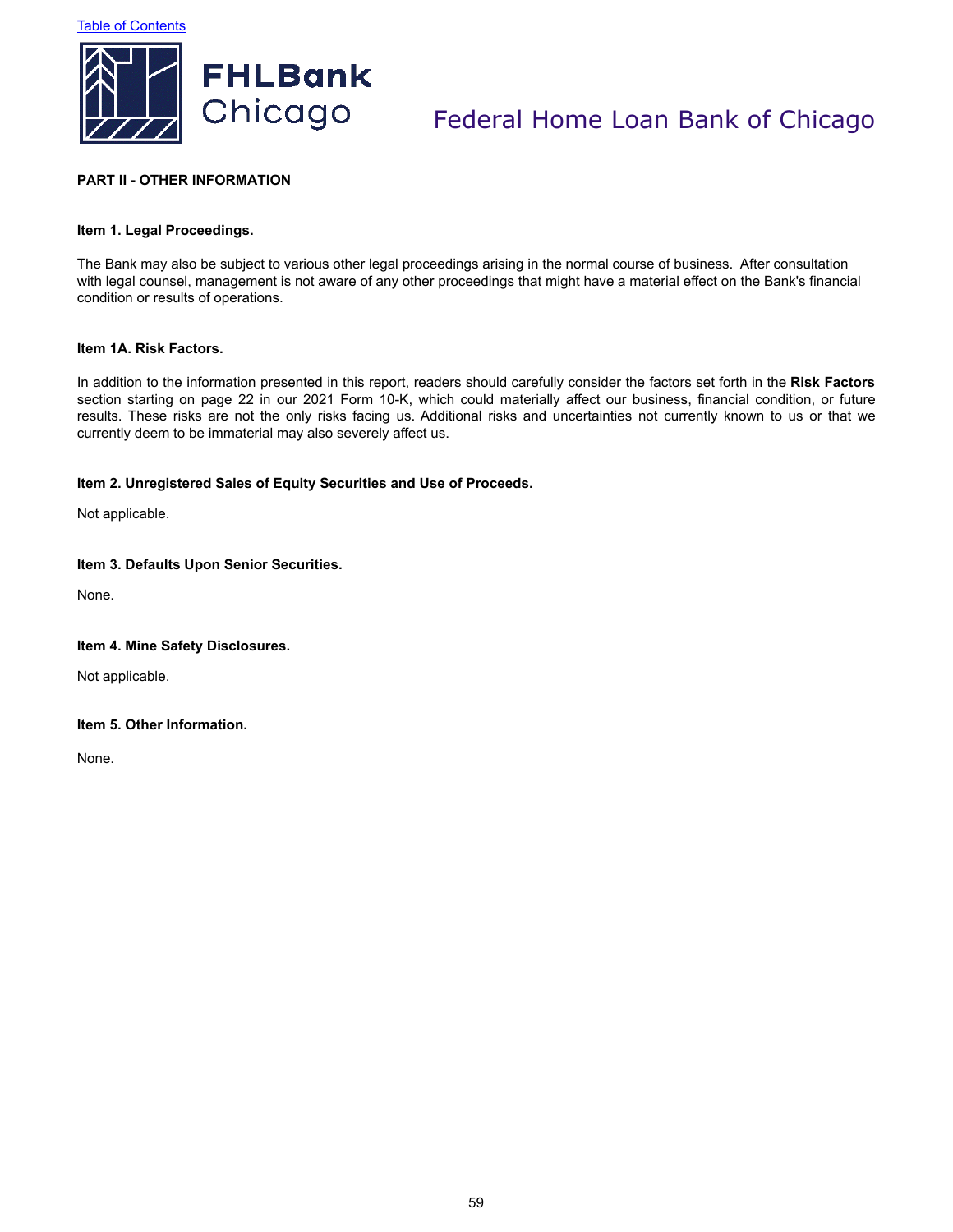**Table of Contents** 



# Federal Home Loan Bank of Chicago

### **Item 6. Exhibits.**

|  | 31.1 | Certification Pursuant to Section 302 of the Sarbanes-Oxley Act of 2002 by the Principal Executive Officer <sup>a</sup> |  |  |
|--|------|-------------------------------------------------------------------------------------------------------------------------|--|--|
|--|------|-------------------------------------------------------------------------------------------------------------------------|--|--|

- 31.2 Certification Pursuant to Section 302 of the Sarbanes-Oxley Act of 2002 by the Principal Financial Officer<sup>a</sup>
- Solutive Certification pursuant to 18 U.S.C. 1350, as adopted pursuant to Section 906 of the Sarbanes-Oxley Act of 2002<br>by the Principal Executive Officer<sup>a</sup>
- Solutive Certification pursuant to 18 U.S.C. 1350, as adopted pursuant to Section 906 of the Sarbanes-Oxley Act of 2002<br>by the Principal Financial Officer <sup>a</sup>
- 101.INS Inline XBRL Instance Document The instance document does not appear in the interactive data file because its XBRL tags are embedded within the inline XBRL document. <sup>8</sup>
- 101.SCH Inline XBRL Taxonomy Extension Schema Document<sup>a</sup>
- 101.CAL Inline XBRL Taxonomy Extension Calculation Linkbase Document<sup>a</sup>
- 101.DEF Inline XBRL Taxonomy Extension Definition Linkbase Document<sup>a</sup>
- 101.LAB Inline XBRL Taxonomy Extension Label Linkbase Document<sup>a</sup>
- 101.PRE Inline XBRL Taxonomy Extension Presentation Linkbase Document<sup>a</sup>
- 104 Cover Page Interactive Data File (formatted as Inline XBRL and contained in Exhibit 101)<sup>a</sup>
- <sup>a</sup> Filed herewith.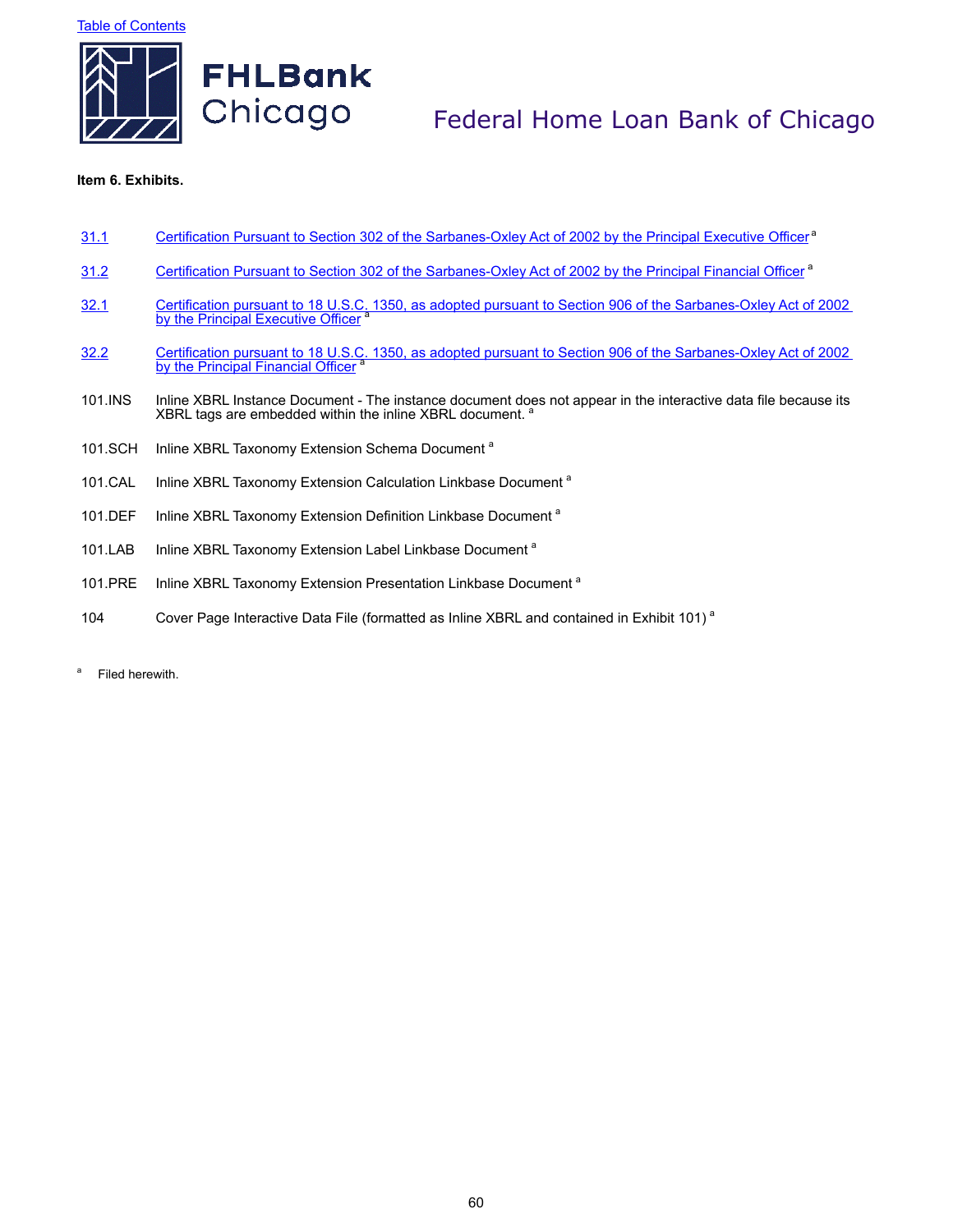



### **Glossary of Terms**

**Advances:** Secured loans to members.

**ABS:** Asset backed securities.

**AFS:** Available-for-sale debt securities.

**AOCI:** Accumulated Other Comprehensive Income.

**Capital Plan:** Capital Plan of the Federal Home Loan Bank of Chicago, effective May 3, 2021.

**CARES Act:** The Coronavirus, Aid, Relief, and Economic Security Act, enacted March 27, 2020.

**CE Amount:** A PFI's assumption of credit risk, beyond any Recoverable CE Fees in the FLA, on conventional MPF Loan products held in an MPF Bank's portfolio that are funded by, or sold to, an MPF Bank by providing credit enhancement either through a direct liability to pay credit losses up to a specified amount or through a contractual obligation to provide SMI. Does not apply to the MPF Government, MPF Xtra, MPF Direct or MPF Government MBS product.

**CE Fee:** Credit enhancement fee. PFIs are paid a credit enhancement fee for managing credit risk and in some instances, all or a portion of the CE Fee may be performance based.

**CFTC:** Commodity Futures Trading Commission.

**Consolidated Obligations (CO):** FHLB debt instruments (bonds and discount notes) which are the joint and several liability of all FHLBs; issued by the Office of Finance.

**Consolidated obligation bonds:** Consolidated obligations that make periodic interest payments with a term generally over one year, although we have issued for terms of less than one year.

**DCO:** Derivatives Clearing Organization. A clearinghouse, clearing association, clearing corporation, or similar entity that enables each party to an agreement, contract, or transaction to substitute, through novation or otherwise, the credit of the DCO for the credit of the parties; arranges or provides, on a multilateral basis, for the settlement or netting of obligations; or otherwise provides clearing services or arrangements that mutualize or transfer credit risk among participants.

**Discount notes:** Consolidated obligations with a term of one year or less, which sell at less than their face amount and are redeemed at par value when they mature.

**Excess capital stock:** Capital stock held by members in excess of their minimum investment requirement.

**Fannie Mae:** Federal National Mortgage Association.

**FASB:** Financial Accounting Standards Board.

**FCM:** Futures Commission Merchant.

**FFELP:** Federal Family Education Loan Program.

**FHFA:** Federal Housing Finance Agency - The Housing and Economic Recovery Act of 2008 enacted on July 30, 2008 created the Federal Housing Finance Agency which became the regulator of the FHLBs.

**FHLB Act:** The Federal Home Loan Bank Act of 1932, as amended.

**FHLBs:** The 11 Federal Home Loan Banks or subset thereof.

**FHLB System:** The 11 FHLBs and the Office of Finance.

**FHLB Chicago:** The Federal Home Loan Bank of Chicago.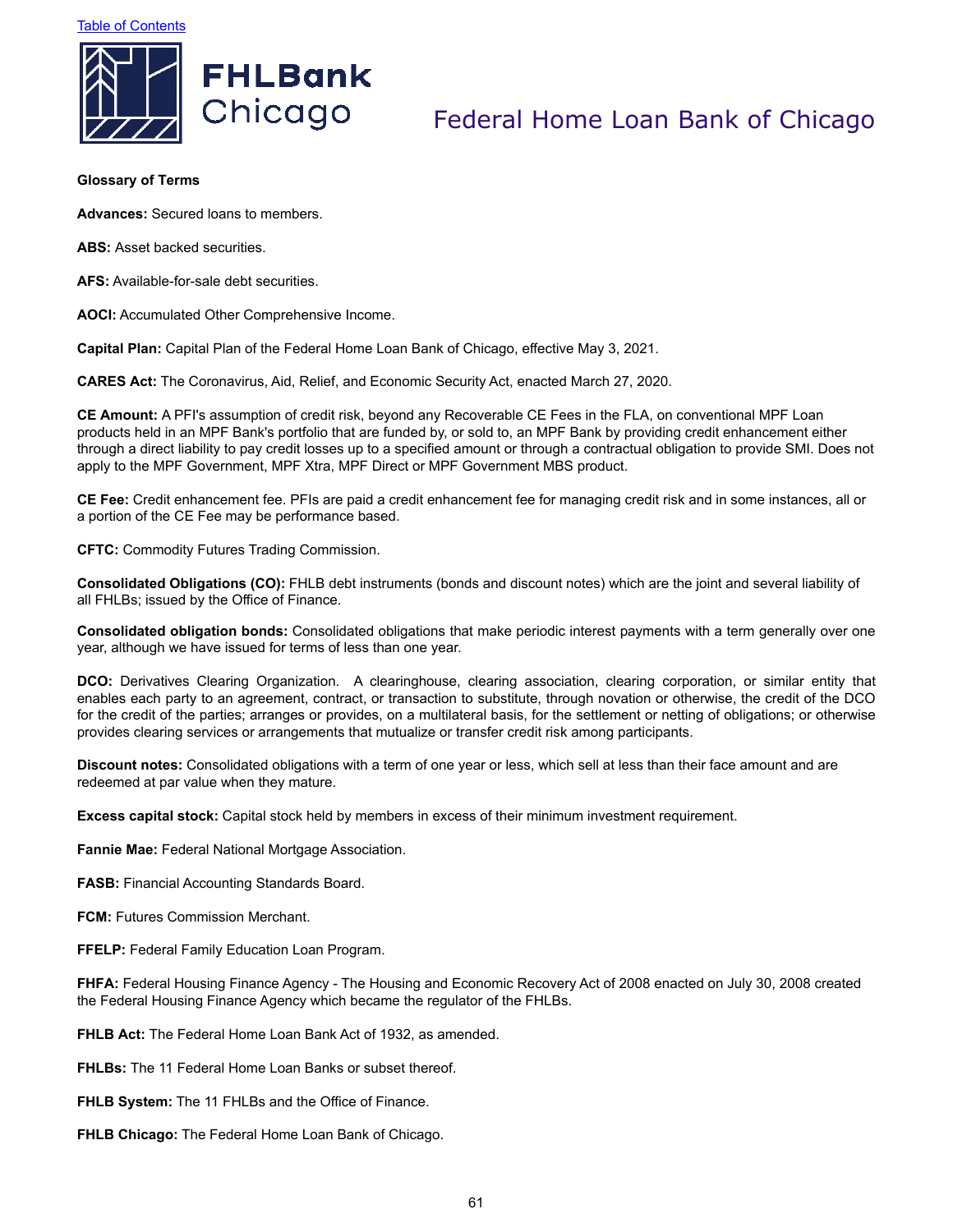

**FLA:** First loss account is a memo account used to track the MPF Bank's exposure to losses until the CE Amount is available to cover losses.

**Freddie Mac:** Federal Home Loan Mortgage Corporation.

**GAAP:** Generally Accepted Accounting Principles in the United States of America.

**Ginnie Mae:** Government National Mortgage Association.

**Ginnie Mae MBS:** Mortgage backed securities guaranteed by Ginnie Mae.

**Government Loans:** Mortgage loans insured or guaranteed by the Federal Housing Administration (FHA), the Department of Housing and Urban Development (HUD), the Department of Veteran Affairs (VA) or Department of Agriculture Rural Housing Service (RHS).

**GSE:** Government sponsored enterprise.

**HFS:** Held for sale.

**HTM:** Held-to-maturity debt securities.

**LIBOR:** London Interbank Offered Rate.

**Liquidity AB:** Advisory Bulletin 2018-07 Liquidity Guidance, issued by the FHFA on August 23, 2018.

**Master Commitment (MC):** Pool of MPF Loans purchased or funded by an MPF Bank.

**MBS:** Mortgage backed securities.

**Moody's:** Moody's Investors Service.

**MPF® :** Mortgage Partnership Finance.

**MPF Banks:** FHLBs that participate in the MPF program.

**MPF Direct product:** The MPF Program product under which we acquire non-conforming (jumbo) MPF Loans from PFIs without any CE Amount and concurrently resell them to a third party investor.

**MPF Government MBS product**: The MPF Program product under which we aggregate Government Loans acquired from PFIs in order to issue securities guaranteed by the Ginnie Mae that are backed by such Government Loans.

**MPF Loans:** Conventional and government mortgage loans secured by one-to-four family residential properties with maturities from five to 30 years or participations in such mortgage loans that are acquired under the MPF Program.

**MPF Program:** A secondary mortgage market structure that provides liquidity to FHLB members that are PFIs through the purchase or funding by an FHLB of MPF Loans.

**MPF Xtra® product:** The MPF Program product under which we acquire MPF Loans from PFIs without any CE Amount and concurrently resell them to Fannie Mae.

**MRCS:** Mandatorily redeemable capital stock.

**NRSRO:** Nationally Recognized Statistical Rating Organization.

**Office of Finance:** A joint office of the FHLBs established by the Finance Board to facilitate issuing and servicing of consolidated obligations.

**OIS: Overnight Index Swap.**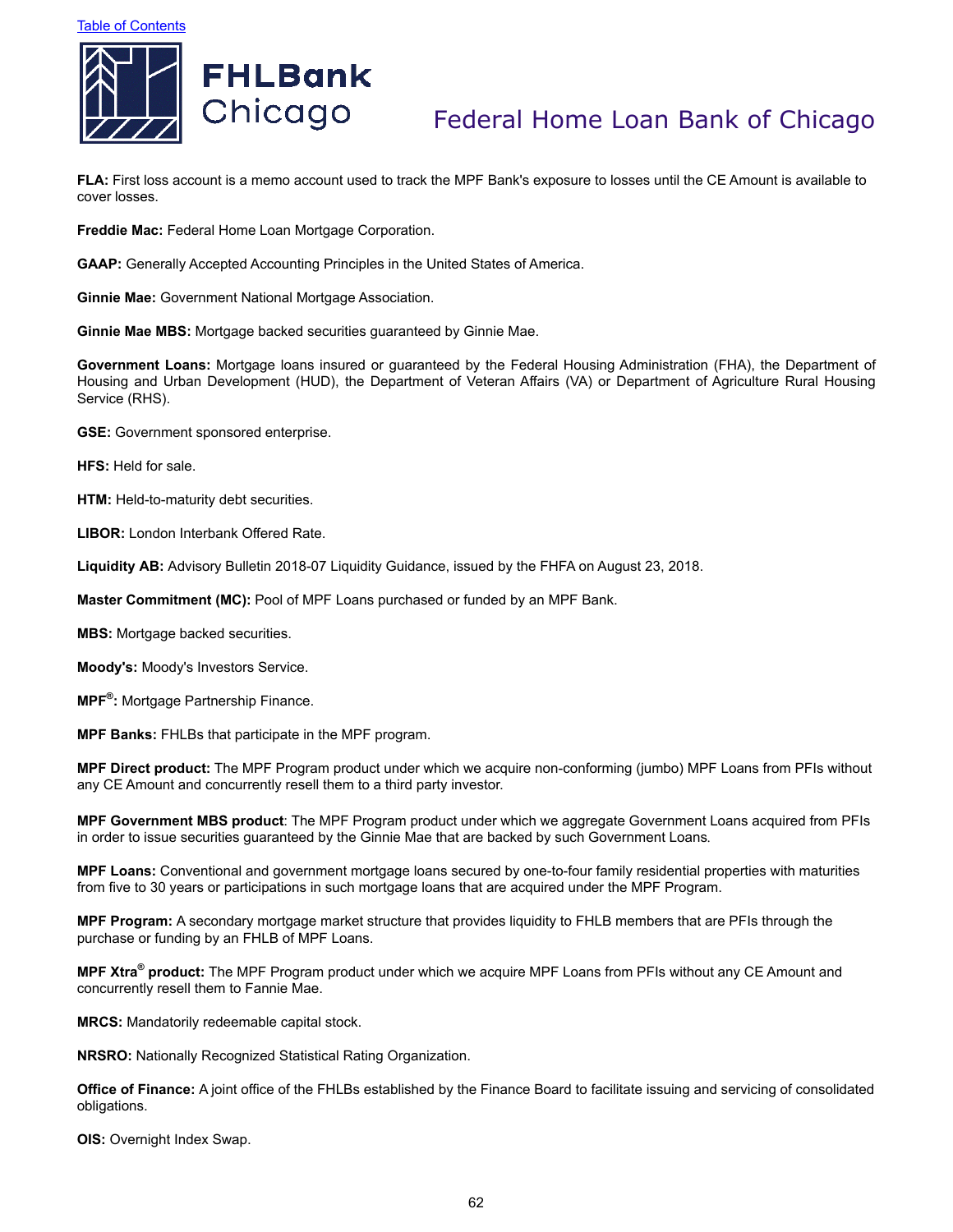



**OTTI:** Other-than-temporary impairment.

**PFI:** Participating Financial Institution. A PFI is a member (or eligible housing associate) of an MPF Bank that has applied to and been accepted to do business with its MPF Bank under the MPF Program.

**PLMBS**: Private label mortgage backed securities.

**PMI:** Primary Mortgage Insurance.

**PPP:** Paycheck Protection Program.

**RCAP:** Reduced Capitalization Advance Program.

**Recorded Investment:** Recorded investment in a loan is its amortized cost plus related accrued interest receivable, if any. Recorded investment is not net of an allowance for credit losses but is net of any direct charge-off on a loan. Amortized cost is defined as either the amount funded or the cost to purchase MPF Loans. Specifically, the amortized cost includes the initial fair value amount of the delivery commitment as of the purchase or settlement date, agent fees (i.e., market risk premiums or discounts paid to or received from PFIs), if any, subsequently adjusted, if applicable, for accretion, amortization, collection of cash, charge-offs, and cumulative basis adjustments related to fair value hedges.

**Recoverable CE Fee:** Under the MPF Program, the PFI may receive a contingent performance based credit enhancement fee whereby such fees are reduced up to the amount of the FLA by losses arising under the Master Commitment.

**Regulatory capital:** Regulatory capital stock plus retained earnings.

**Regulatory capital stock:** The sum of the paid-in value of capital stock and mandatorily redeemable capital stock.

**REO:** Real estate owned.

**SEC:** Securities and Exchange Commission.

**SOFR:** Secured Overnight Financing Rate.

**SOFR SARM MBS:** SOFR Structured Adjustable Rate Mortgage MBS.

**SMI:** Supplemental mortgage insurance.

**System or FHLB System:** The Federal Home Loan Bank System consisting of the 11 Federal Home Loan Banks and the Office of Finance.

**UPB:** Unpaid Principal Balance.

**U.S.:** United States.